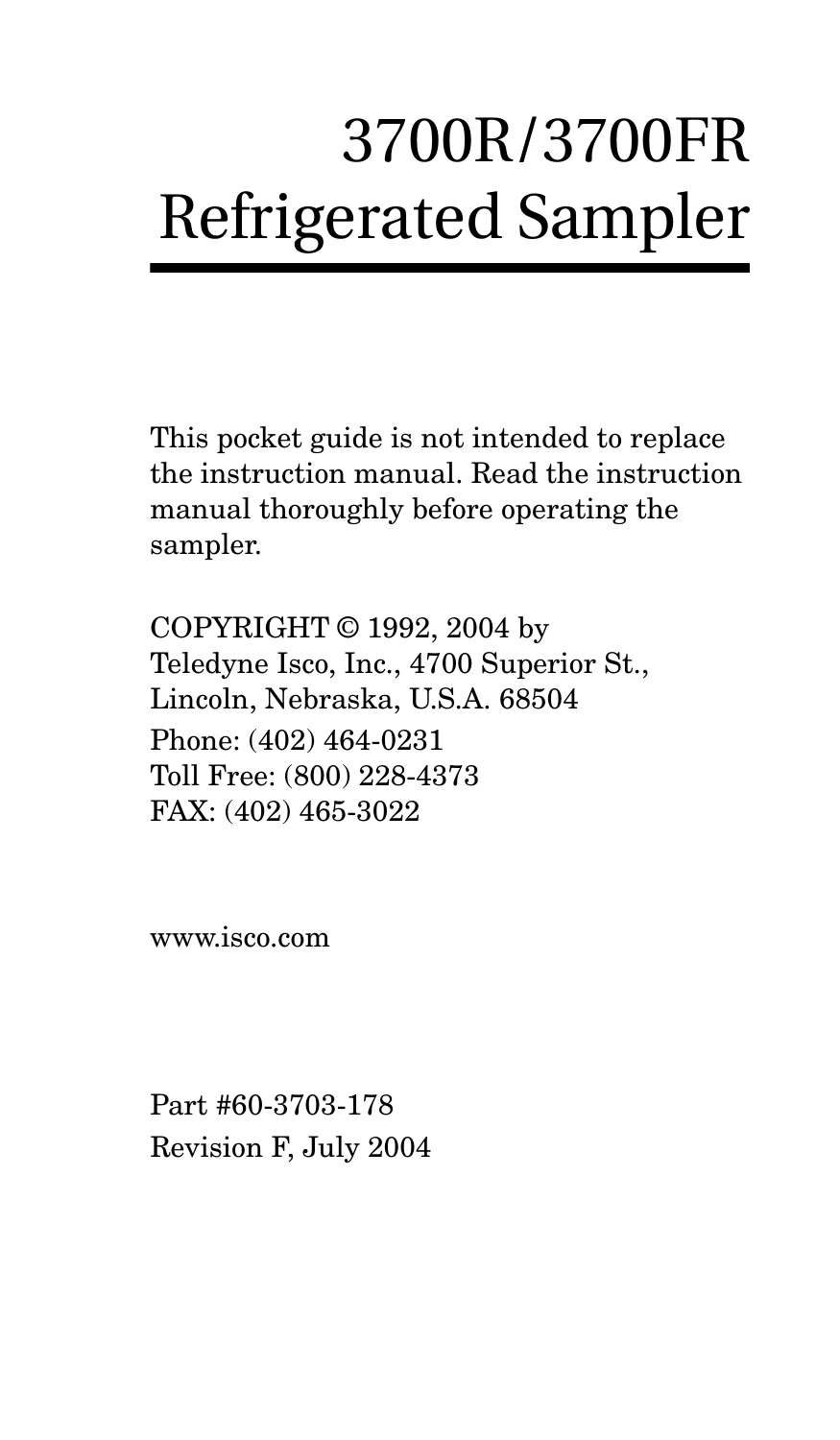# *Table of Contents*

#### **[1. Setup Procedures](#page-2-0)**

| 1.1 Attaching the Suction Line $\dots \dots 1-1$              |
|---------------------------------------------------------------|
| 1.2 Placement of Suction Line and                             |
| Intake $\ldots \ldots \ldots \ldots \ldots \ldots \ldots 1-2$ |
| 1.3 Flow Meter Connection  1-3                                |
| 1.4 Placing the Sampler into Operation . 1-4                  |
|                                                               |
| 1.6 Operation of the 3700R and                                |
| 3700FR Refrigerator  1-4                                      |
| 1.7 Field Printer and Computer                                |
| Connections $\dots \dots \dots \dots \dots \dots \dots 1.5$   |
|                                                               |

#### **[2. Programming](#page-8-0)**

| 2.1 Operating States $\dots \dots \dots \dots \dots 2-1$ |
|----------------------------------------------------------|
| 2.2 Interactive State 2-2                                |
| 2.2.1 Keypad Description  2-7                            |
|                                                          |
| 2.3 Programming Procedures 2-11                          |
| 2.4 Foreign Language Displays and                        |
| Metric Units of Measure  2-17                            |
| 2.5 Calibrating the Sampler  2-21                        |
| 2.6 Standby State 2-23                                   |
| 2.7 Run State 2-28                                       |

#### **[3. Service](#page-42-0)**

| 3.1 Cleaning Suction Line and Bottles 3-1   |
|---------------------------------------------|
| 3.2 Removing Pump Tubing  3-1               |
| 3.3 Installing New Pump Tubing $\ldots$ 3-2 |
| 3.4 Replacement of Suction Line 3-3         |
| 3.5 Cleaning the Refrigerated Sampler .3-4  |
| 3.6 Cleaning the Filter in the 3700FR 3-5   |
|                                             |

#### **[A. Display Index](#page-48-0)**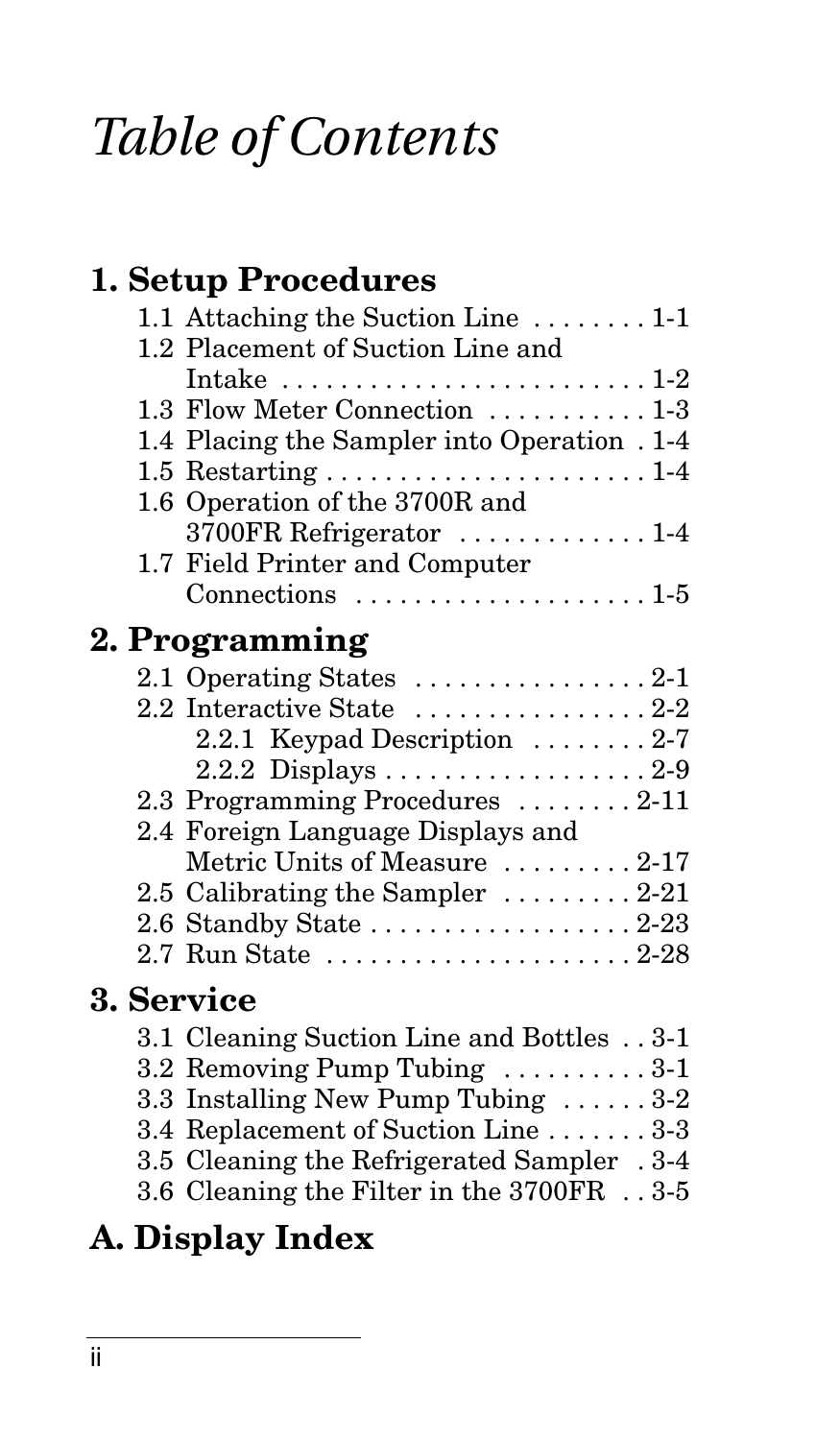# <span id="page-2-0"></span>3700R/3700FR Refrigerated Sampler

# *Section 1 Setup Procedures*

This section explains how to attach the suction line and discusses placement of the line and intake. It also contains notes on flow meter, Field Printer, and laptop computer connections.

# <span id="page-2-1"></span>**1.1 Attaching the Suction Line**

The suction line is the piece of tubing extending from the pump tubing intake to the liquid source. There are three standard suction lines: vinyl tubing in  $\frac{1}{4}$  inch (0.64 cm) or  $\frac{3}{8}$  inch  $(0.94 \text{ cm})$  inside diameters, or FEP Teflon<sup>®</sup> in 3 /8 inch inside diameter.

Vinyl suction line is attached to the pump tubing with the tube coupling. The black clamp of the coupling secures the pump tube to the coupling. The white clamp secures the suction line. To attach the line or tubing to the coupling, push the line of tubing onto the coupling ferrule and tighten the clamp. To loosen a clamp, twist the clamp until its teeth disengage.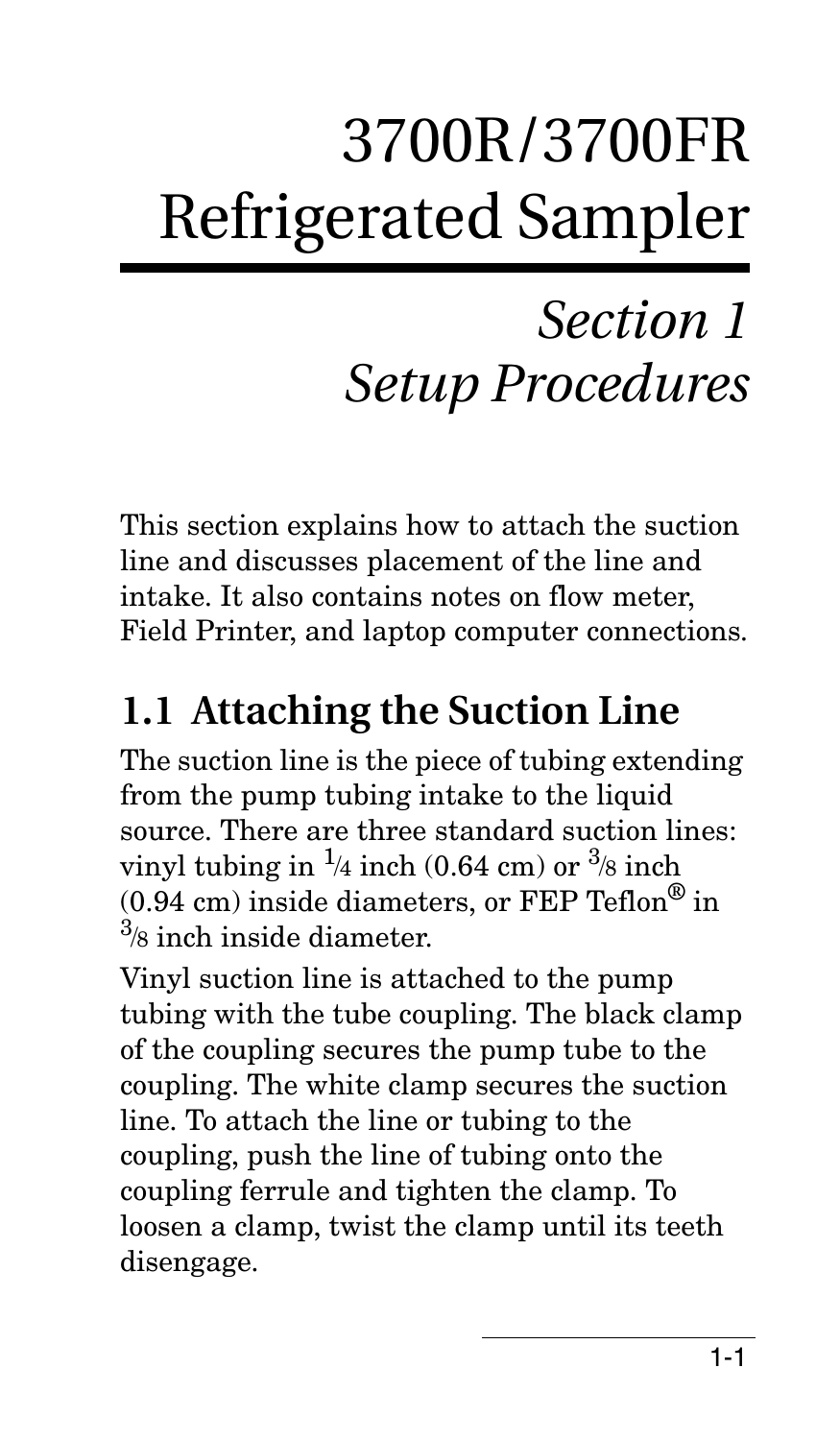The Teflon line is attached to the pump tubing by inserting the line into the pump tubing and securing it with a suitable clamp.

### <span id="page-3-0"></span>**1.2 Placement of Suction Line and Intake**

Route the line from sampler to sampling point so it is always sloped downhill. Avoid coiled suction line which may hold residual liquid. This minimizes cross contamination. Be sure the vertical distance between the level of the liquid source and the pump is less than 26 feet. The pump will not deliver samples for heads greater than 26 feet.

The suction line tends to float in deep flow streams, dislodging the line and strainer. Table 1-1 shows the maximum depths you can submerge the lines and strainers without risks of flotation. At depths exceeding the safe depths, anchor the line and strainer securely. The  $\frac{3}{8}$  inch ID vinyl suction lines are shipped from the factory with our standard weighted polypropylene strainer installed on one end of the suction line and a tubing coupling on the other end.

Additionally, Teledyne Isco offers two low flow stainless steel strainers for  $\frac{1}{4}$  inch ID and  $\frac{3}{8}$ inch ID suction lines. For installation in Teflon suction line, heat the end of the suction line to make it more flexible, then carefully screw the strainer's threaded connector into the suction line.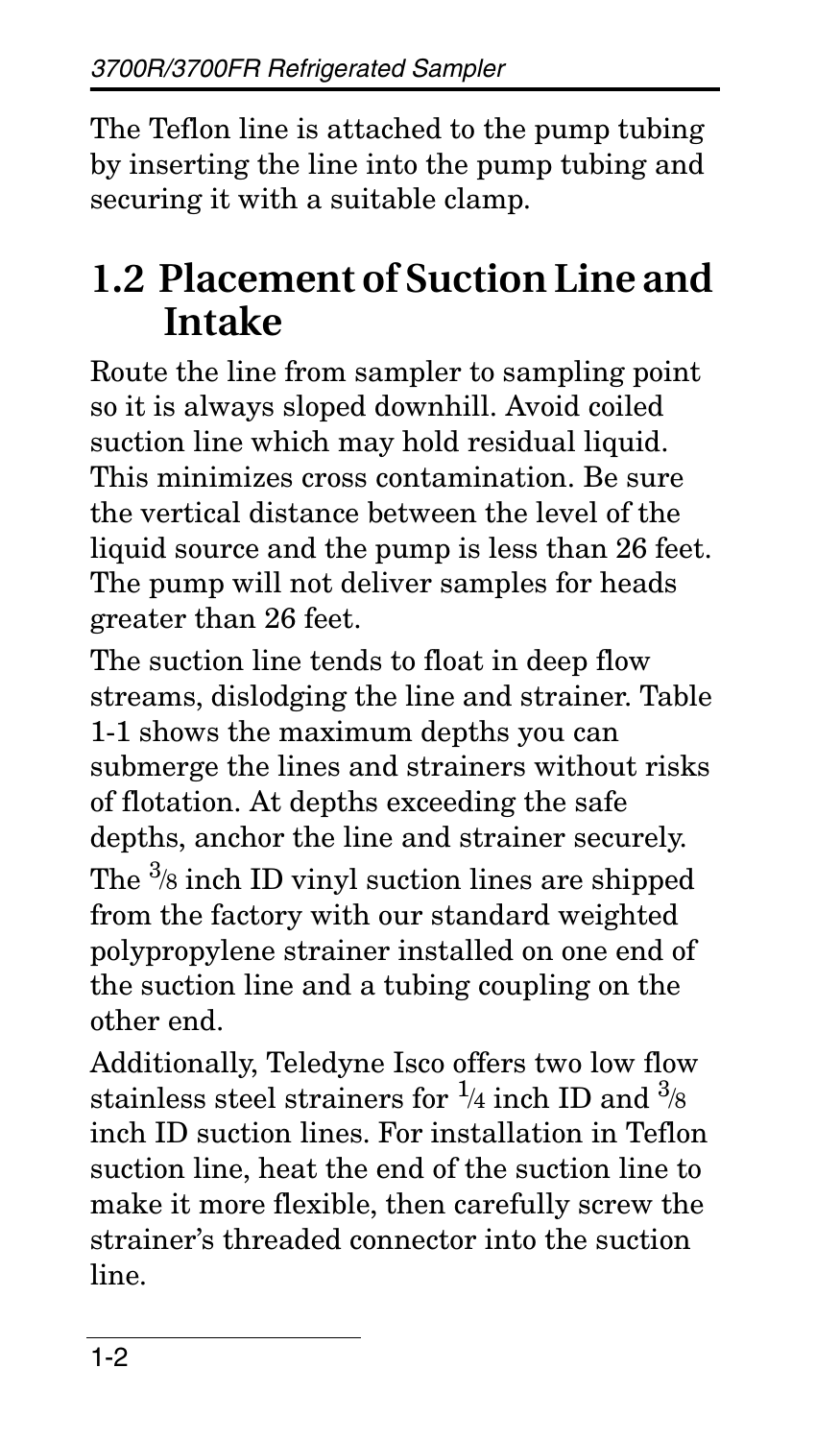| <b>Table 1-1 Safe Depths of Submersion</b><br>for Suction Line |                                                  |                                                  |                                                          |
|----------------------------------------------------------------|--------------------------------------------------|--------------------------------------------------|----------------------------------------------------------|
| <b>Strainer</b>                                                | Vinyl<br>$1/4$ <sup>11</sup><br>$(6 \text{ mm})$ | Vinyl<br>$3/8$ <sup>II</sup><br>$(9 \text{ mm})$ | <b>Teflon</b><br>$3/8$ <sup>II</sup><br>$(9 \text{ mm})$ |
| Standard<br>Weighted<br>Polypropylene                          |                                                  | 22 feet<br>(6.7 m)                               | 15 feet<br>(4.5 m)                                       |
| <b>Stainless Steel</b><br>Low Flow                             | 14 feet<br>(4.3 m)                               | 22 feet<br>(6.7 m)                               | 15 feet<br>(4.5 m)                                       |
| <b>CPVC</b>                                                    |                                                  | 4 feet<br>(1.2 m)                                | 4 feet<br>(1.2 m)                                        |

For sampling from highly acidic flow streams, a weighted plastic CPVC strainer is available.

# <span id="page-4-0"></span>**1.3 Flow Meter Connection**

For flow-proportional sampling, attach the flow-meter connect cable to the flow meter and to the 6-pin flow meter connector on the rear of the sampler.

If a cable is not attached to the flow-meter connector, keep the protective cap tightly screwed in place to keep the control box watertight.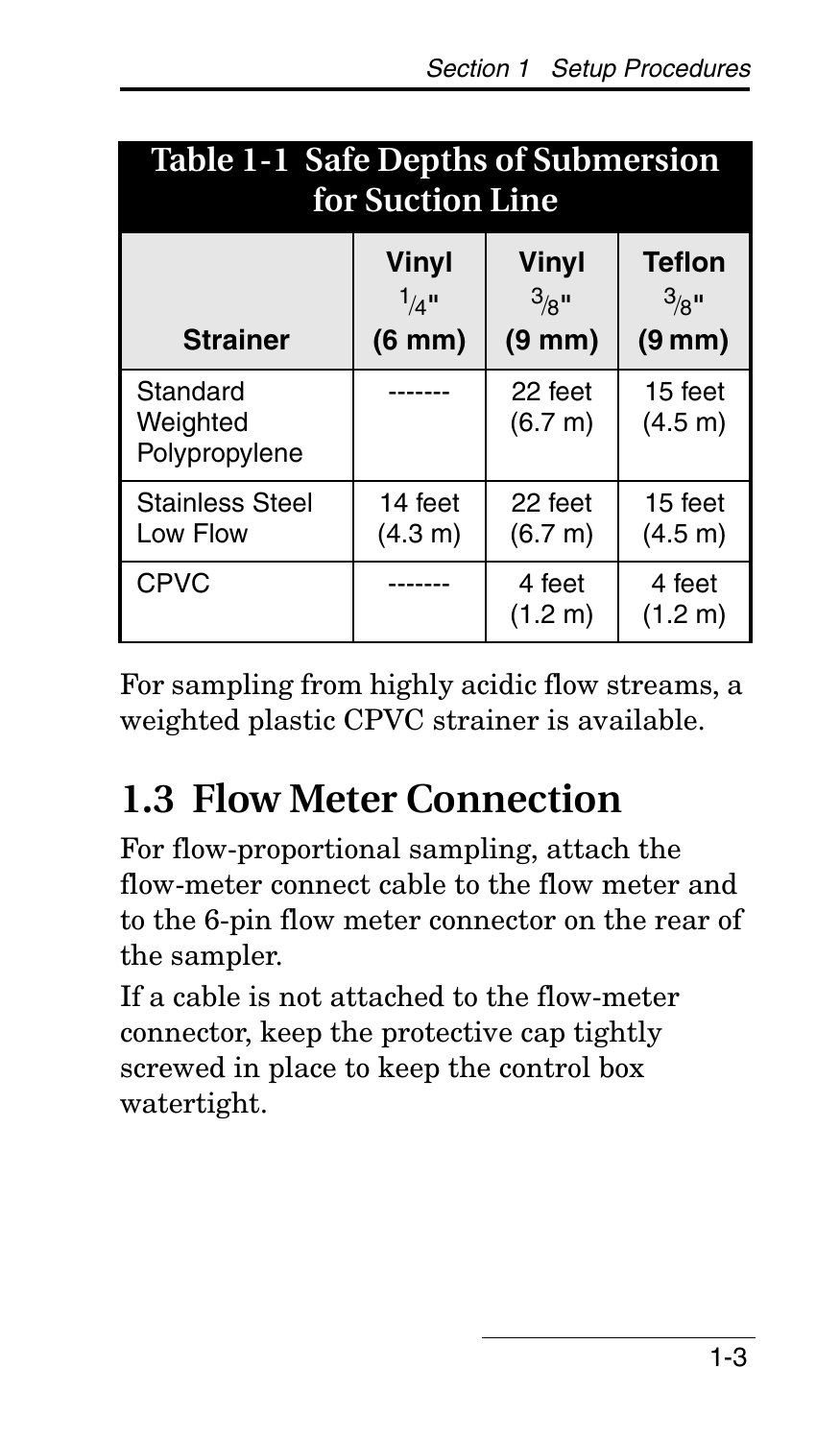# <span id="page-5-0"></span>**1.4 Placing the Sampler into Operation**

After programming the sampler, start the sampling program with the Start Sampling key. Programming is discussed in Section [2](#page-8-2).

# <span id="page-5-1"></span>**1.5 Restarting**

The sampler may be started again by pressing the Start Sampling key. Reprogram the start time, if necessary.

# <span id="page-5-2"></span>**1.6 Operation of the 3700R and 3700FR Refrigerator**

To operate the refrigerator, turn the thermostat knob to the desired sample temperature. The interior air temperature should reach the set value within 20 to 30 minutes. The refrigerator's thermostat is calibrated in sample temperature. That is, if the temperature is set at 4°C (39°F), the temperature of the sample after being in the refrigerator will be  $4^{\circ}$ C  $\pm$  1°C, although the refrigerator air temperature may vary more than this due to the nature of the refrigeration cycle.

# *Note*

If the the thostat knob is turned to the lowest setting, the sample may freeze.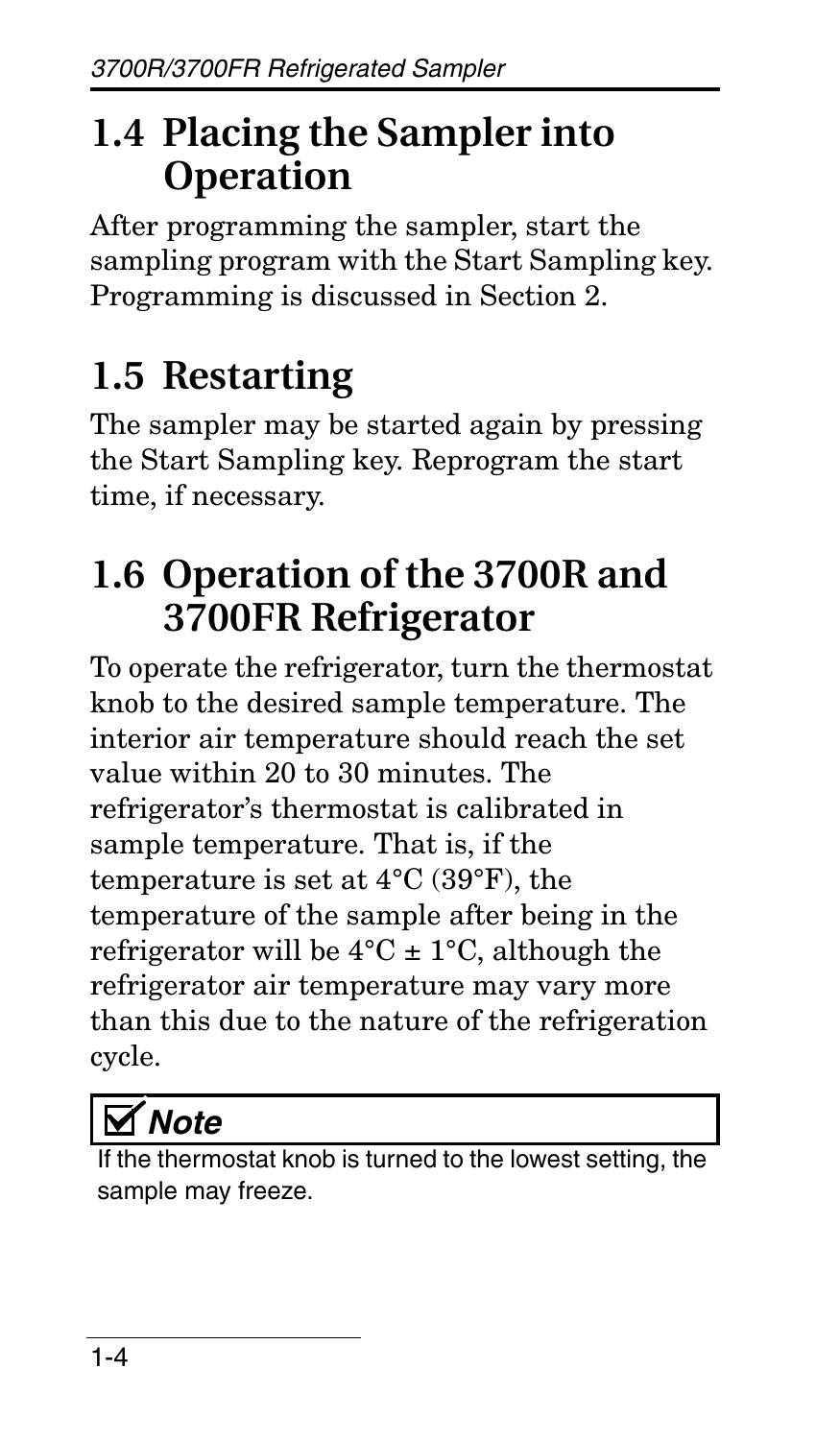## <span id="page-6-0"></span>**1.7 Field Printer and Computer Connections**

To collect data from the sampler, attach the field printer or interrogator cable to the sampler's 6-pin printer connector.

Both the field printer and the interrogator cable are compatible with Isco's 25-foot extension cable. If preferred, install the extension cable on the sampler's printer connector and route the cable to an alternate location.

# **CAUTION**

If an interrogator cable is not attached to the printer connector on the sampler or the unattached end of the extension cable, keep the connector cap tightly screwed in place. This will prevent moisture damage to the connectors and to the control box.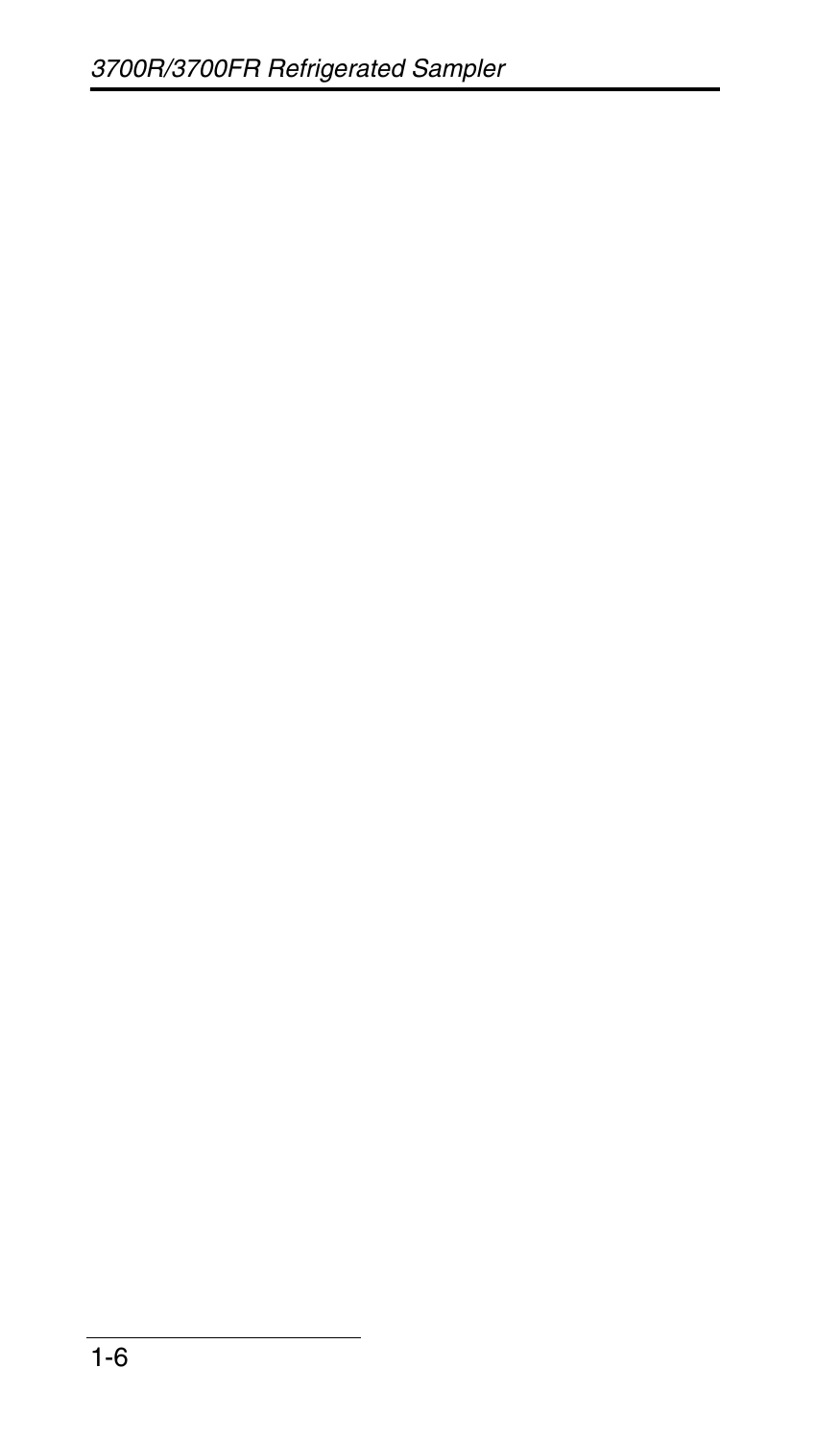# 3700R/3700FR Refrigerated Sampler

# <span id="page-8-2"></span><span id="page-8-0"></span>*Section 2 Programming*

The sampler's programming process is self-prompting. Prompts displayed on the LCD step you through the program in a logical order, indicating the needed value or option. The sampler will reject any unacceptable settings. Settings can be changed at any time. If the sampler is turned off or power disconnected, settings are retained in memory by a lithium battery. Before programming the sampler, you should be familiar with the keypad as discussed in section [2.2.1.](#page-14-0)

# <span id="page-8-1"></span>**2.1 Operating States**

The sampler has three operating states:

- 1. The standby state: the sampler is waiting for instructions from the keypad.
- 2. The run state: the sampler is running a sampling routine, displaying status messages on the LCD, and storing sampling results in memory.
- 3. The interactive state: the sampler is being programmed.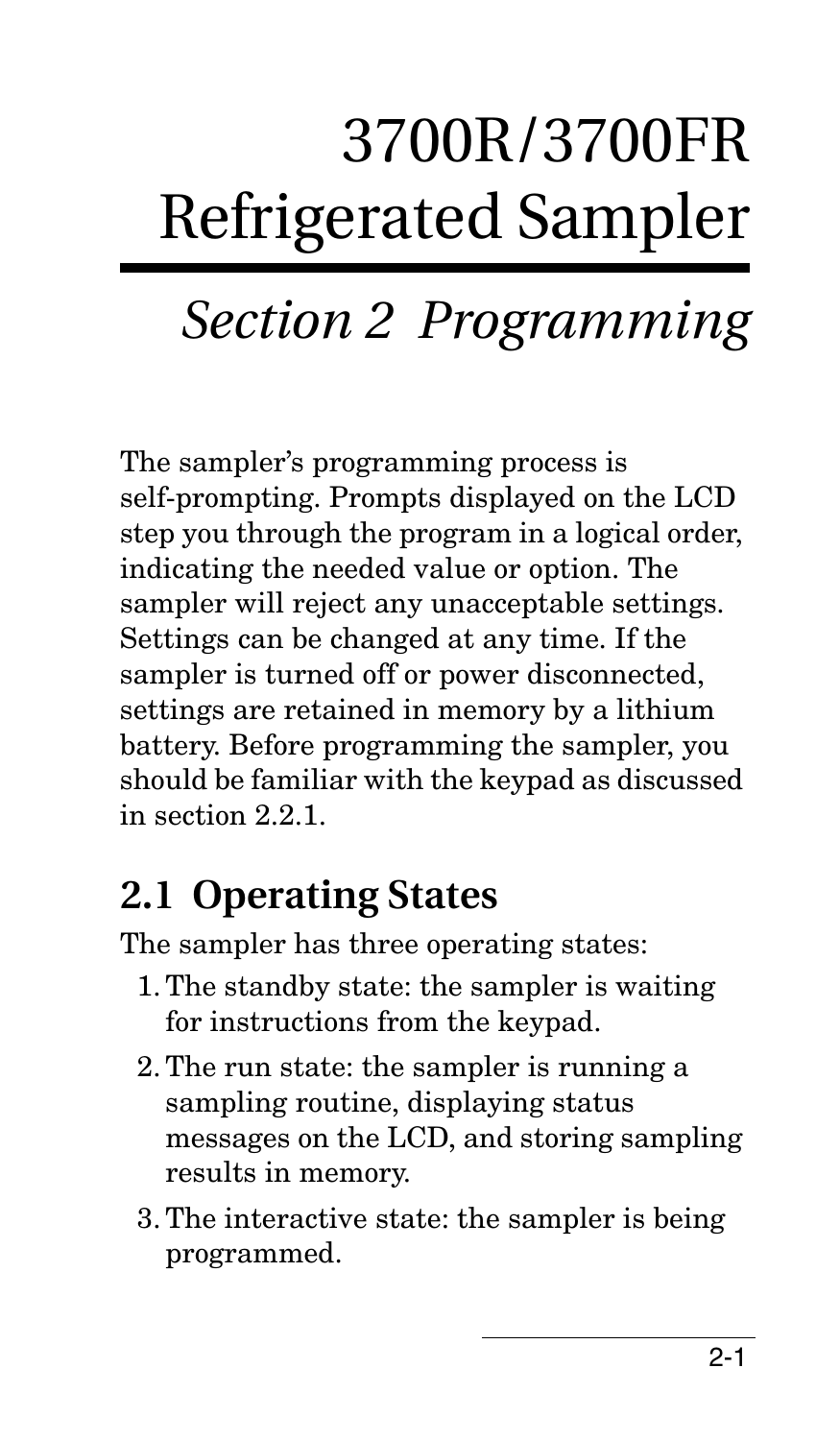# <span id="page-9-0"></span>**2.2 Interactive State**

The interactive state allows you to program the sampler. It is divided into two branches: the configure sequence and the program sequence. The configure sequence contains the input displays which allow you to configure the sampler to your unique requirements.

The program sequence is used to define the sampling routine in one of two programming modes: basic and extended. The basic mode is used for conventional sampling routines; the extended mode for more complex routines. (Select the mode in the Programming Mode configure option.) Sampling capabilities available through the basic and extended program modes are summarized in Table [2-1.](#page-9-1) Setup options available in the configure sequence are listed in Table [2-2.](#page-12-0)

| Pacing:                                               | <b>Mode</b> | <b>Feature</b>                                                                                                                                                              |
|-------------------------------------------------------|-------------|-----------------------------------------------------------------------------------------------------------------------------------------------------------------------------|
| Time-pacing:<br><b>Uniform Time</b><br>Intervals      | Basic &     | Samples taken at regular<br>Extended time intervals from 1<br>minute to 99 hours, 59<br>minutes.                                                                            |
| Time-pacing:<br>Nonuniform<br>Clock Time<br>Intervals |             | Extended Samples taken at irregular<br>intervals by specifying the<br>time and date of each<br>sample. Dates can be<br>entered up to 1 month in<br>advance of current date. |

#### <span id="page-9-1"></span>**Table 2-1 Sampling Capabilities**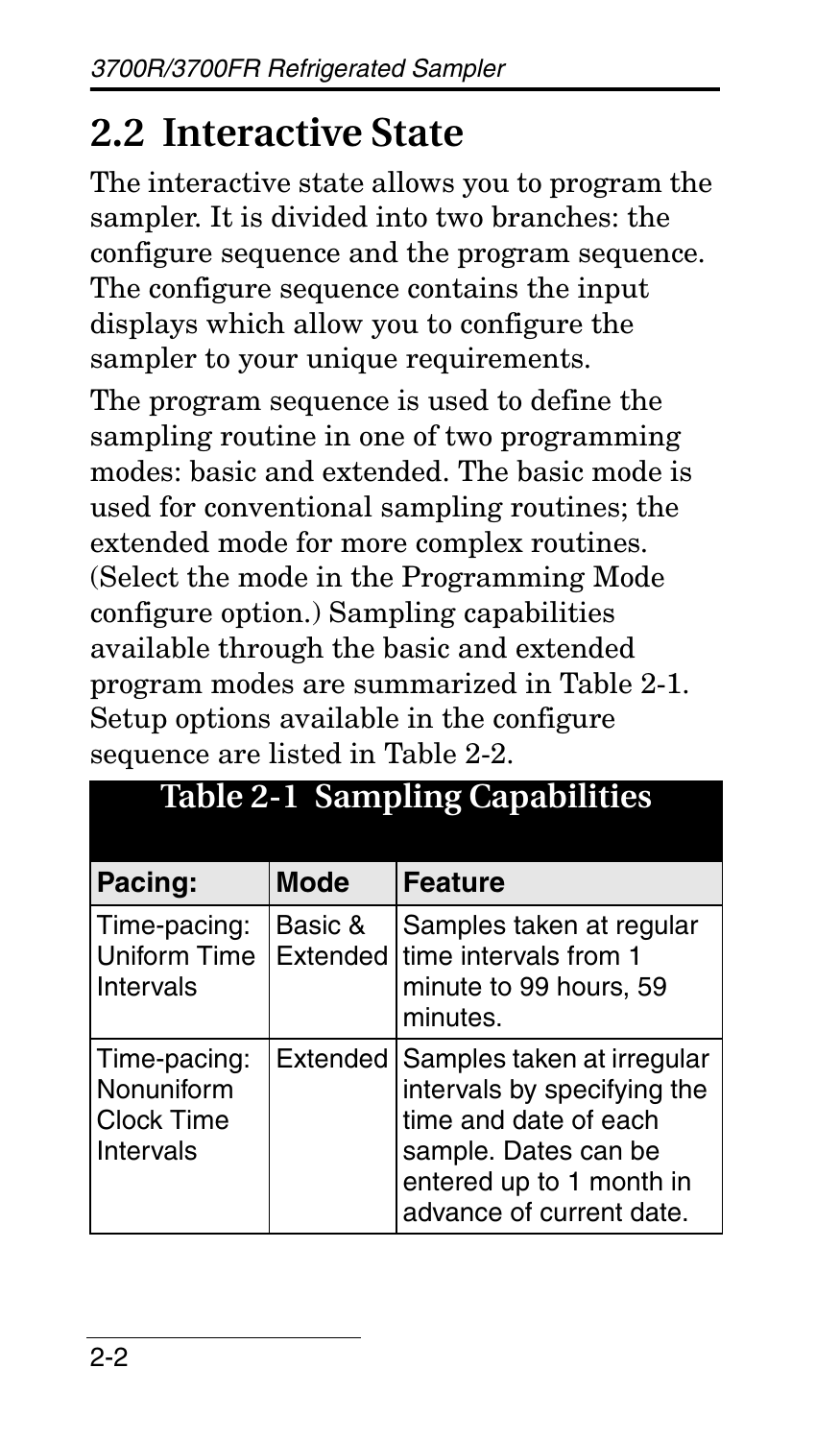| <b>Table 2-1 Sampling Capabilities</b><br>(Continued)        |                     |                                                                                                                                                                                                                                                                      |  |
|--------------------------------------------------------------|---------------------|----------------------------------------------------------------------------------------------------------------------------------------------------------------------------------------------------------------------------------------------------------------------|--|
| Pacing:                                                      | <b>Mode</b>         | <b>Feature</b>                                                                                                                                                                                                                                                       |  |
| Time-pacing:<br>Nonuniform<br>Intervals in<br><b>Minutes</b> | Extended            | Samples taken at irregular<br>time intervals by<br>specifying the amount of<br>time in minutes (from 1 to<br>999 minutes) between<br>each sample.                                                                                                                    |  |
| Flow-pacing:                                                 | Basic &<br>Extended | Samples taken at regular<br>flow intervals. The<br>sampler will totalize<br>intervals of 1 to 9999<br>pulses.                                                                                                                                                        |  |
| <b>STORM</b><br>Pacing:                                      | <b>Fxtended</b>     | Combines time and flow<br>pacing in one routine.<br>Timed samples taken at<br>regular time intervals from<br>1 minute to 999 minutes.<br>Flow-weighted samples<br>taken at regular flow<br>intervals. The sampler will<br>totalize intervals of 1 to<br>9999 pulses. |  |
| <b>Distribution:</b>                                         |                     |                                                                                                                                                                                                                                                                      |  |
| Sequential                                                   | Basic &<br>Extended | One sample volume<br>placed in each bottle.                                                                                                                                                                                                                          |  |
| Samples per<br><b>Bottle</b><br>Multiplexing                 | Basic &<br>Extended | More than one sample<br>volume placed in each<br>hottle.                                                                                                                                                                                                             |  |
| Bottles per<br>Sample<br>Multiplexing                        | Basic &<br>Extended | Sample volumes placed in<br>more than one bottle at<br>each sample event.                                                                                                                                                                                            |  |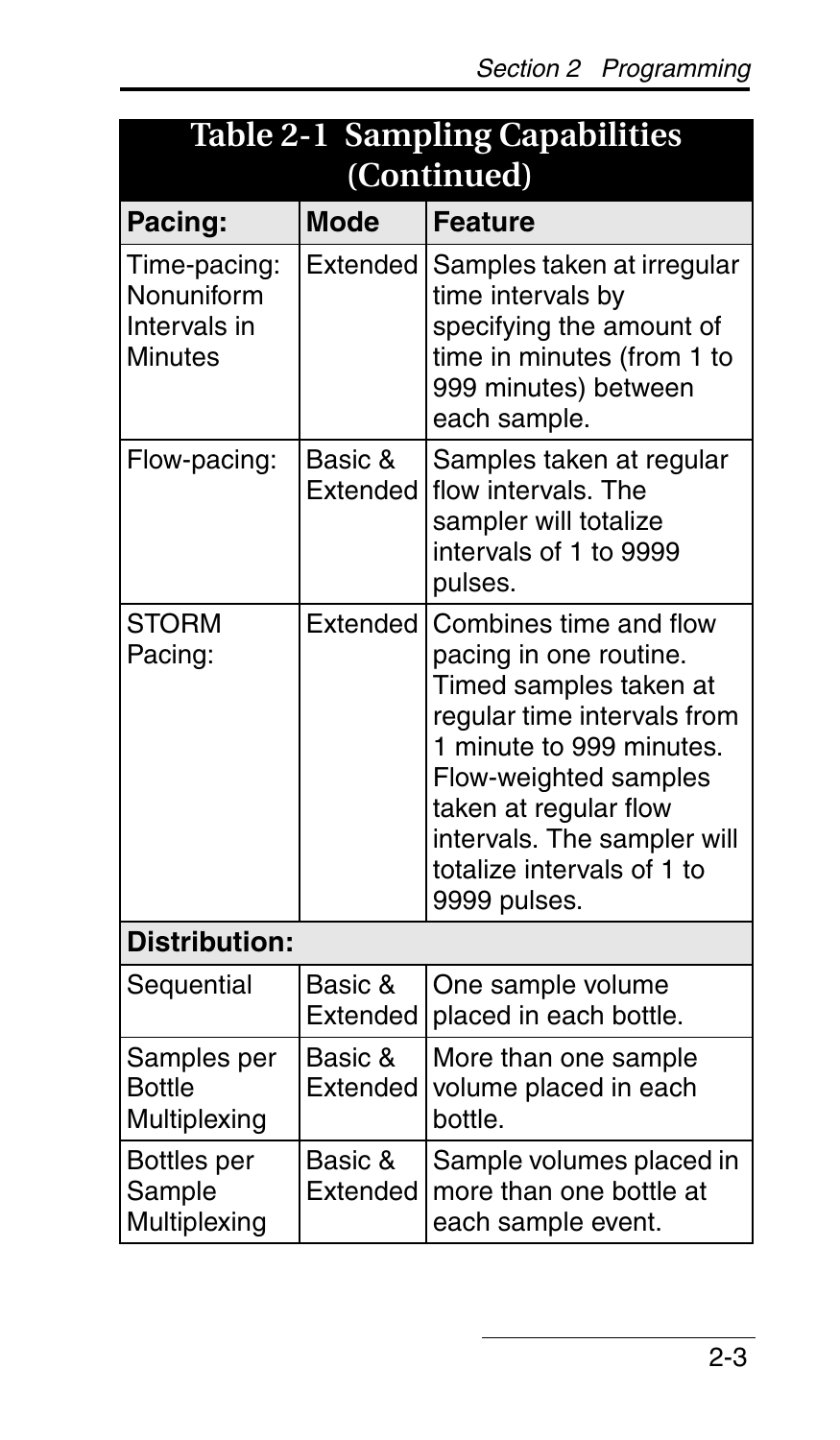| <b>Table 2-1 Sampling Capabilities</b><br>(Continued) |                     |                                                                                                                                                            |  |
|-------------------------------------------------------|---------------------|------------------------------------------------------------------------------------------------------------------------------------------------------------|--|
| Pacing:                                               | <b>Mode</b>         | <b>Feature</b>                                                                                                                                             |  |
| Multiple<br><b>Bottle</b><br>Compositing              | Extended            | More than one sample<br>placed in a set of bottles.<br>Bottle sets can be<br>switched after a specified<br>number of samples or<br>after a period of time. |  |
| <b>Volumes and Accuracy:</b>                          |                     |                                                                                                                                                            |  |
| Sample<br>Volume                                      | Basic &<br>Extended | Volumes from 10 to 9990<br>ml can be entered.                                                                                                              |  |
| Suction Head                                          | Basic &<br>Extended | Suction heads from 1 to<br>20 feet can be entered.                                                                                                         |  |
| Calibration                                           | Basic &<br>Extended | Sample volumes can be<br>calibrated, if desired.                                                                                                           |  |
| <b>Key Times:</b>                                     |                     |                                                                                                                                                            |  |
| <b>Start Times</b>                                    | Basic &<br>Extended | Specific start times can be<br>entered for both time- and<br>flow-paced routines. If no<br>start time is entered, the<br>Start Time Delay will be<br>used. |  |
| <b>First Switch</b><br>Time                           | Extended            | Sets time of first time-base<br>bottle switch so that switch<br>times can be placed on<br>schedule.                                                        |  |
| Stop/Resume<br>Times                                  | Extended            | Intermittent sampling<br>routines defined with<br>sampling stop and resume<br>times. Up to 12 stop times<br>and 12 resume times can<br>be entered.         |  |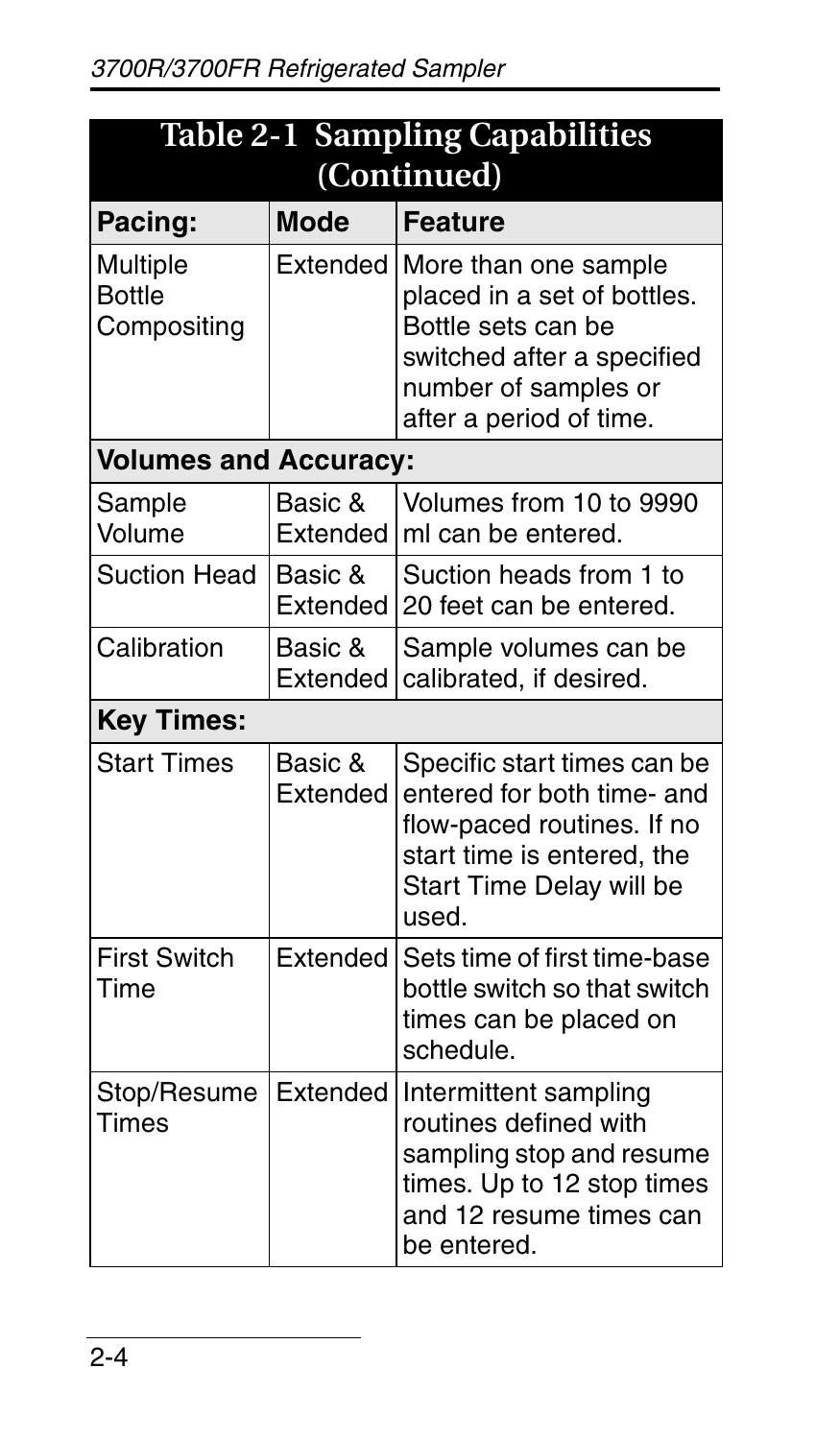<span id="page-12-0"></span>

| <b>Table 2-2 Configure Option Functions</b> |
|---------------------------------------------|
|                                             |

| Configure<br><b>Option</b>     | Mode                       | <b>Function</b>                                                                                                                                                                  |
|--------------------------------|----------------------------|----------------------------------------------------------------------------------------------------------------------------------------------------------------------------------|
| Set Clock                      | Basic &<br>Extended        | Sets the sampler's real<br>time clock.                                                                                                                                           |
| Bottles and<br>Sizes           | Basic &<br><b>Fxtended</b> | Sets the number and size<br>of bottles used.                                                                                                                                     |
| <b>Suction Line</b>            | Basic &<br>Extended        | Sets the line type (vinyl or<br>Teflon), line diameter $(^{1}_{4}$<br>or <sup>3</sup> /8 inch), and line length<br>(3 to 99 ft.).                                                |
| Liguid<br>Detector             | Basic &<br>Extended        | Enables/disables the liquid<br>detector, sets the number<br>of rinses (0 to 3).<br>enables/disables the<br>suction head entry, and<br>sets the number of retries<br>$(0 to 3)$ . |
| Programming<br>Mode            | Basic &<br><b>Fxtended</b> | Sets the programming<br>mode: basic or extended.                                                                                                                                 |
| <b>Load Stored</b><br>Program  | Extended                   | Loads one of up to three<br>previously saved sampling<br>programs.                                                                                                               |
| <b>Save Current</b><br>Program | Extended                   | Saves current sampling<br>program.                                                                                                                                               |
| Flow Mode<br>Sampling          | Extended                   | Directs sampler to take a<br>sample at the beginning of<br>a flow-paced program<br>and/or at time-switches.                                                                      |
| Nonuniform<br>Time             | Extended                   | Directs sampler to accept<br>nonuniform intervals as<br>clock times or in minutes.                                                                                               |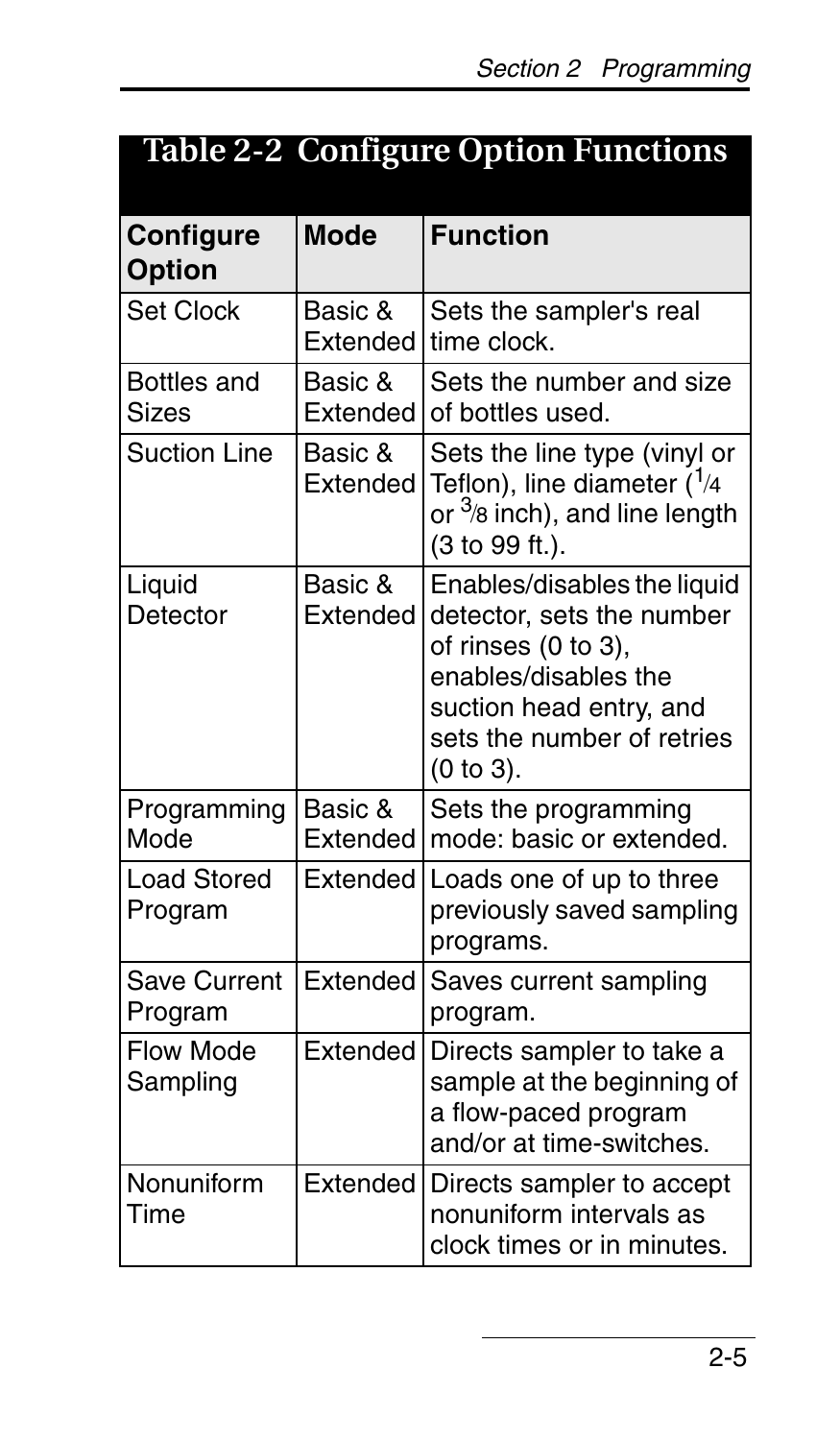| <b>Table 2-2 Configure Option Functions</b> |                            |                                                                                                                                                                                |  |  |
|---------------------------------------------|----------------------------|--------------------------------------------------------------------------------------------------------------------------------------------------------------------------------|--|--|
|                                             | (Continued)                |                                                                                                                                                                                |  |  |
| <b>Configure</b><br><b>Option</b>           | Mode                       | <b>Function</b>                                                                                                                                                                |  |  |
| Calibrate<br>Sampler                        | Basic &<br>Extended        | Enables/disables the<br>calibration sequence.                                                                                                                                  |  |  |
| Sampling<br>Stop/Resume                     | Extended                   | Enables/disables<br>Sampling Stops and<br>Resumes feature.                                                                                                                     |  |  |
| <b>Start Time</b><br>Delay                  | Basic &<br>Extended        | Sets the start time delay<br>(from 0 to 9999 minutes).                                                                                                                         |  |  |
| Fnable Pin                                  | Basic &<br>Extended        | Enables/disables<br>master/slave sampling.<br>Directs the sampler to<br>sample when disabled<br>and/or enabled. Allows<br>you to restart the sampling<br>interval upon enable. |  |  |
| <b>Event Mark</b>                           | Basic &<br>Extended        | Allows you to select one of<br>four types of event marks.                                                                                                                      |  |  |
| Purge Counts                                | Basic &<br>Extended        | Adjusts the pre- and<br>postsample purge counts.                                                                                                                               |  |  |
| <b>Tubing Life</b>                          | Basic &<br><b>Fxtended</b> | Displays the pump tubing<br>life information. Resets the<br>tubing life count.                                                                                                 |  |  |
| Program<br>Lock                             | Basic &<br>Extended        | Enables/disables the<br>password protection for<br>input displays.                                                                                                             |  |  |
| Sampler ID                                  | Basic &<br>Extended        | Allows you to enter a 10<br>character ID number.                                                                                                                               |  |  |
| Run<br>Diagnostics                          | Basic &<br>Extended        | Tests the RAM, ROM,<br>distributor & pump. Allows<br>for re-initialization.                                                                                                    |  |  |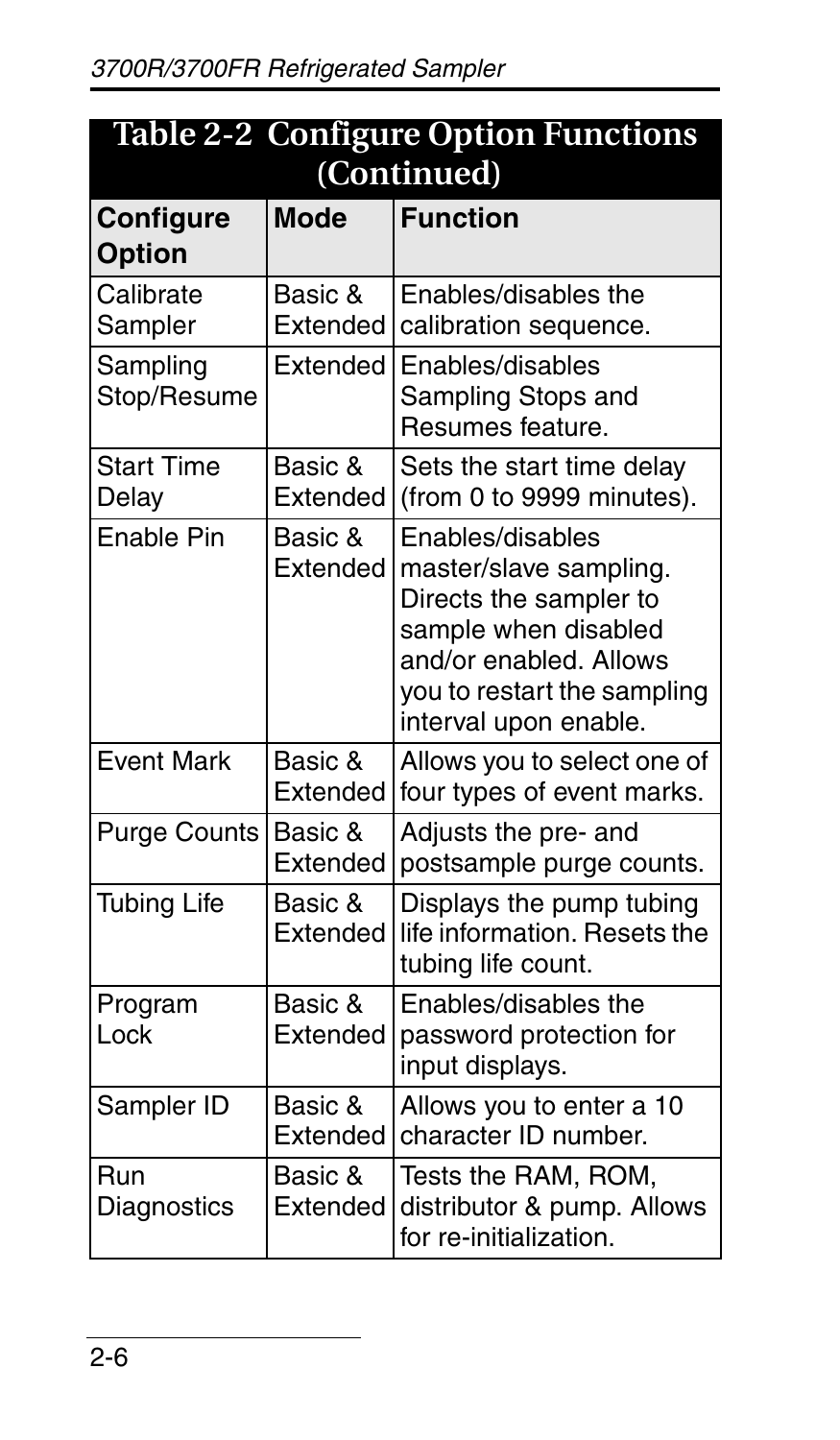#### <span id="page-14-0"></span>**2.2.1 Keypad Description**

Control keys manually control the sampler, numeric keys enter program values, programming keys direct programming activities.

#### **Control Keys**

- **On/Off** The On/Off key turns the sampler on or off. (If you turn the sampler off during a routine, you can resume the routine with the Resume Sampling key.)
- **Pump Forward** In standby, the Pump Forward key runs the pump forward until the Stop key is pressed.
- **Pump Reverse** In standby, the Pump Reverse key runs the pump in reverse until the Stop key is pressed.
- **Stop** The Stop key stops a running pump. In the run state, it halts the routine, placing the sampler in standby. Press the Stop key at an input display to see the display's reference number.
- **Start Sampling** In standby, the Start Sampling key starts the sampling program. When entering a sampler ID number, the Start Sampling key types a space.
- **Resume Sampling** When "PROGRAM HALTED" is displayed, press the Resume Sampling key to resume the program from the point it halted. When entering a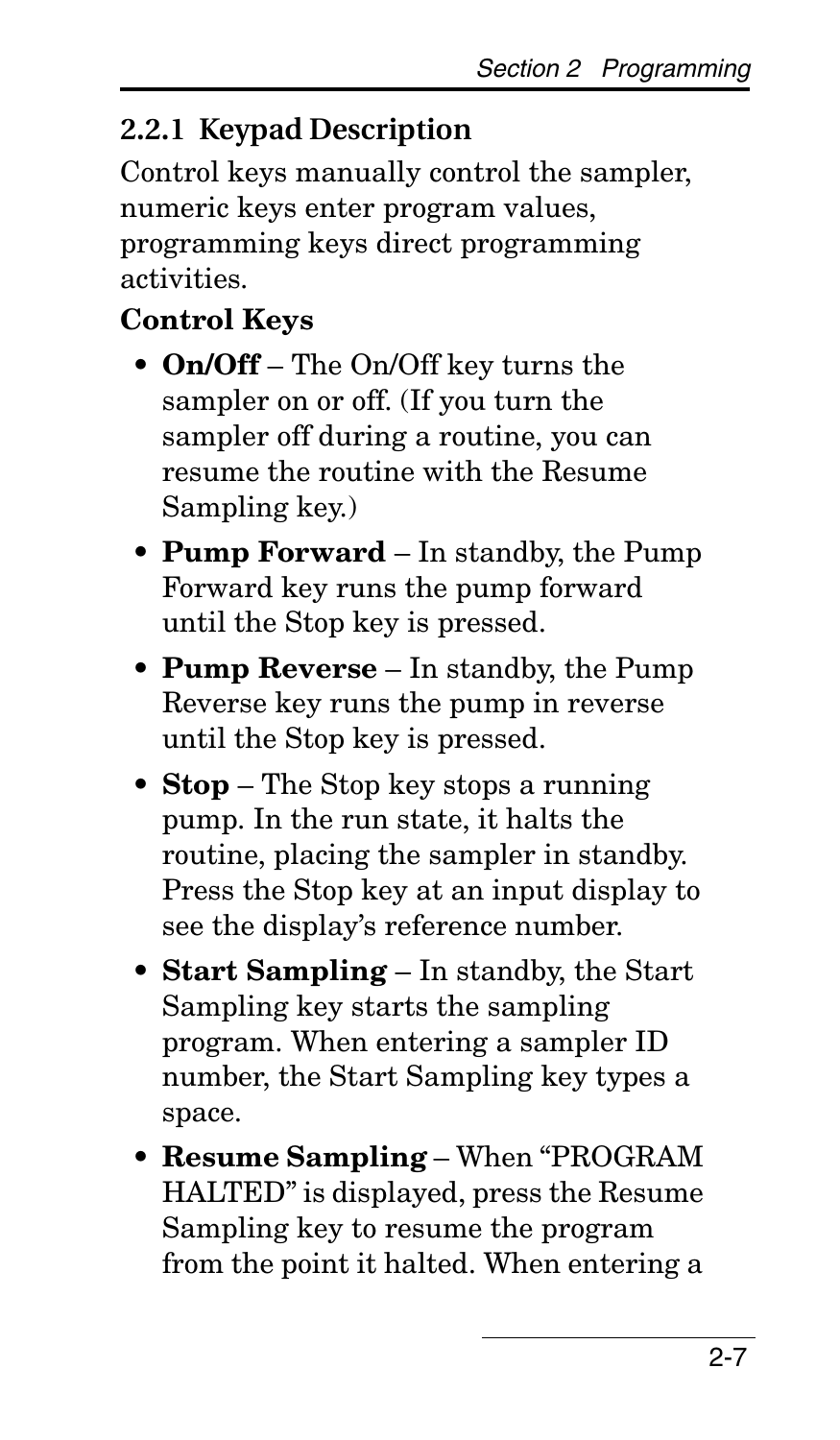sampler ID number, the Resume Sampling key types a period.

- **Manual Sample** The Manual Sample key takes a manual sample. The Manual Sample key is valid in the standby and run states, and when calibrating the sampler. When entering a sampler ID number, the Manual Sample key types a dash (-).
- **Next Bottle** The Next Bottle key moves the distributor to the next bottle. If the distributor is over the last bottle, it will move to position 1.

#### **Program Keys**

- **Display Status** Press the Display Status key in standby or in the run state to view the program settings or the sampling results.
- **Exit Program** Press the Exit Program key in the program sequence to return to standby. Press the Exit Program key in the run state to halt the program.
- **Clear Entry** When entering a number, Clear Entry clears the new entry and returns the original entry.
- **Enter/Program** Press the Enter/Program key in standby to enter the interactive state. At an input display, press the Enter/Program key to store an entered value or selection, and proceed to the next step.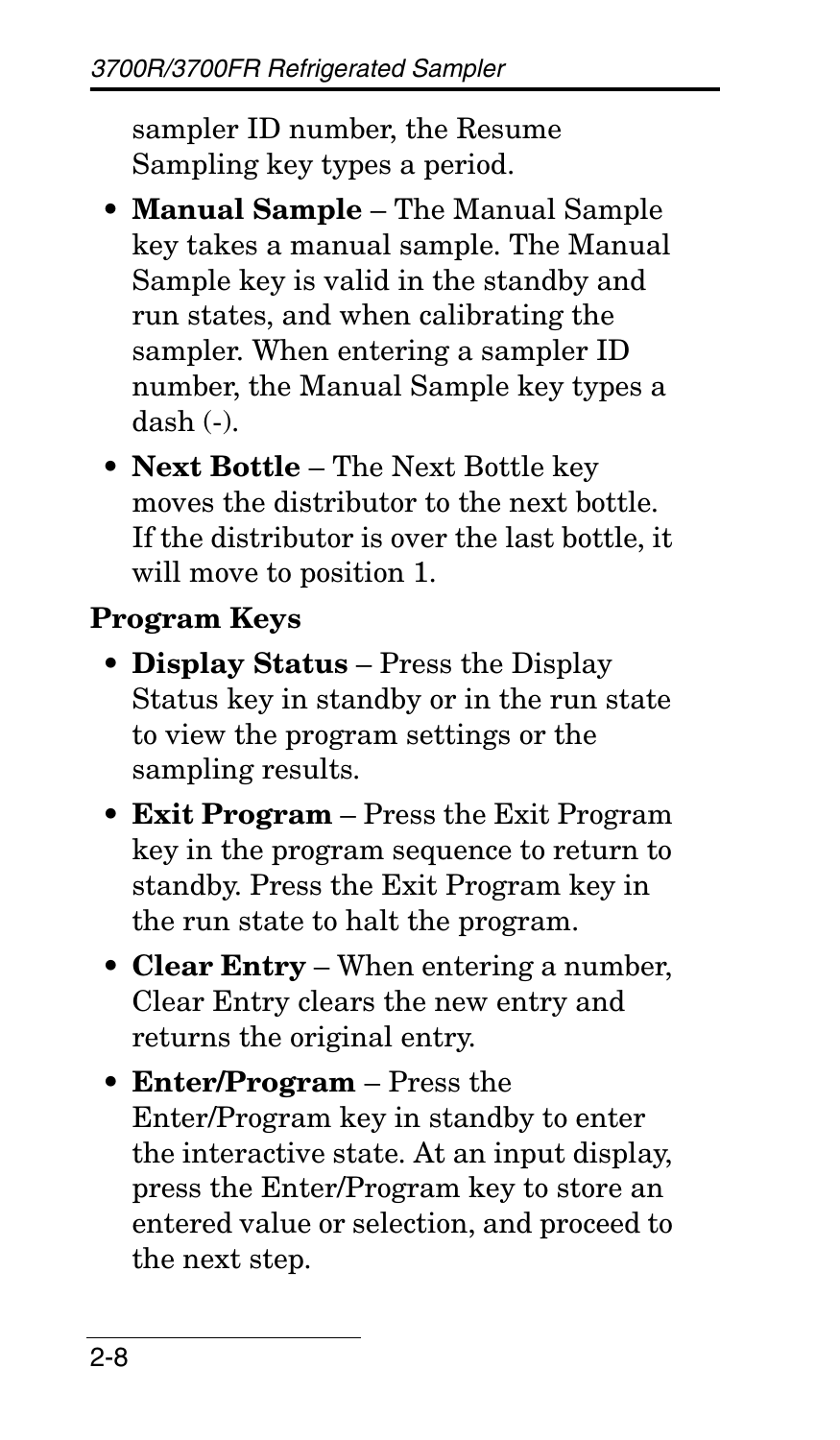#### **Numeric Keys**

- **Digit Keys** The digit keys are used to enter quantities.
- **Left Arrow** The Left Arrow key selects program options in the interactive state. When several numeric entries are displayed, the Left Arrow steps back to a previously entered value. When entering a number, the Left Arrow erases the most recently entered digit.
- **Right Arrow** The Right Arrow key selects a program option in an input display and steps through display status information.

#### <span id="page-16-0"></span>**2.2.2 Displays**

There are two types of displays: displays which present information about the sampler's status and displays which prompt for input.

#### • **Informational Displays** –

Informational displays communicate information about the sampler's status. For example, when a sampling program is finished, a display communicates: "DONE," the number of samples taken, and the current time and date.

#### • **Input Displays** –

Input displays can be identified easily because they contain a blinking word or number. The blinking word or number serves as a prompt for input and is said to be "selected." Nearly all input displays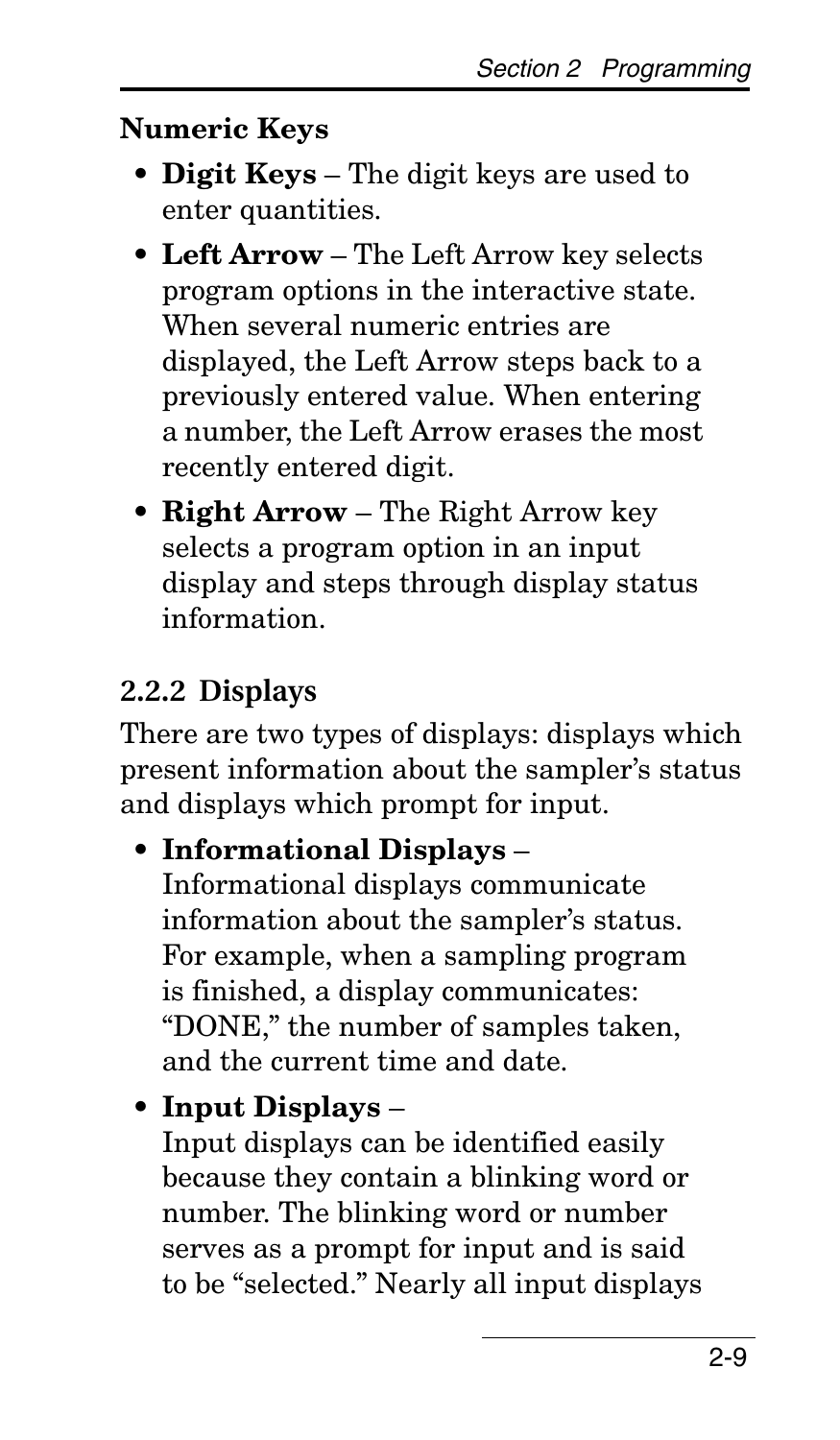have a number assigned to them. The number is used to cross-reference the input displays with a explanatory listing found in Appendix [A](#page-48-1) at the back of this guide. Access a display's number by pressing the Stop key.

There are two types of input displays: displays which prompt you for a choice and displays which prompt for numeric input. In an input display prompting for a choice, the blinking word indicates the currently selected choice. If the blinking word is acceptable, press the Enter/Program key. If the blinking word is not acceptable, press the Left Arrow or Right Arrow key until the preferred choice is blinking, then press the Enter/Program key.

A numeric input display prompts for input by blinking the currently stored number. If the blinking number is acceptable, press the Enter/Program key. To enter a new number, press the appropriate numeric keys followed by the Enter/Program key. The sampler will not accept a number that exceeds the range of values placed in parentheses. If an entered number exceeds the range, the sampler will beep and the original number will reappear. Then, enter a new number.

#### **Editing Numbers**

The Left Arrow and Clear Entry key edit numeric entries if used after you press a numeric key and before you press the Enter/Program key. The clear entry key clears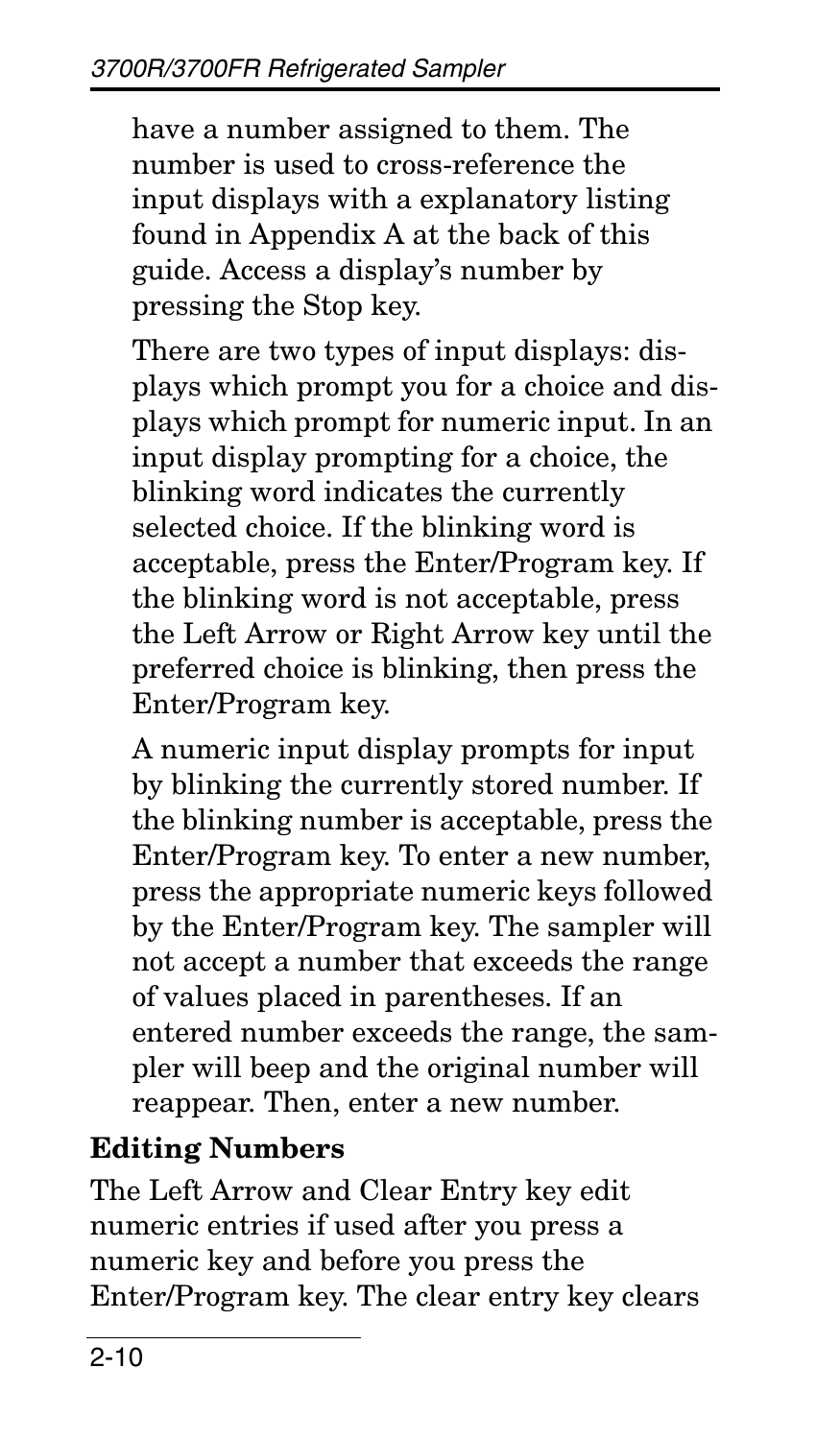any typed number and the original number will reappear.

The Left Arrow erases the most recently typed number. Some numeric input displays prompt for multiple values – for example: hours, minutes, month, day, and year. (Enter times in 24-hour format.) The Arrow keys move back and forth between each entries.

## <span id="page-18-0"></span>**2.3 Programming Procedures**

This section contains the procedures used to program the sampler. The procedure used to program the sampler in the extended mode is slightly different than the procedure used to program the sampler in the basic mode. Differences are noted by placing the extended mode procedure in italics.

When programming the sampler in the extended mode, follow the basic procedure, modifying it according to the noted differences. Before programming the sampler, check the configure option settings. Press the Left Arrow or Right Arrow key at the "SELECT OPTION" displays in the configure sequence to scroll through the list of options without viewing each input display.

To access an input display, press the Enter/Program key while viewing the option name. Press the Exit Program key to return to the list of configure options without changing the setting.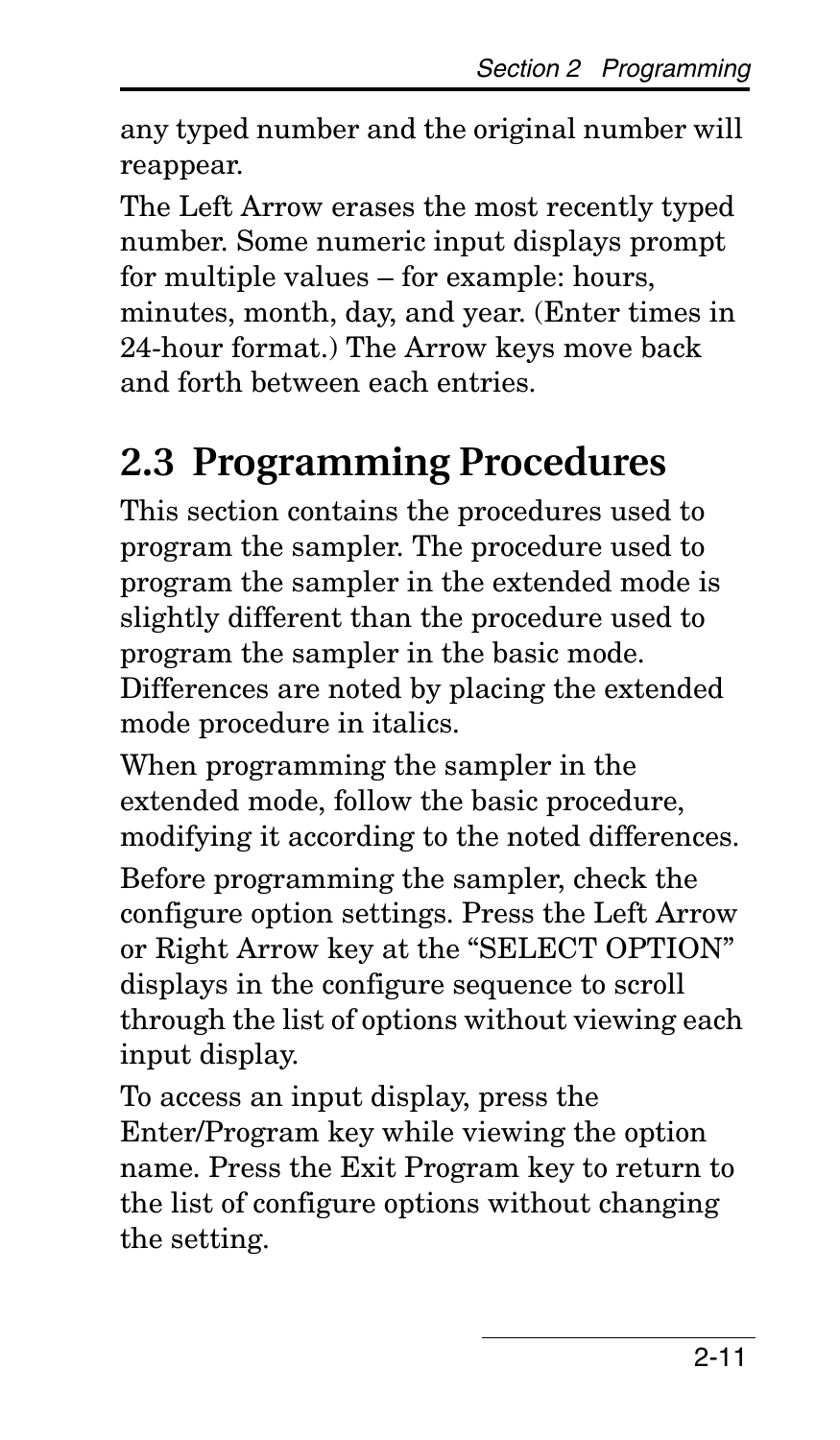#### **Procedure**

- 1. Identify the number and size of the bottles. Determine the inside diameter, type, and length of the suction line.
- 2. Turn the sampler on with the On/Off key. The "STANDBY" message will appear. If the sampler is turned off while running a routine, the "PROGRAM HALTED" message will be displayed. Both messages indicate the sampler is in standby.
- 3. Check the configuration settings. From standby, press the Enter/Program key to access the interactive state. Select "configure" to access the configure sequence. Check the Bottles and Sizes and Suction Line option settings; the settings must match the bottles and suction line identified in step 1. Select "BASIC" or "EXTENDED" in the Programming Mode configure option. Revise other configure option settings as needed. Press the Exit Program key to return to standby.
- 4. From standby, press the Enter/Program key to access the interactive state. Select "PROGRAM" to access the program sequence.

# *Note*

To return to a previous display while programming; press the Exit Program key. The sampler will return to standby. Repeat steps 1 and 2 to check the configure options. Repeat step 4 to check the program settings; press the Enter/Program key until you find the display you want to work with.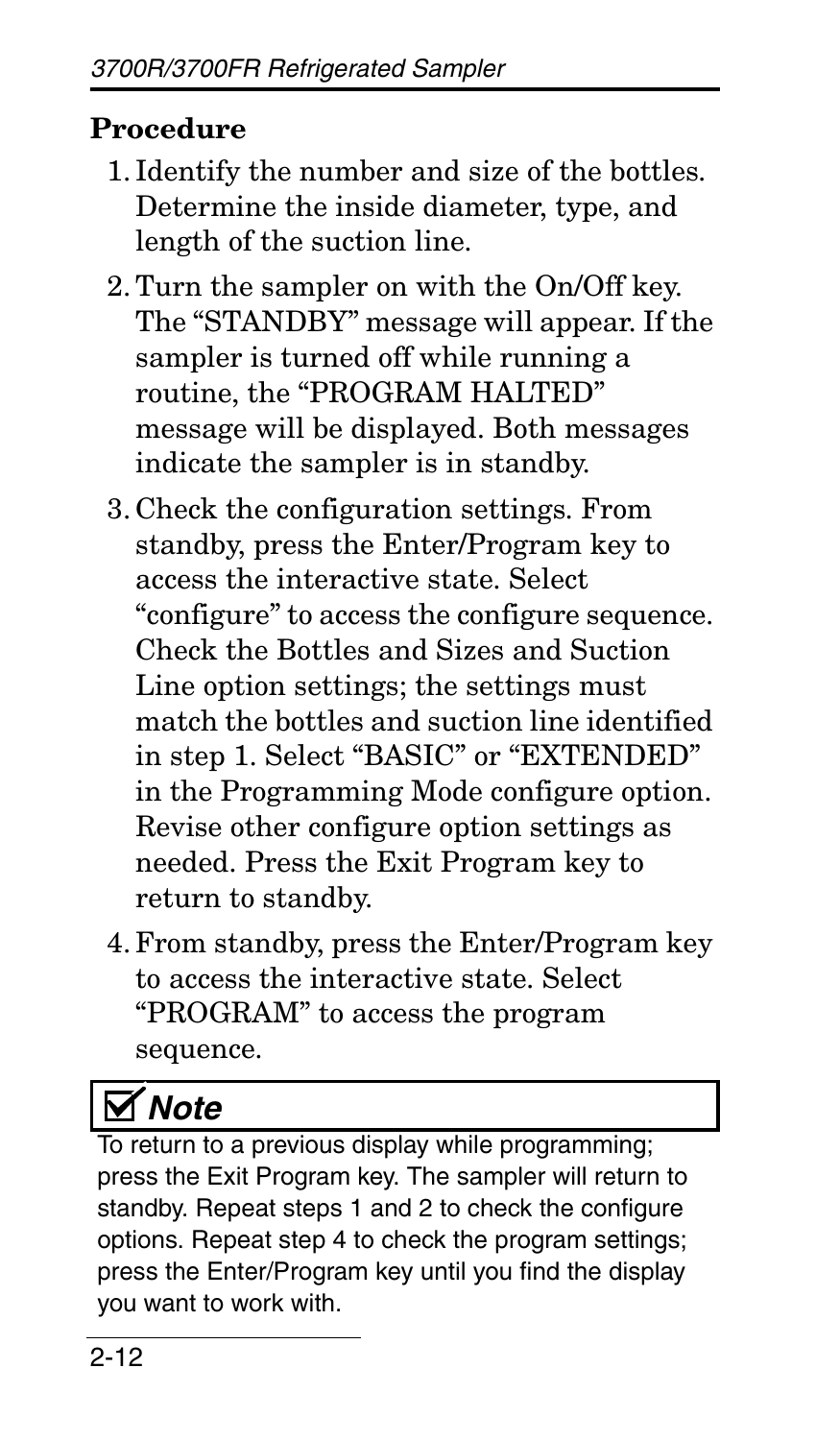5. Enter the Sample Pacing settings. Select either time- or flow-pacing. Then, enter the time or flow-pulse interval between samples.

#### *IN THE EXTENDED MODE*

*Select time, flow, or storm pacing. If you select time-pacing, you will be prompted to select one of two types of time-pacing: uniform or nonuniform. Select "UNIFORM" to pace the sampler at regular intervals; enter the time interval. Select "NONUNIFORM" to pace the sampler at irregular intervals. If you have configured the sampler for Clock Time intervals, enter specific times and dates for each sample event. If you have configured the sampler for Minutes, enter the quantity of samples at each interval.*

*If you select STORM pacing, the next display will prompt you for the delay to the first group sample. The STORM programming sequence is divided into two sections. The first section determines the settings for the first bottle group; the second section contains the settings for the second bottle group. Each section requires separate settings for the delay to the first sample of each group, the sample volume, and sample distribution. The first bottle group always receives time-paced samples. The second group can receive either time-paced or flow-paced samples, depending on your selection in the second section of the STORM programming sequence. The STORM settings for volume*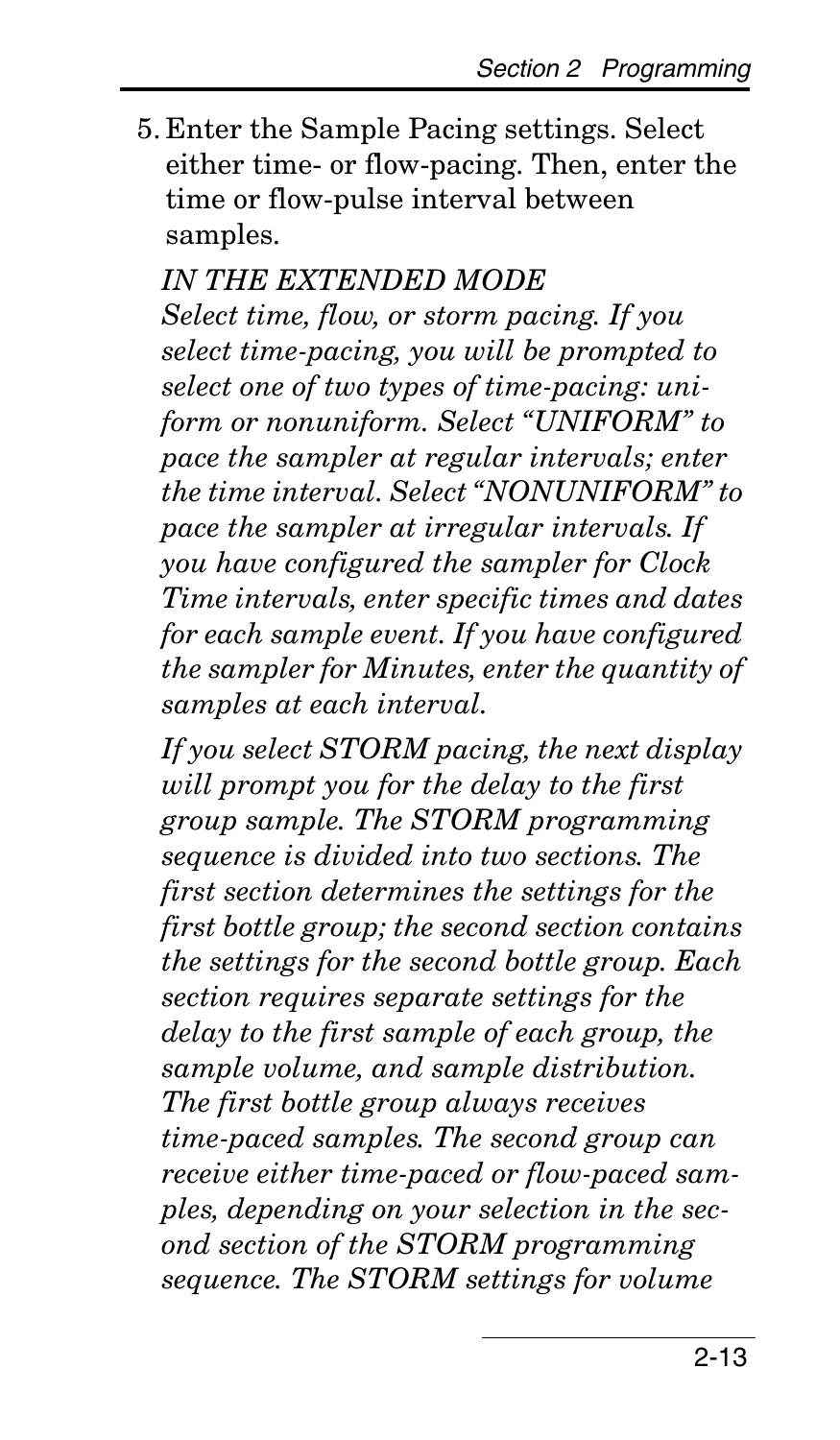*and distribution are identical to those used in the basic and extended mode.* 

- 6. Enter the Sample Distribution settings. The first display of the Sample Distribution section asks if you want to multiplex samples. Select "NO" for sequential sampling; the sampler will then prompt you for the Sample Volume settings. Select "YES" for multiplexed sampling. The next display will prompt you to select either "BOTTLES PER SAMPLE" or "SAMPLES PER BOTTLE." See Figure 1 for multiplexing types.
	- *IN THE EXTENDED MODE*

*Entering the extended Sample Distribution setting requires three steps. 1) enter the number of bottles per sample event; 2) select the method used to switch bottles or sets. You can switch multiplexed bottles or bottle sets after a programmed time period (select "TIME") or after a programmed number of samples have been deposited (select "SAMPLES" or "SAM-PLES/BTL"); 3) enter the number of samples to be deposited or the time period during which each bottle or set is to receive samples.* 

*Follow the same procedure for STORM-pacing. The sampler will prompt you for separate distribution settings for each section of the STORM sequence.*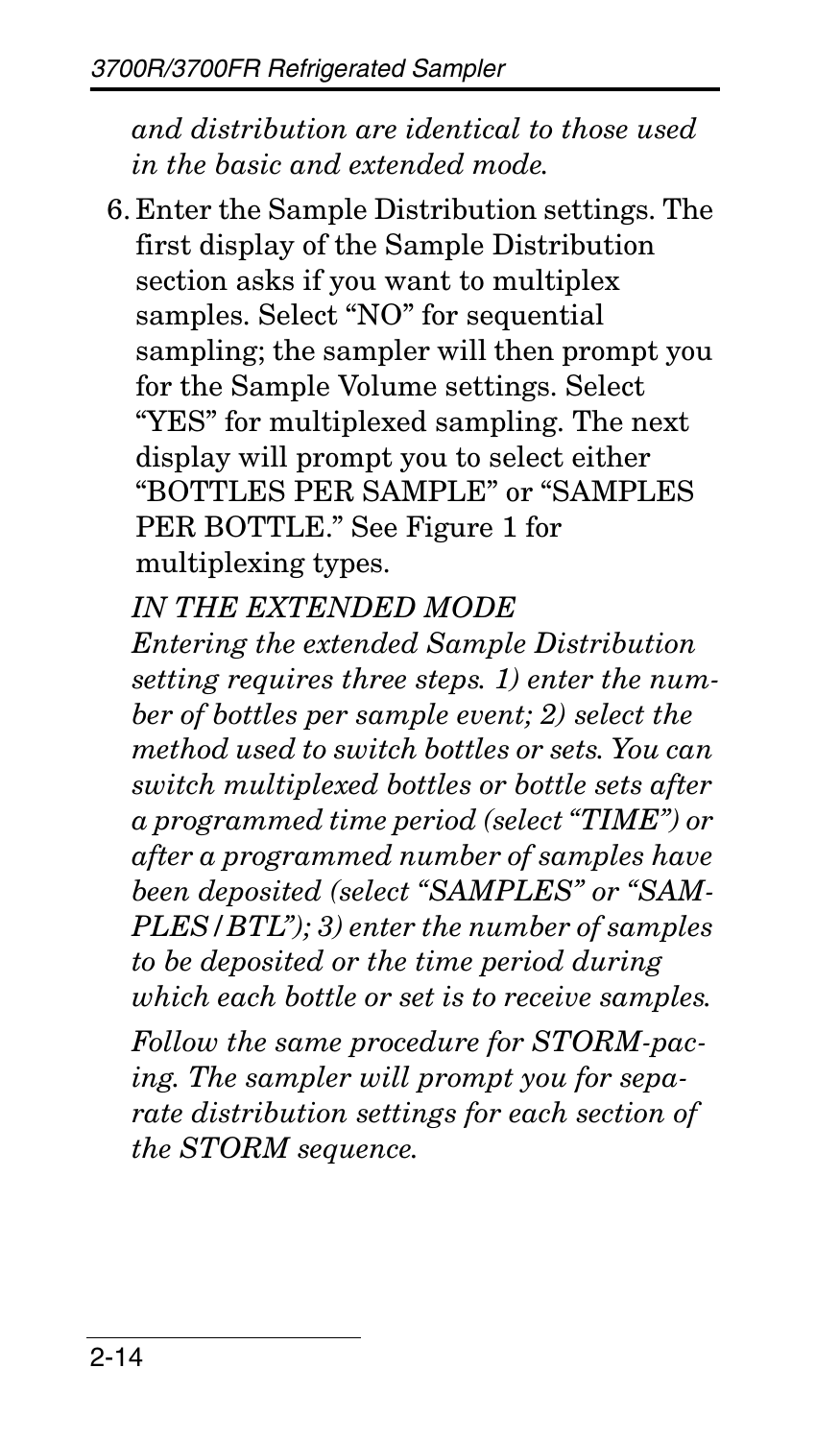

*Figure 2-1 Sample Distribution Diagrams*

7. Enter the Sample Volume settings. Because the programmed sample volume is a "nominal" value, enter a volume somewhat less than the capacity of the bottle to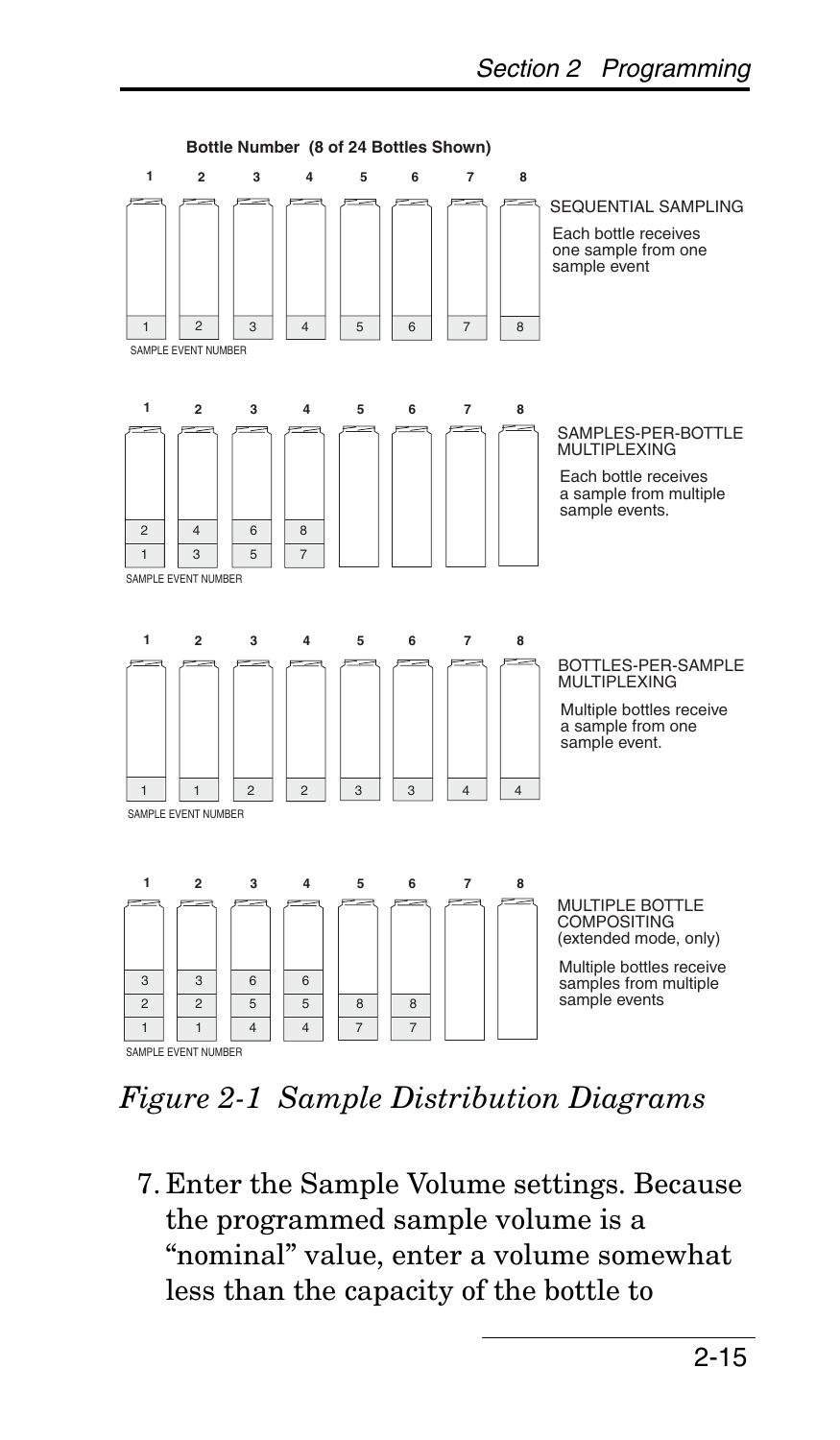minimize the effects of cumulative error. If bottles-per-sample multiplexing is being used to add preservatives to a bottle set, take the volume of the preservative into account.

The sampler can be configured through the Liquid Detector configure option to add the suction-head input display to the program sequence. This display follows the sample volume input display.

# *Note*

Under most conditions, you should not need to use the suction head setting. This allows the liquid detector to determine the operating suction head each time a sample is taken, allowing the sampler to deliver consistently accurate samples in varying head conditions. When the head is unknown or variable, always omit the suction head setting. (Omit the head setting with the following selections in the Liquid Detector configure option: enable the detector [Display 240] and do not enter the head manually [Display 242]).

To calibrate the sample volume, select "ENABLE" in the Calibrate Sampler configure option. The calibration displays follow the sample volume displays (and the suction head settings, if used).

8. Enter the Key Times settings. You will be asked if you want to enter a start time for the routine. If you select "YES," you will be prompted for the start time and date. If you select "NO," the sampler will use the start time delay.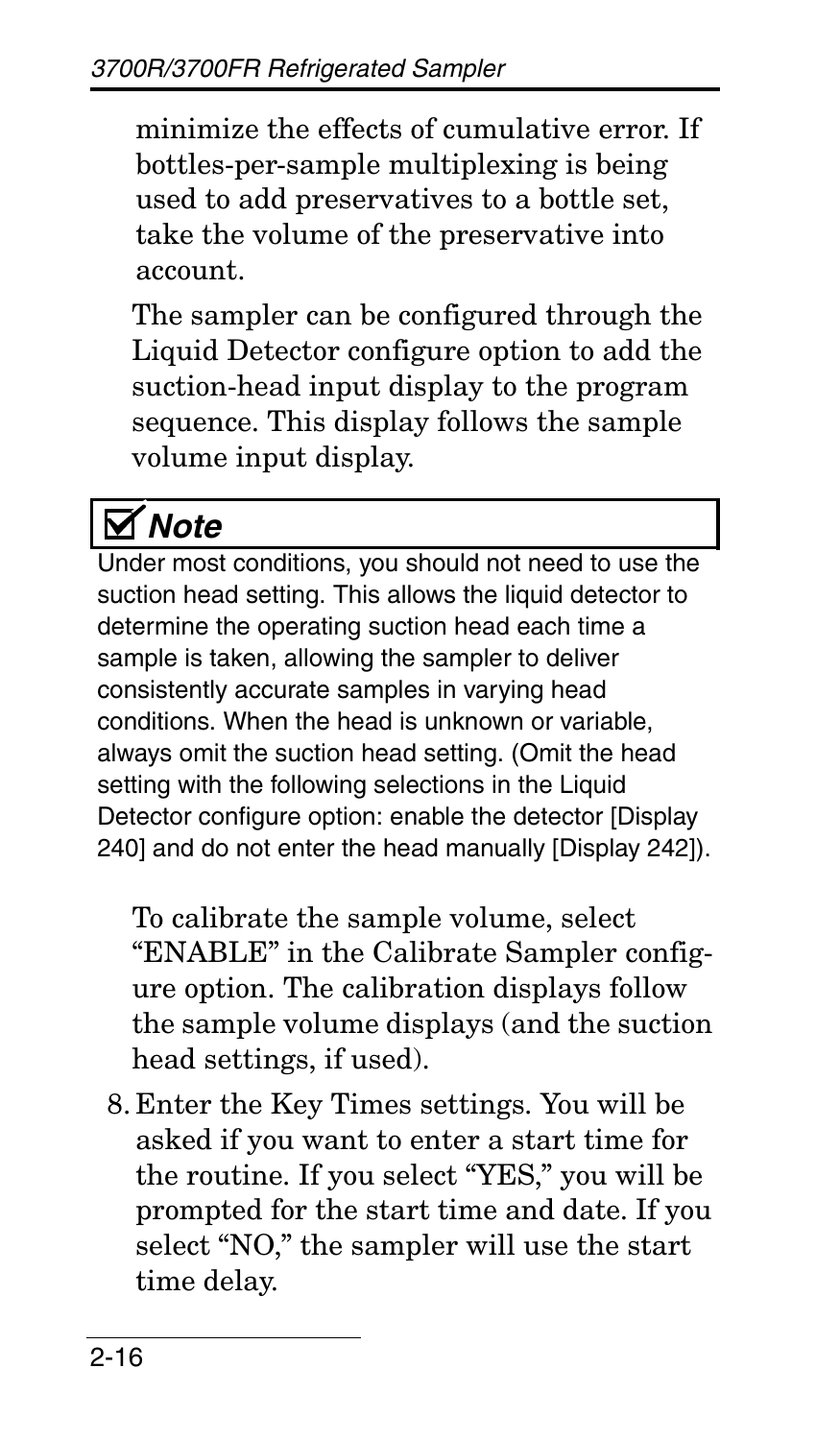*IN THE EXTENDED MODE Stops and Resumes are available when enabled in the Sampling Stop/Resume configure option. The Stops and Resumes settings follow the start time settings and, when time switching is used, the first switch time settings.*

9. The sampler will automatically return to standby. Press Start Sampling to start the routine. Enter the starting bottle number. If you make no response within 60 seconds, the sampler automatically begins with bottle 1. If you start the routine after the programmed start time, the sampler will allow you to enter a new start time.

## <span id="page-24-0"></span>**2.4 Foreign Language Displays and Metric Units of Measure**

The sampler presents displays in English, Spanish, French, and German. Samplers presenting Spanish, French, and German displays support metric units for suction line and suction head measurements. Samplers operating with English displays support either English or metric units of line and head measurements. (Sample volumes are always entered in milliliters).

To program the sampler for foreign language displays, place the sampler in standby. Then, press Stop five times. The standby display will be replaced by an input display with these options: [English, German, Spanish, French].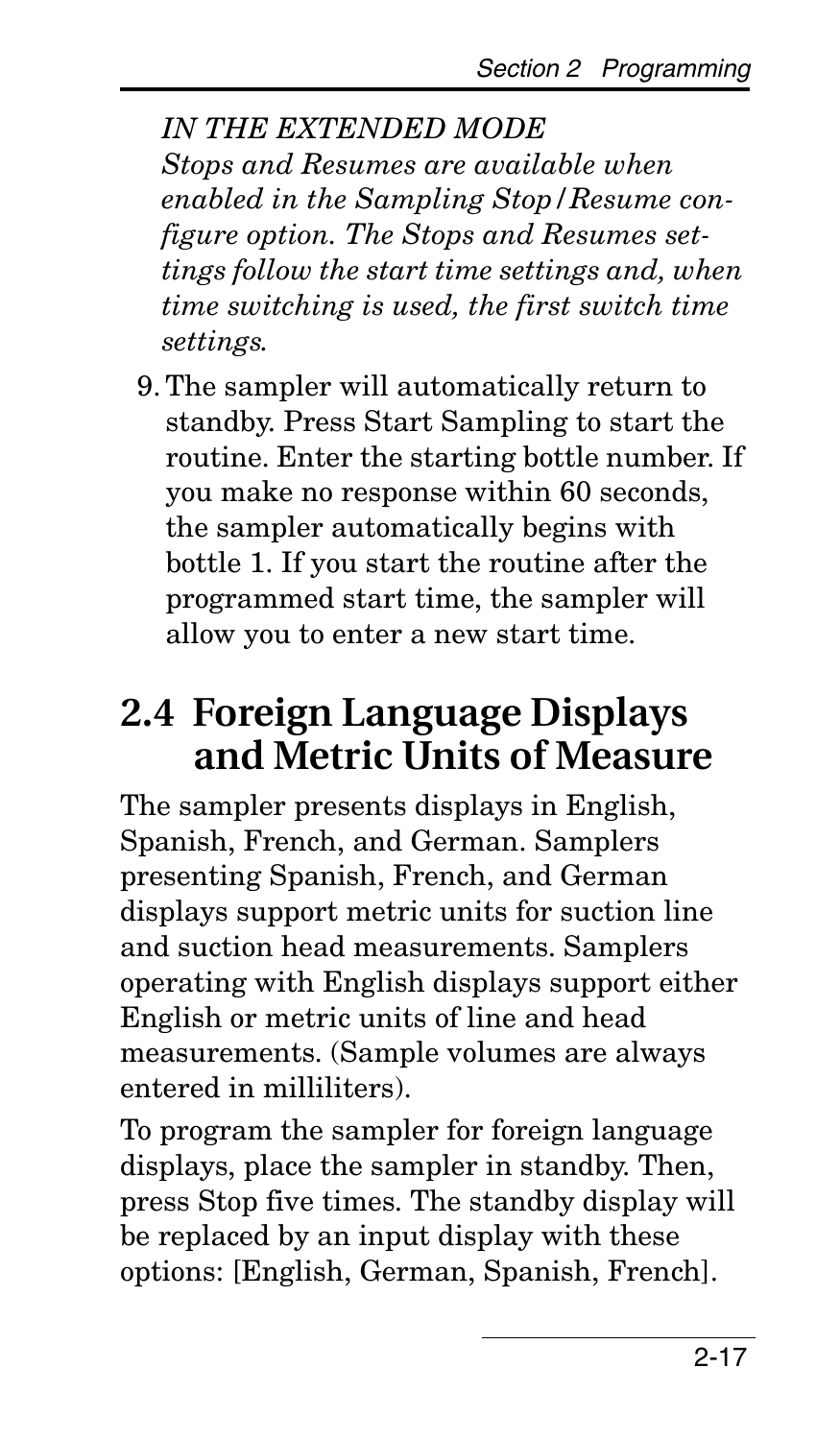Select the preferred language from this display. If you select Spanish, French, and German, the sampler will automatically convert English units of measure to metric units and return to standby.

If you select English, a second display will appear. Select English or metric units of measure from this display. The sampler will convert the units of measure as required and return to standby.

#### **Example 2-1 Basic Programming Mode**

#### **Time-Paced Sampling, 4 Samples/Hour, 4 Samples/Bottle**

1. . . . STANDBY . . . 10:34:50 19-APR-04 Press Enter/Program to enter the interactive state. 2. [PROGRAM, CONFIGURE] SAMPLER Select "PROGRAM" to access the program sequence. 3. [TIME, FLOW] PACED SAMPLING

Select "TIME."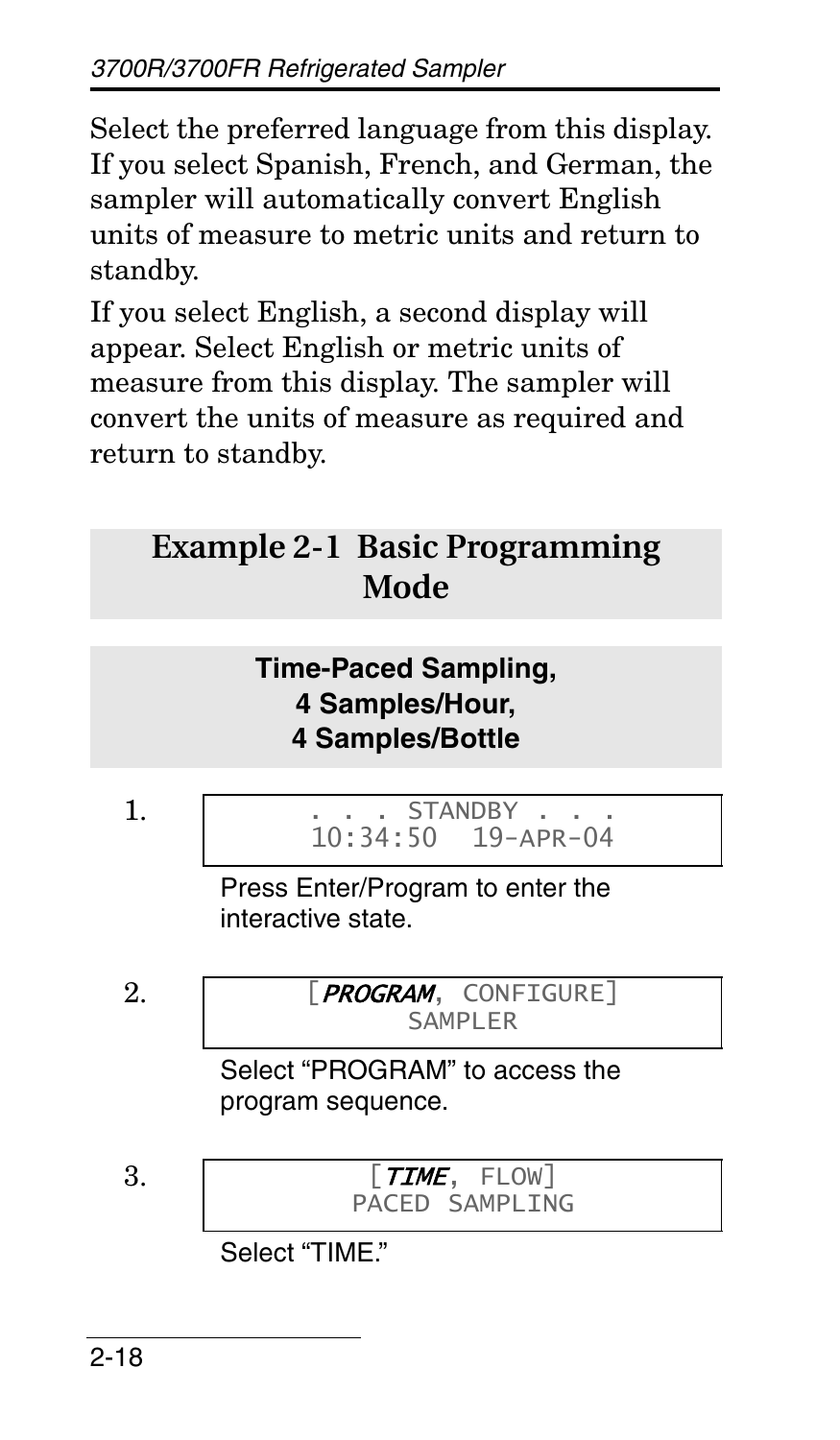#### **Example 2-1 Basic Programming Mode (Continued)**

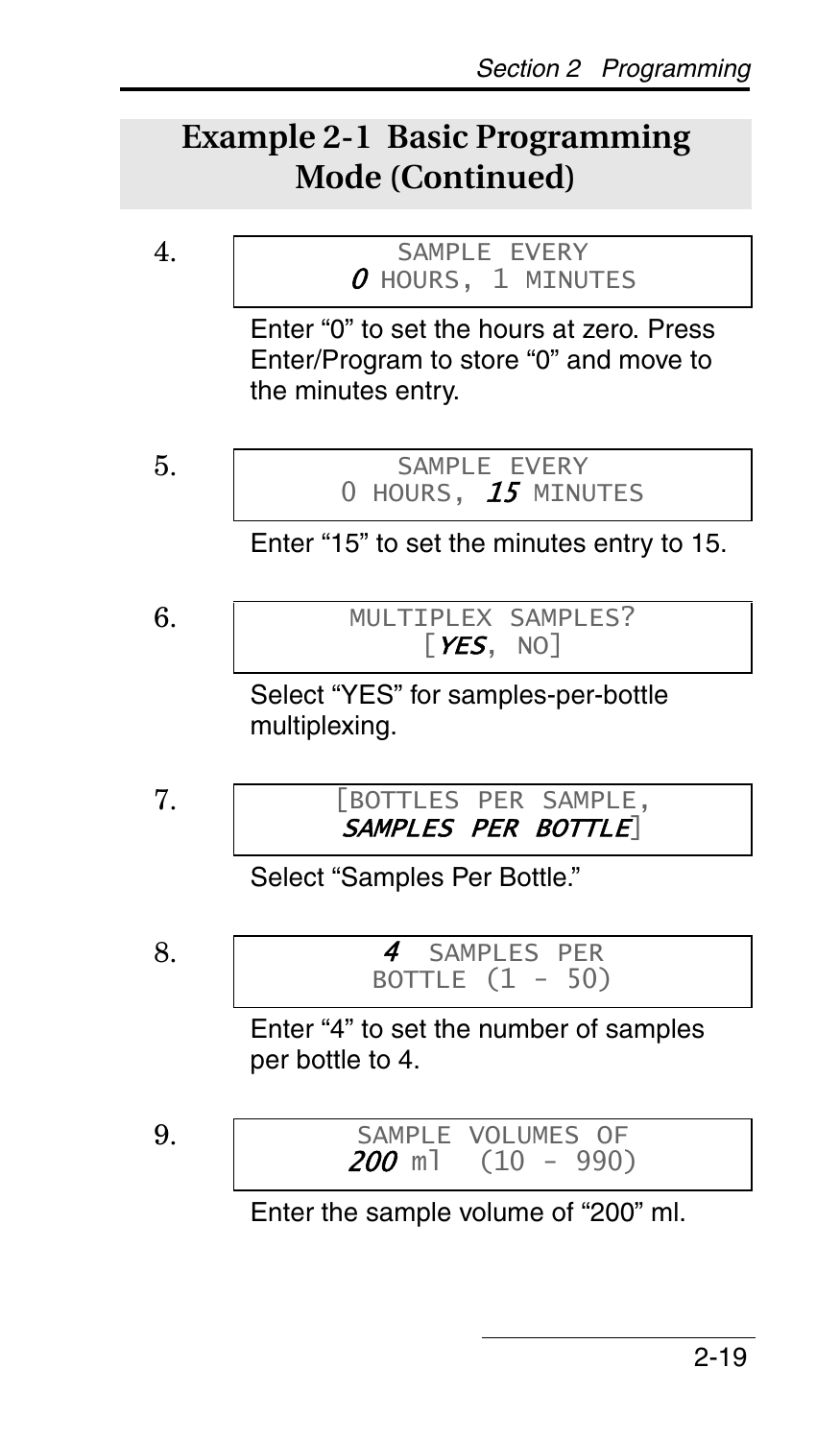#### **Example 2-1 Basic Programming Mode (Continued)**

10. ENTER START TIME? 
$$
[YES, NO]
$$

Select "YES" so you can enter the specific start time.

$$
11.
$$

TAKE FIRST SAMPLE AT<br> $6.00$   $20-APR-04$  $70 - \Delta PR - 04$ 

Enter the desired start time. For this example, the start time is 6:00 on April 20.

$$
12.
$$

PROGRAMMING SEQUENCE COMPLETE . . .

After this message is displayed briefly, the sampler will automatically return to the standby state.

$$
13.
$$

13. . . . STANDBY . . .  $19-APR-04$ 

To run the program, press the Start Sampling key after the sampler is installed.

#### 14. START SAMPLING AT BOTTLE  $1 (1-24)$

To start the sampling routine with the first bottle, accept the blinking "1" by pressing the Enter/Program key. To start the routine with another bottle, enter the starting bottle number here.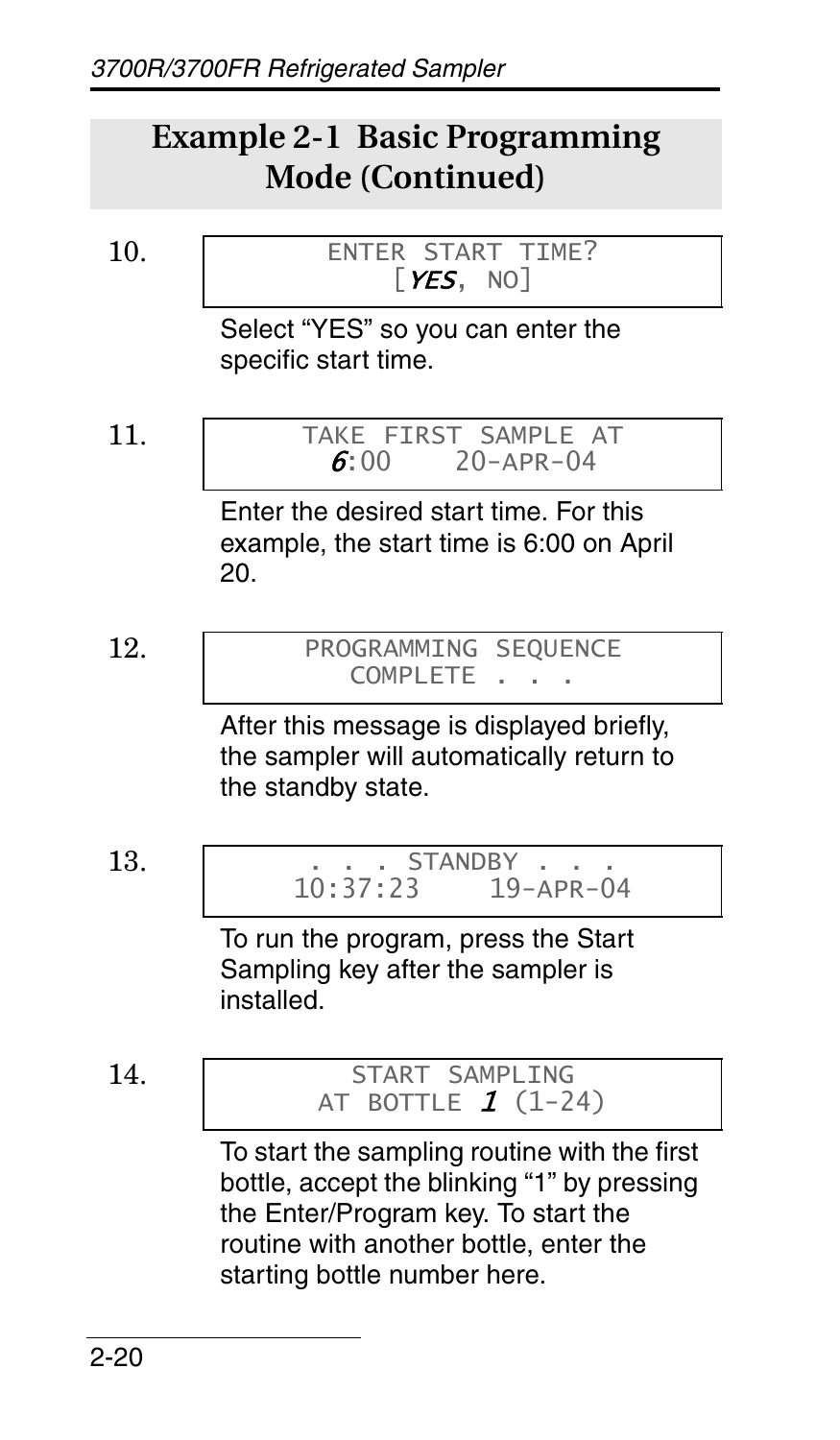# <span id="page-28-0"></span>**2.5 Calibrating the Sampler**

Even without calibrating, the sampler will deliver accurate volumes. If your sample volumes vary significantly with the entered values, check the suction line first. Be sure the line slopes continuously downhill and is draining completely after each pumping cycle. Check the suction line entries in the configure sequence to see that they are accurate. When calibrating samples, best results are obtained when the unit is installed on site. Be sure the calibrating head matches the actual head; if the sampling will occur at a head of 10 feet, calibrate the sample volume at a head of 10 feet. Because the sample volume can be calibrated to  $\pm$  10 ml, a graduated cylinder should be used to facilitate measurement.

# *Note*

To use the calibration feature, the Calibrate Sampler configure option must be set to "ENABLE."

### **Example 2-2 Calibrating** 1.  $9:34:50$  19 19-APR-04 Press Enter/Program to access the interactive state. 2. **FROGRAM**, CONFIGURE] SAMPLER Select "Program" for the program sequence.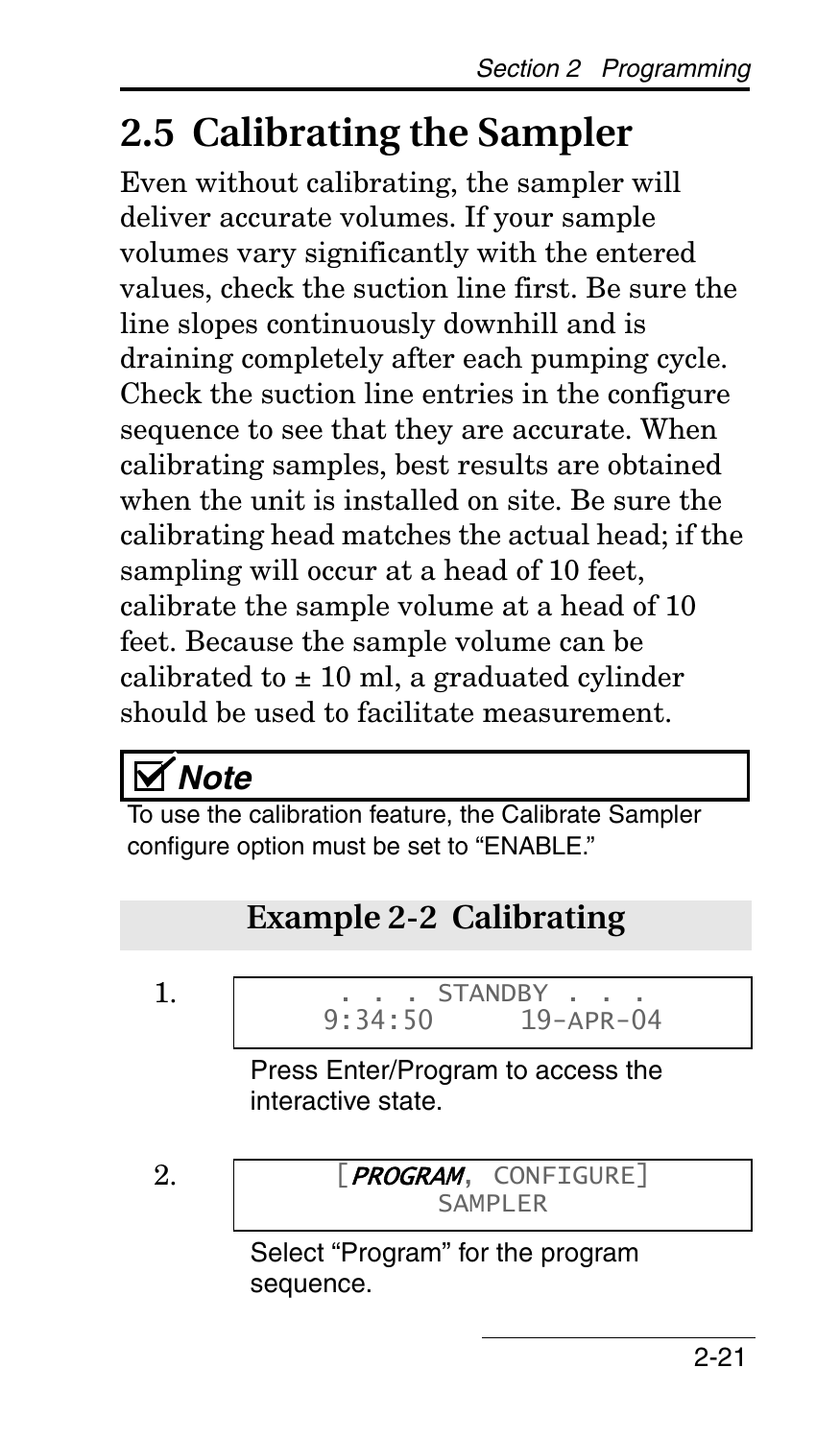#### **Example 2-2 Calibrating (Continued)**



enter that value here.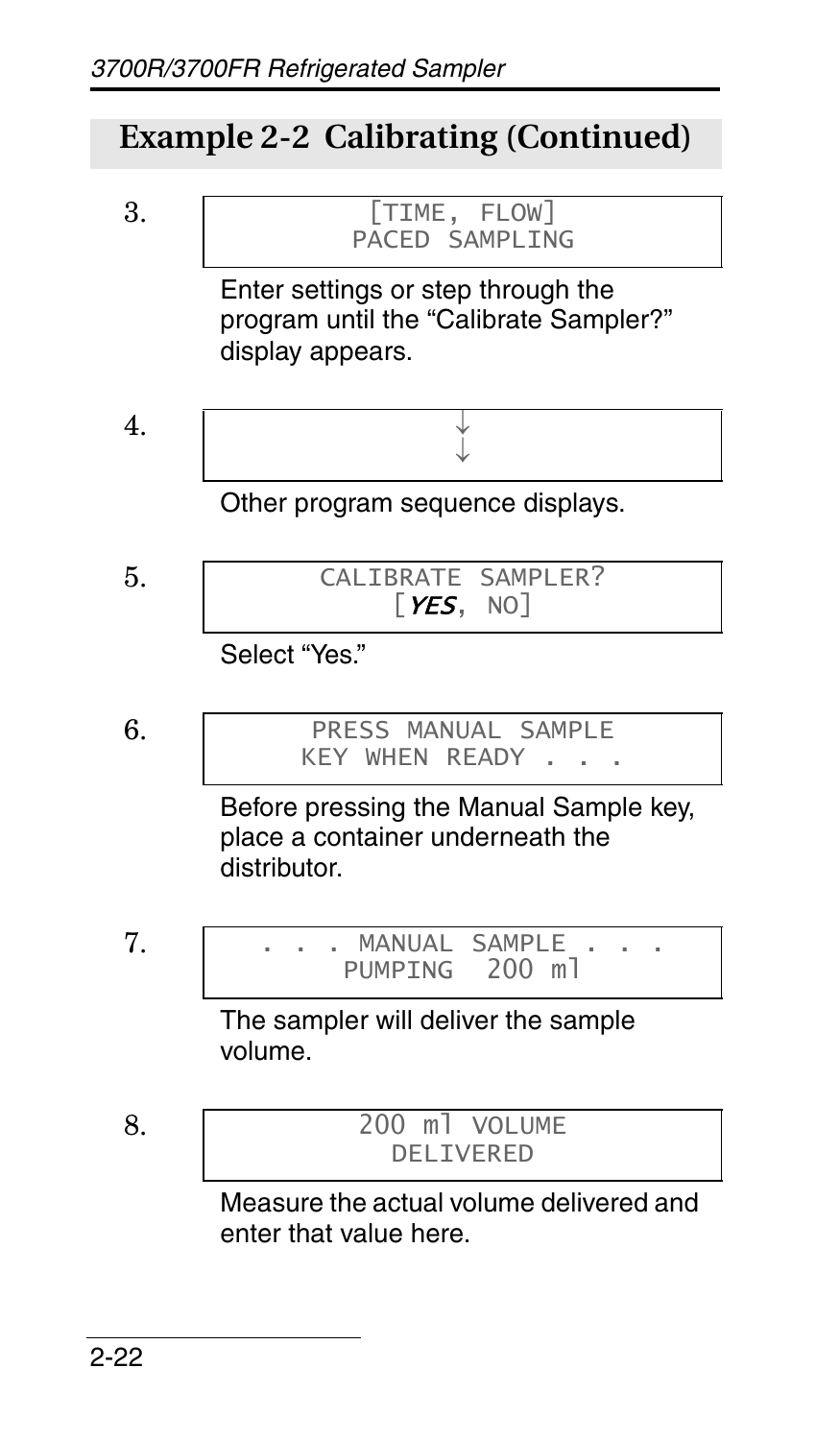#### **Example 2-2 Calibrating (Continued)**



## <span id="page-30-0"></span>**2.6 Standby State**

This section discusses the displays and messages used in the standby state.

#### **2.6.1 Start Sampling After Program Halted**

A program can be halted with the Stop or Exit Program key. "PROGRAM HALTED" is displayed to notify you of the halt status. Start the program again with the Start Sampling key; the sampler will prompt you to start or to resume the program. Select "START" to start from the beginning. "START" will re-initialize the display status memory. Select "RESUME" to resume the program from the point at which it halted. If you make no selection within 60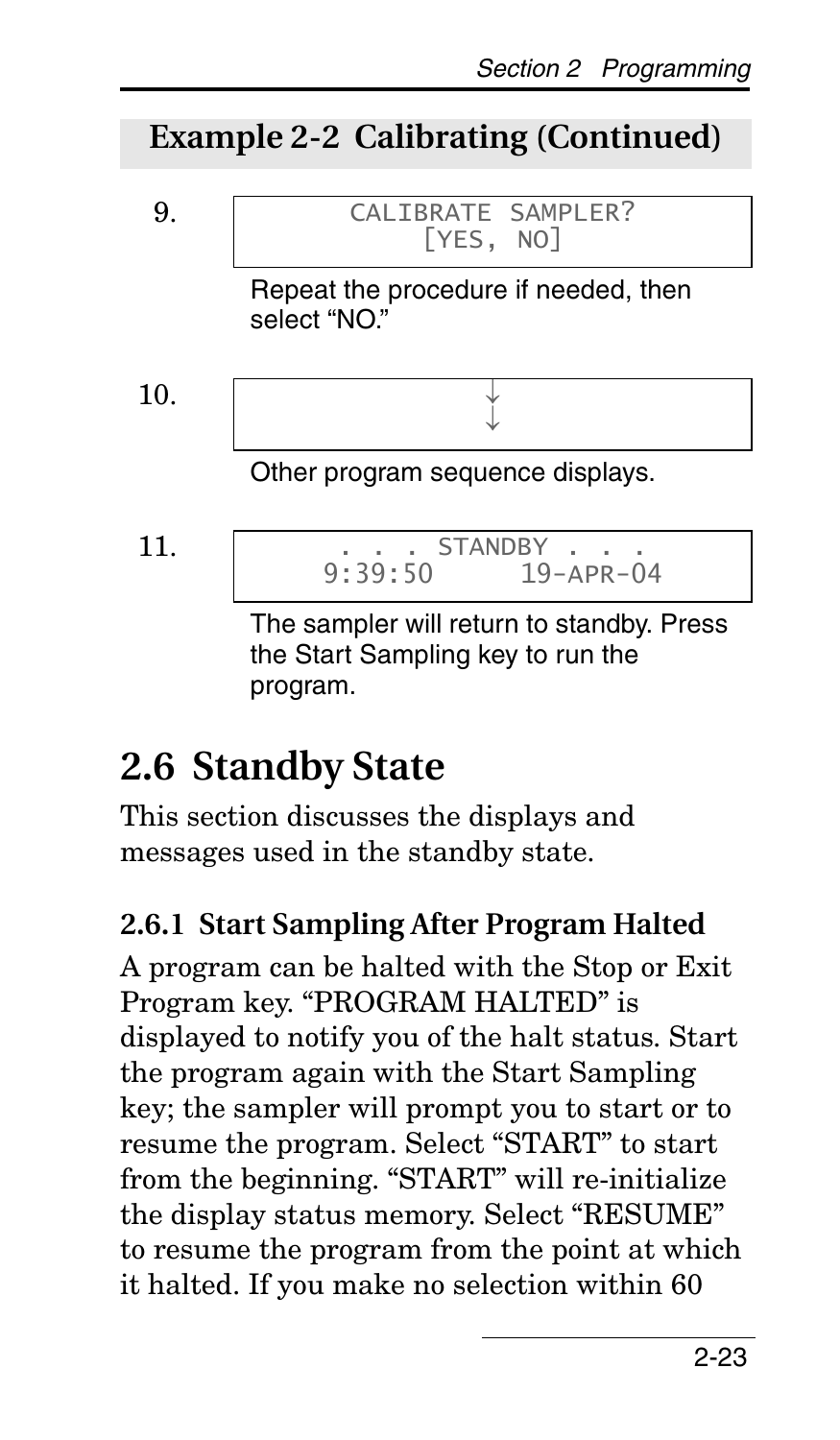seconds, the controller will automatically select the currently blinking choice.

#### **2.6.2 Done**

The sampler will inform you it has completed a program by displaying "DONE." If a problem were encountered during the routine, the display below alternates with the "DONE" display.

#### **Problem Occurred**

The "PROBLEM OCCURRED" display indicates a missed sample. The sampler logs the probable cause in memory. This information is available through the display status procedure. Causes are listed in section [2.6.5](#page-34-0).

#### **2.6.3 Display Status and Printing with Field Printers**

Access a summary of the program settings and the results of the most recent sampling routine with the Display Status key. Display status information remains in memory until you start another program. If a sampling routine is in progress when you press the Display Status key, the sampling routine will be suspended until you exit Display Status.

If the pump count reaches the Tubing Life Warning setting, the Pump Tubing Warning will be displayed when you press the Display Status key. The next display, "[REVIEW, PRINT] PROGRAM INFORMATION," allows you to select "REVIEW" to review the program settings and sampling results.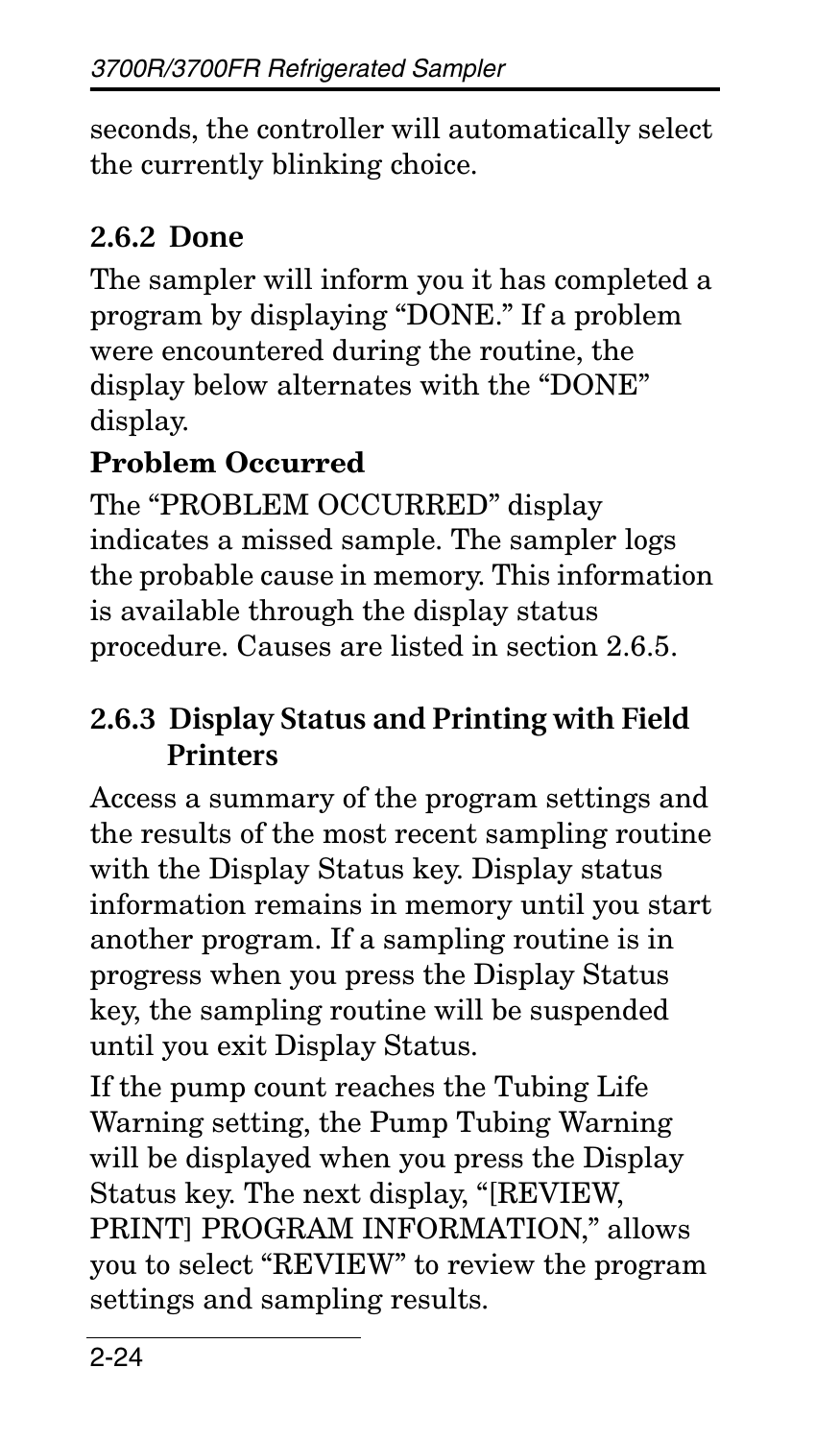The sampler will present Display #150 which contains three options: "NO," "SETTINGS," and "RESULTS." Select "NO" to return to the previous operating state. If you entered display status from the run state, the sampling routine will resume at the point at which it was interrupted. Select "SETTINGS" to see the program settings. Use the Left Arrow, Right Arrow, and the Enter/Program keys to review the settings. When the Right Arrow key or the Enter/Program key is pressed at the last setting display, the "[REVIEW, PROGRAM]" input display will reappear.

Select "RESULTS" to view the results of the sampling routine. Use the Left Arrow, Right Arrow, and the Enter/Program keys to move through the results. The results include the following items: program start time and date, sample volume, source of each sample event (listed in section [2.6.4\)](#page-33-0), cause of any missed samples (listed in section [2.6.5](#page-34-0)), start time of each sample event, number of pump counts to liquid detection for each event, pumping time for each sample event, and time the routine was completed.

If you select "PRINT" from the [REVIEW, PRINT] display, the sampler will present Display #149. This display contains three options: "NO," "SETTINGS," and "RESULTS." Select "NO" to return to standby. Select "SETTINGS" or "RESULTS" to send the program settings or results reports to a connected Field Printer.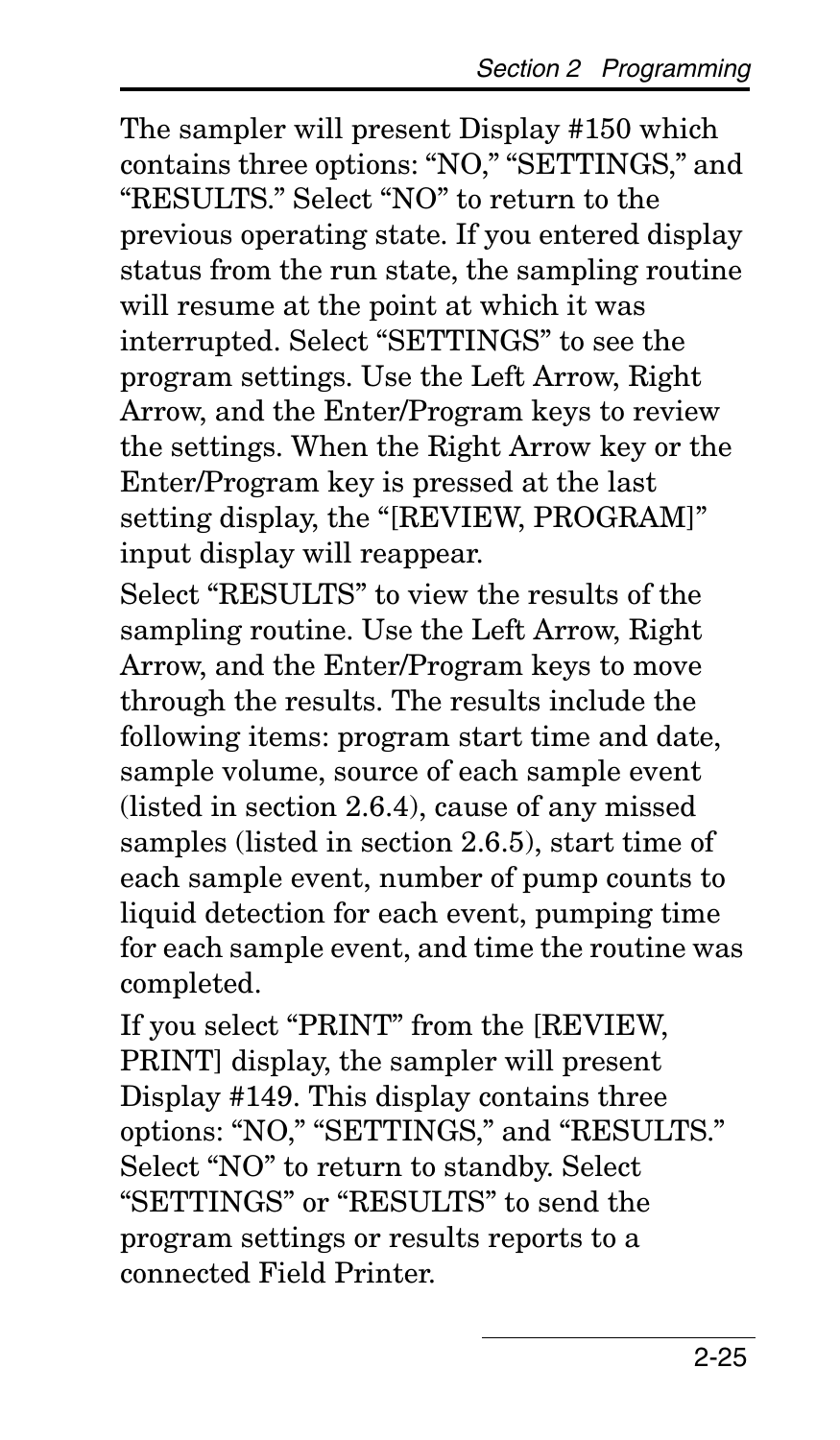#### <span id="page-33-0"></span>**2.6.4 Source of Sample Event**

Nine sources are reported:

- **Time** The sample event was one of the program's time-paced samples.
- **Flow** The sample event was one of the program's flow-paced samples.
- **Start** The sample event was initiated at the programmed start time.
- **Resume** The sample event compensated for a sample missed while the sampler was halted. If more than one sample were missed, only one sample event will be taken.
- **Power** The sample event compensated for a sample missed while the sampler was without power. If more than one sample were missed, only one sample will be taken.
- **Enable** The sample event occurred when the sampler became enabled by a flow meter or Liquid Level Actuator, or at a programmed resume time.
- **Manual** The sample event was initiated with the Manual Sample key and was counted as one of the programmed sample events.
- **Time Switch** The sample event was initiated at the programmed switch time.
- **Disable** The sample event was initiated when the sampler became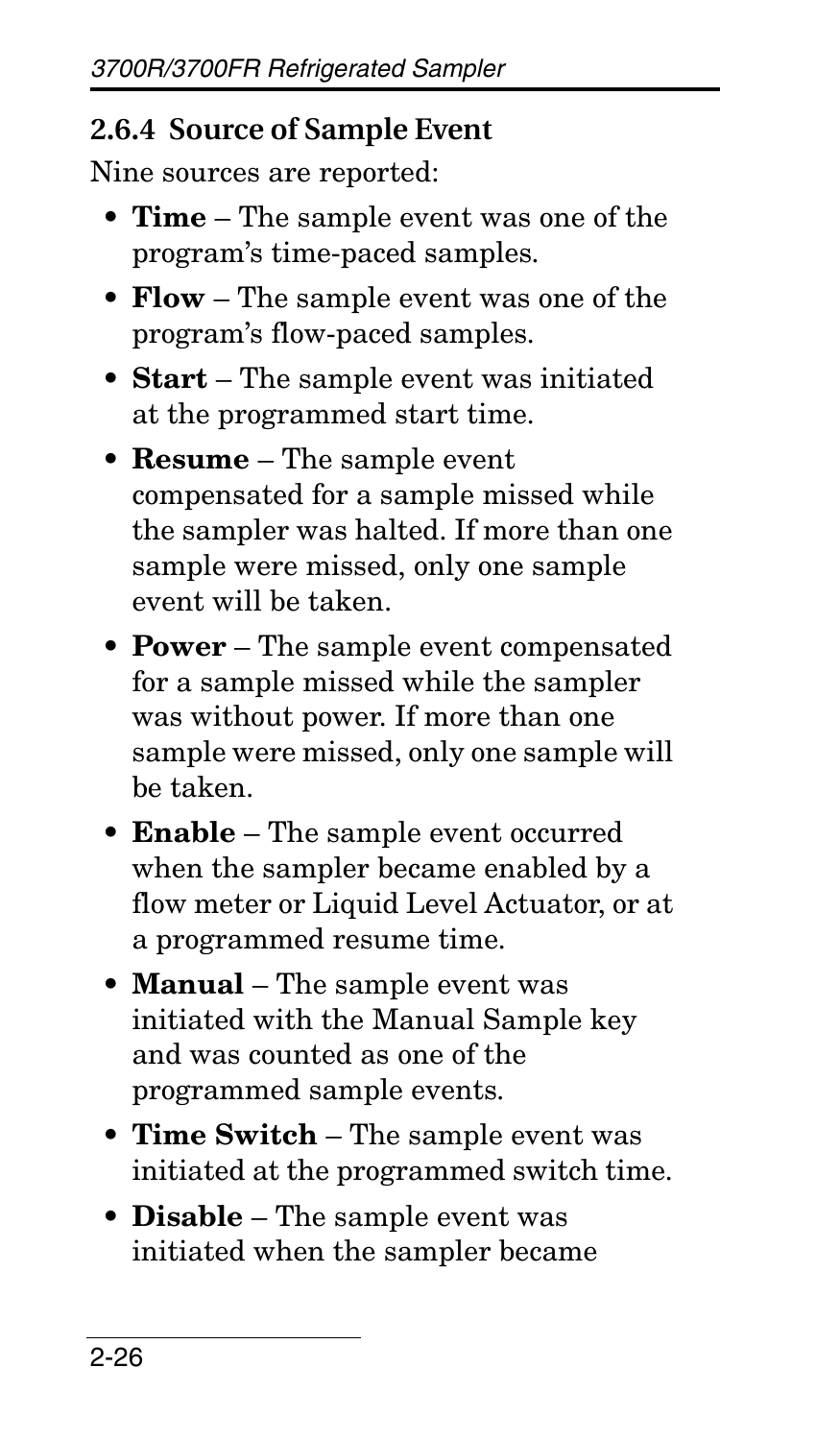disabled by a flow meter or Liquid Level Actuator, or at a programmed stop time.

#### <span id="page-34-0"></span>**2.6.5 Cause of Missed Samples**

The probable cause of a missed sample follows the SAMPLE NUMBER/SOURCE display. Eleven causes are reported:

- **Pump 'STOP' Key Hit**  The sampler was halted with the Stop key during the sample event.
- **Pump Jammed** The sampler was unable to take the sample because the pump jammed.
- **Started Too Late** This message is reported for all samples skipped because of an expired start time.
- **Program Halted** The sample event was interrupted by the Stop or Exit Program key.
- **Power Lost** The sampler's power source was disconnected.
- **Sampler Inhibited** The sampler was prevented from taking the sample by an inhibit signal sent to the sampler by the flow meter or Liquid Level Actuator.
- **Distributor Jammed** The distributor jammed.
- **Probable Overflow** Overflow is determined by multiplying the sample volume by the number of samples deposited in a bottle and comparing the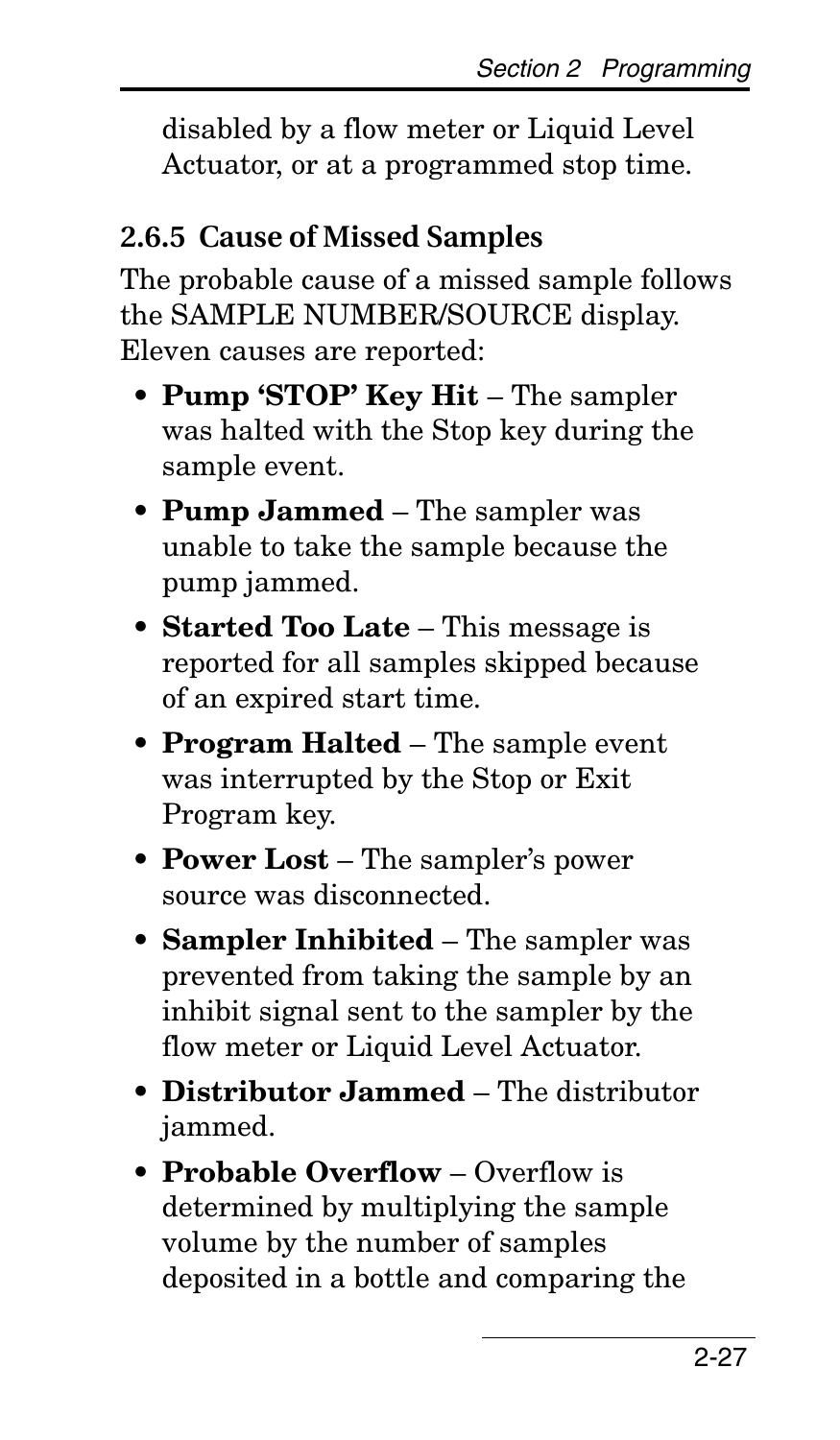product to the volume of the bottle entered in the Bottle and Sizes configure option. If the product exceeds the bottle volume, no sample will be taken and the sampler will record the "Probable Overflow!" message.

- **No More Liquid** The sampler's pump was unable to deliver a full sample volume because the sampler pumped all liquid from the flow stream.
- **No Liquid Detected** No liquid was detected.
- **Sampler Shut 'Off'** The sampler was halted with the On/Off key during the sample event.

# <span id="page-35-0"></span>**2.7 Run State**

A sampler in the run state is executing the sampler's program. To start a sampling program and place the sampler into the run state, press the Start Sampling key. The sampler will present a number of displays which allow you to monitor the sampler's progress. See Tables [2-1](#page-9-1) and [2-2](#page-12-0).

If a problem is encountered which causes missed samples, an asterisk will appear in the lower right corner of the display.

If the sampler is interfaced with a flow meter or Liquid Level Actuator, or other equipment capable of transmitting an inhibit signal, the sampler will not begin the program until the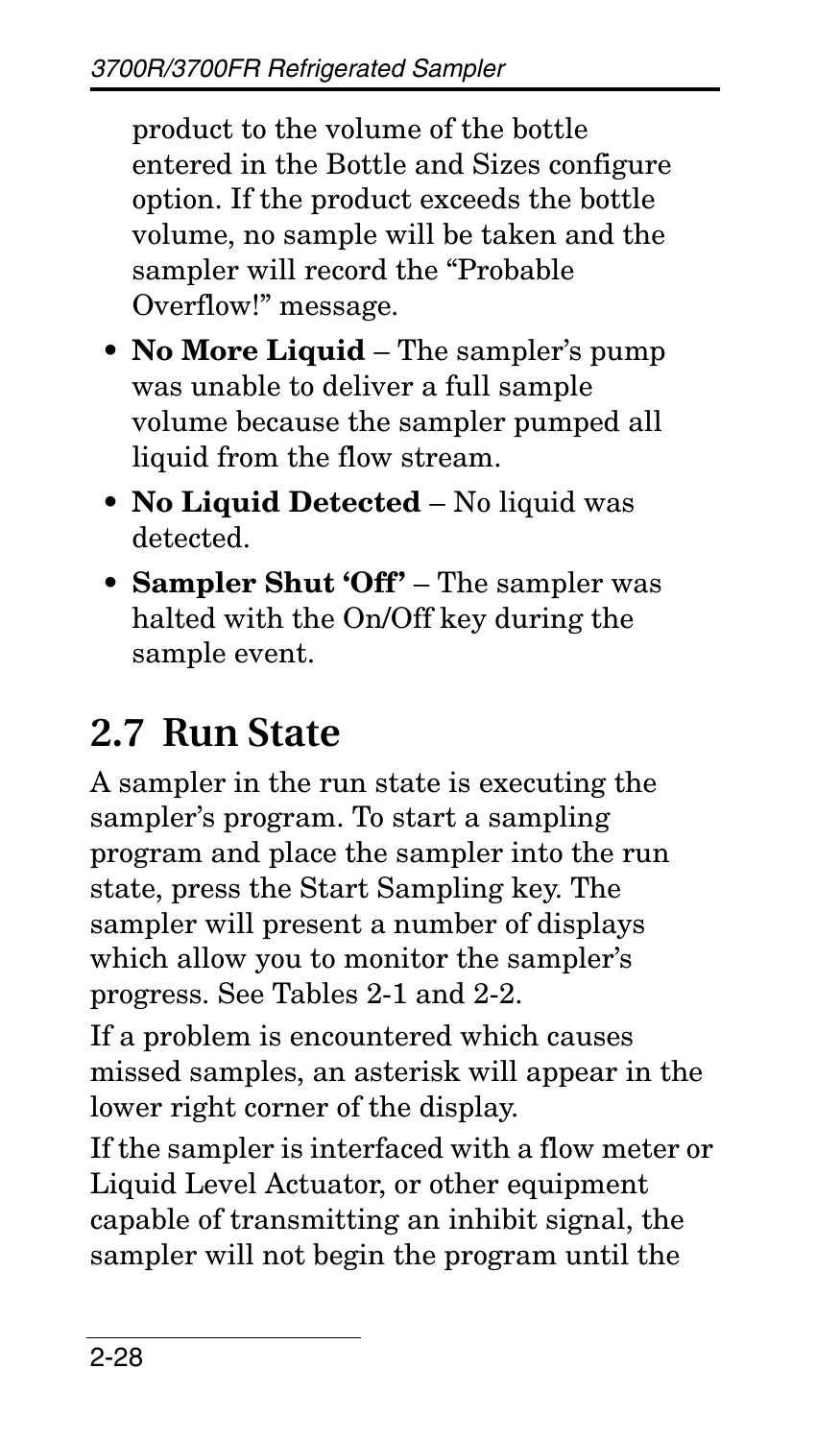inhibit signal is suspended. The display will read, "SAMPLER INHIBITED."

# **Example 2-3 Run State Displays for Time-Paced Sampling**

#### 1. BOTTLE 5<br>AT 5:44 5:42:33  $AT 5:44$

Indicates the bottle number of the next sequential sample. The second line reports the scheduled sample event time followed by the current time.

2. BOTTLES 1-4<br>AT 6:00 5:55:33  $AT = 6:00$ 

> Indicates the scheduled time and receiving bottle numbers for an upcoming sample event. The program requires 4 bottles/sample event.

3. 1 OF 4, BOTTLE 1 AT 6:00 5:55:33

Indicates the number of the upcoming sample, the total number of samples each bottle is to receive, and the current bottle number. The program requires 4 samples/bottle.

4. 1 OF 4, BTLS 1- 4 AT 6:00 5:55:33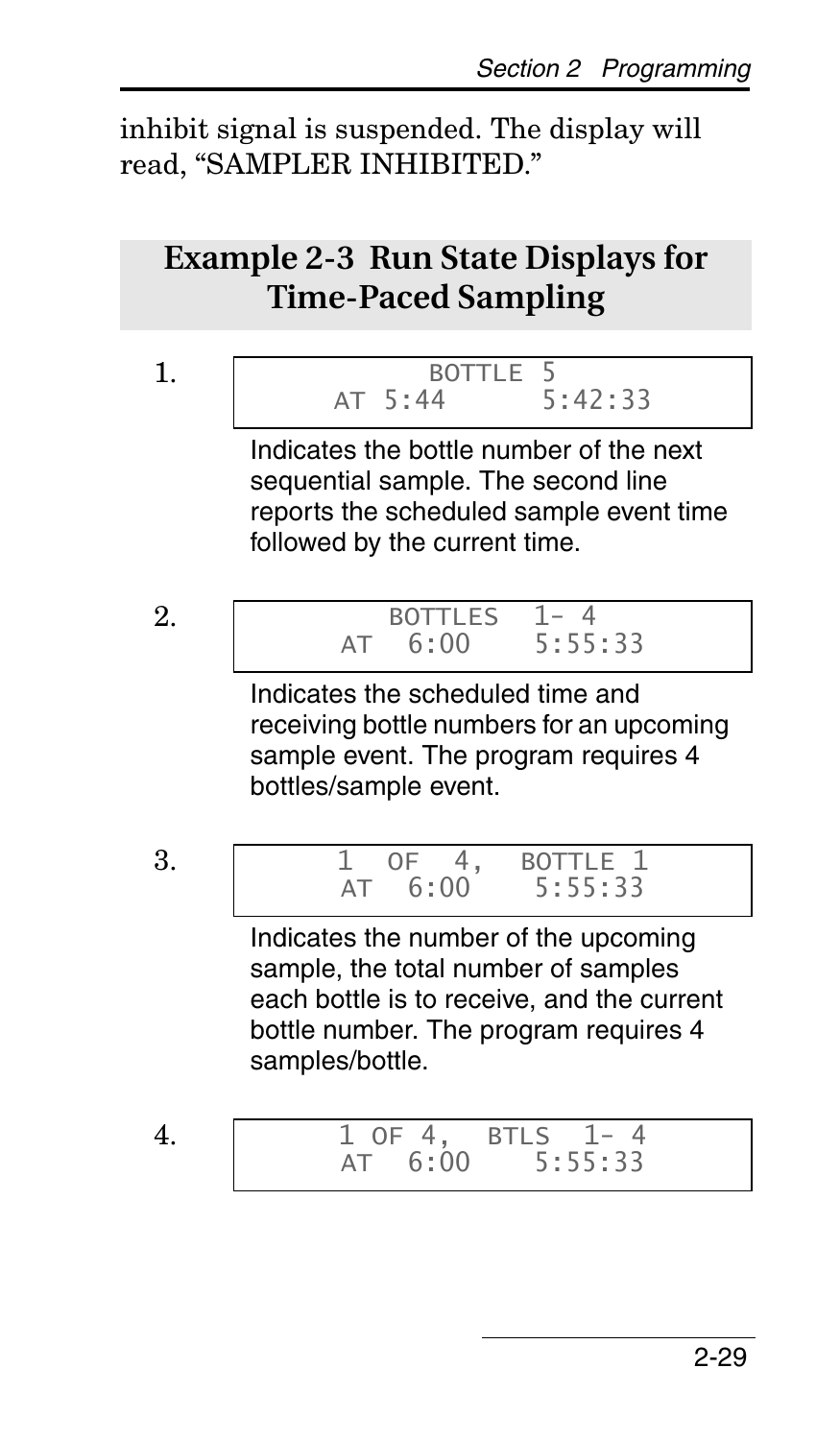## **Example 2-3 Run State Displays for Time-Paced Sampling (Continued)**

Indicates the sample and bottle numbers of the next sample event. The bottle set has 4 bottles.

$$
5.
$$

SAMPLE 3, BOTTLE 1<br>AT 6:00 5:42:33  $AT 6:00$ 

Indicates the sample and bottle number of the next sample event The current time is shown in the lower right corner. The program requires 1 bottle/sample event. Bottles be switched on a time basis. Alternates with the display in 6.

6. NEXT BOTTLE CHANGE<br>AT 10:00 19-APR  $AT 10:00$ 

> Indicates the time of the next bottle switch.

7. SAMPLE 2, BTLS 1 - 4<br>AT 6:00 5:42:33  $5:42:33$ 

> Indicates the sample and bottle numbers of the next sample event. The current time is shown in the lower right corner. The program requires 4 bottles/sample event. Sets are switched on a time basis. Alternates with the display in 8.

8. NEXT SET CHANGE<br>AT 8:00 19-APR  $AT 8:00$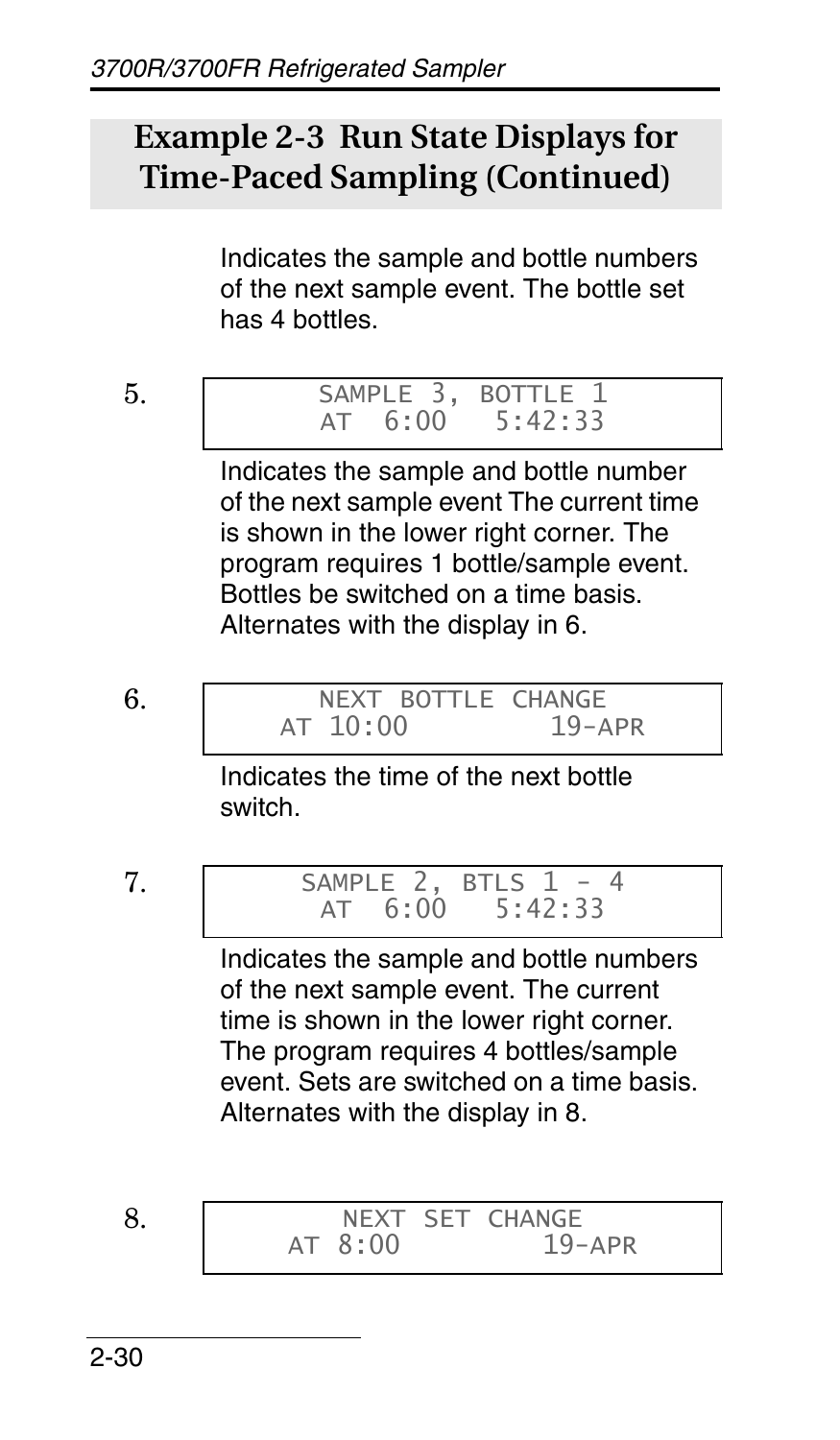# **Example 2-3 Run State Displays for Time-Paced Sampling (Continued)**

Indicates the time of the next bottle set switch.

9. BOTTLE 1<br>PUMPTNG 200 ml PUMPTNG

Indicates a sample in progress.

## **Example 2-4 Run State Displays for Flow-Paced Sampling**

|  | - |  |
|--|---|--|

START AT 6:00 19-APR<br>5:42:43 19-APR  $5:42:43$ 

Indicates the programmed start time of a flow-paced sampling program when no sample is to be taken at the start time. The first line reports the programmed start time and date, the second line reports the current time and date.

2. BOTTLE 1<br>AT 6:00 5:  $6:00$   $5:42:33$ 

> Indicates the programmed start time of a flow-paced sampling program when a sample is to be taken at the start time. The current time is shown in the lower right corner.

3. BOTTLE 1<br>AFTER 5 P 5 PULSES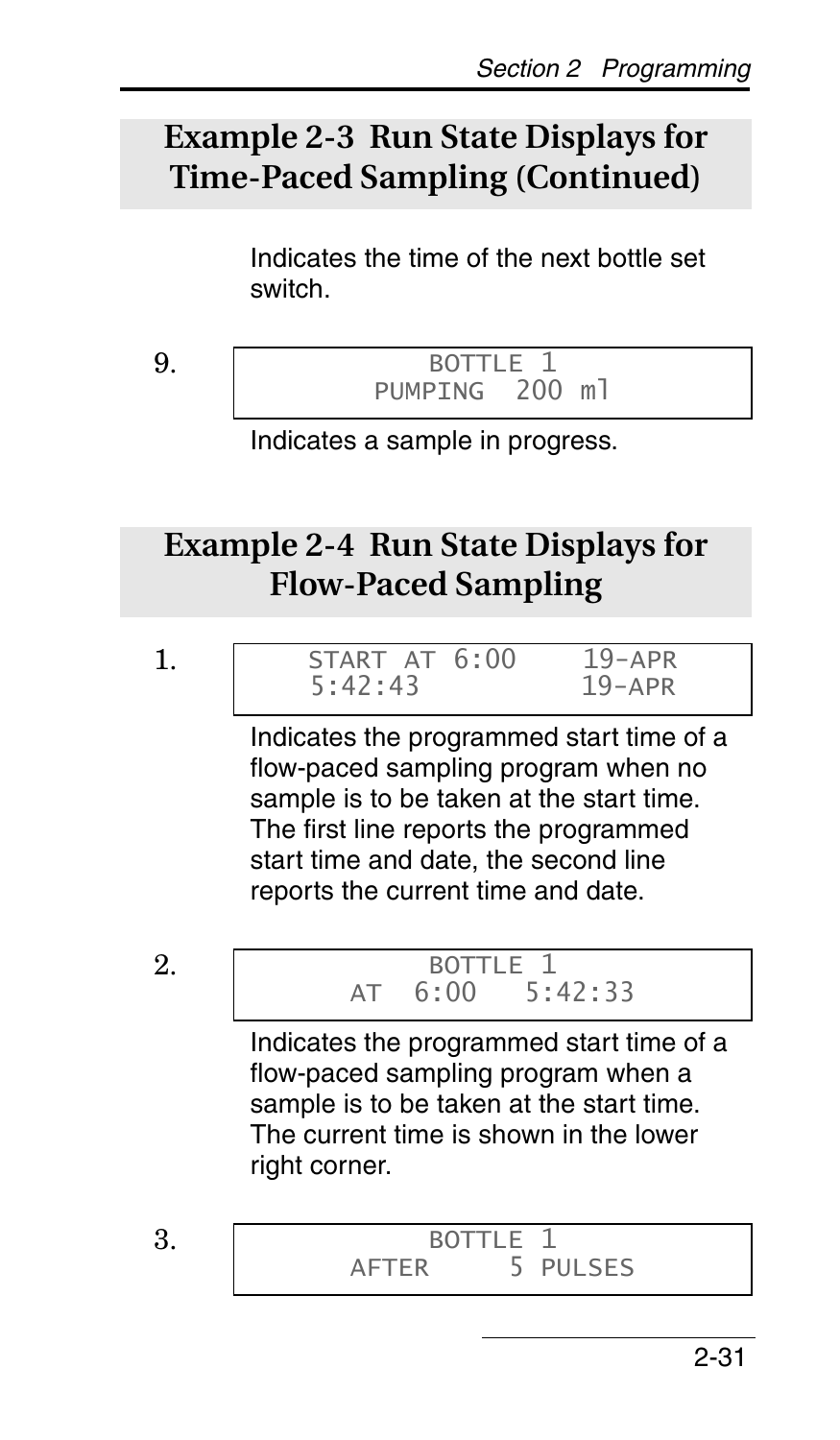# **Example 2-4 Run State Displays for Flow-Paced Sampling (Continued)**

Indicates the bottle number of the next sequential sample. The second line reports the number of flow pulses remaining until the next sample event.

$$
4.
$$

#### 4. BOTTLES 5- 7 AFTER 25 PULSES

Indicates the bottles which will receive samples at the next sample event. The second line reports the pulses remaining until the next sample event.

$$
5.
$$

1 OF 4, BOTTLE 1<br>AFTER 10 PULSE PULSES

Indicates the number of the upcoming sample, the total number of samples each bottle is to receive, and the current bottle number.

$$
6. \quad
$$

1 OF 4, BTLS 1-4<br>AFTER 1000 PULSE 1000 PULSES

Indicates the sample and bottle numbers of the next sample event. The bottle set consists of 4 bottles. The program requires 4 samples be placed in each bottle of the set.

7. SAMPLE 2, BOTTLE 1 AFTER 10 PULSES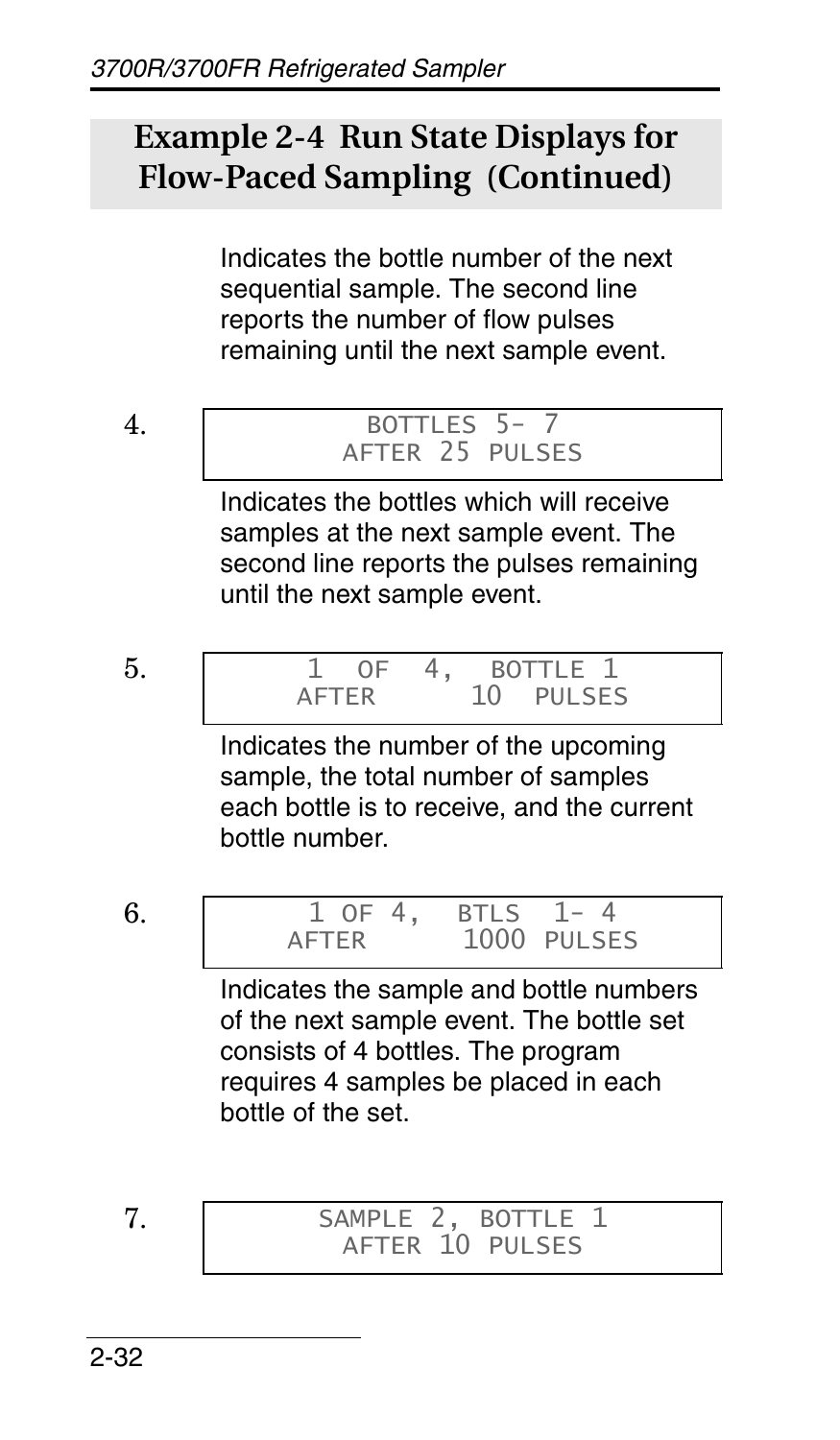## **Example 2-4 Run State Displays for Flow-Paced Sampling (Continued)**

Indicates the sample and bottle number of the next sample event. The program requires 1 bottle/sample event. Bottles are switched on a time basis. Alternates with the display in 8.

$$
8. \,
$$

NEXT BOTTLE CHANGE<br>10:00 19-APR  $AT 10:00$ 

Indicates the time of the next bottle switch.

$$
9. \,
$$

SAMPLE 2, BTLS  $\overline{1}$  - 4 AFTER 10 PULSES

Indicates sample and bottle numbers of the next sample. The program requires 4 bottles/sample event. Bottle sets are switched on a time basis. Alternates with the display in 10.

10. NEXT SET CHANGE<br>AT 10:00 19-APR AT  $10:00$ 

> Indicates the time of the next bottle set switch.

11. BOTTLE 1<br>PUMPING 200 ml PUMPING

Indicates a sample in progress.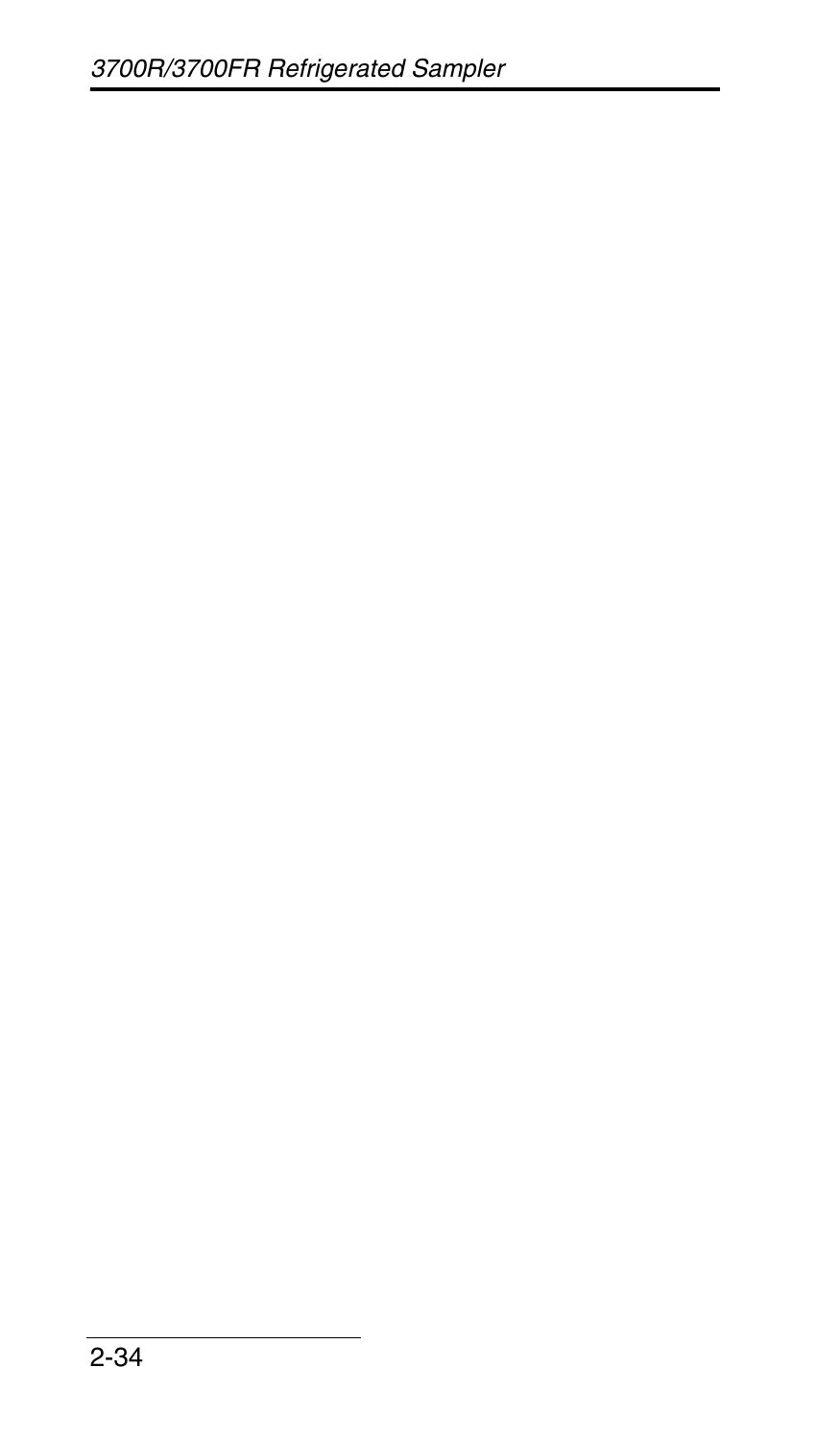# 3700R/3700FR Refrigerated Sampler

# *Section 3 Service*

# **3.1 Cleaning Suction Line and Bottles**

Clean the suction line and pump tubing by placing the end of the suction line in a cleaning solution and pumping this solution through the tubing using the pump forward and pump reverse keys. Follow with a clean water rinse. The 350 ml and 2.5 gal glass sample bottles can be washed with a brush and soapy water, washed in a dishwasher, or autoclaved. (The plastic lids should not be autoclaved.) The plastic bottles (1000 ml, 2.5 gal, 4 gal) can be washed in a dishwasher but cannot be autoclaved.

# **3.2 Removing Pump Tubing**

To remove the pump tubing.

1. Disconnect power before exchanging the pump tubing. The pump is extremely powerful. If the sampler activates the pump while you are manipulating the tubing, serious injury can result.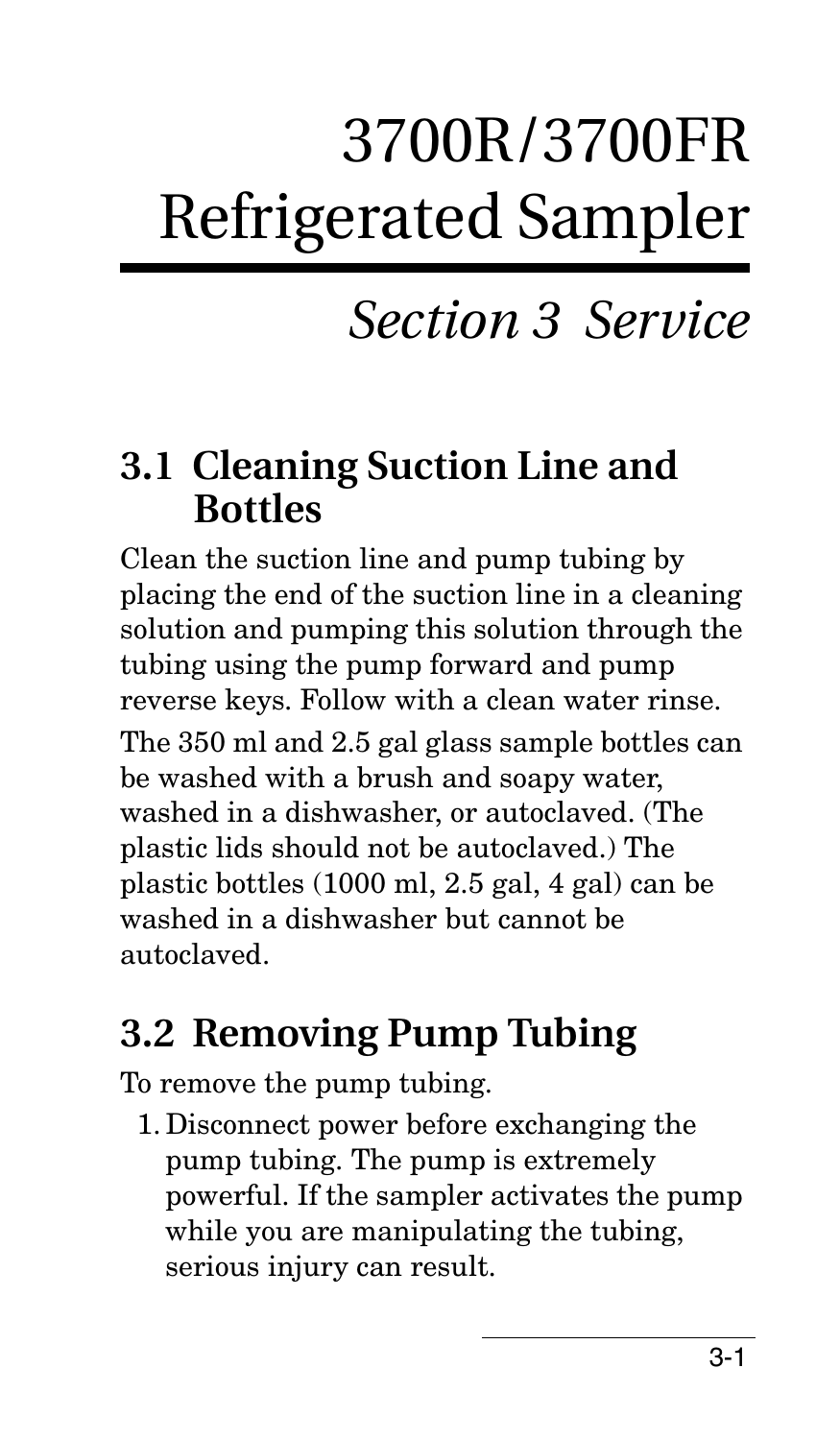- 2. Unscrew the distributor arm retaining nut and remove the arm. Do not manually rotate the distributor arm. Severe damage to the distributor drive mechanism may result.
- 3. Pull the pump tube out of the arm and coil spring. Pull the tube out of the pump tube port.
- 4. Detach the outer case of the liquid detector by loosening the two thumbscrews. Pull the tubing away from the detector.
- 5. Remove the outer pump lid by loosening the four captivated thumbscrews. Extract the tubing from the pump. Rotate the pump rollers manually to facilitate the removal of the tubing.
- 6. Remove the suction line.

# **3.3 Installing New Pump Tubing**

To install new pump tubing:

- 1. The pump tube is marked with two black bands. As you face the liquid detector, position the bands as illustrated in Figure [3-1](#page-44-0).
- 2. Replace the pump lid and the case of the liquid detector. For proper operation of the liquid detector, tighten the thumbscrews securely.
- 3. Feed the free end of the tube down through the pump tube port.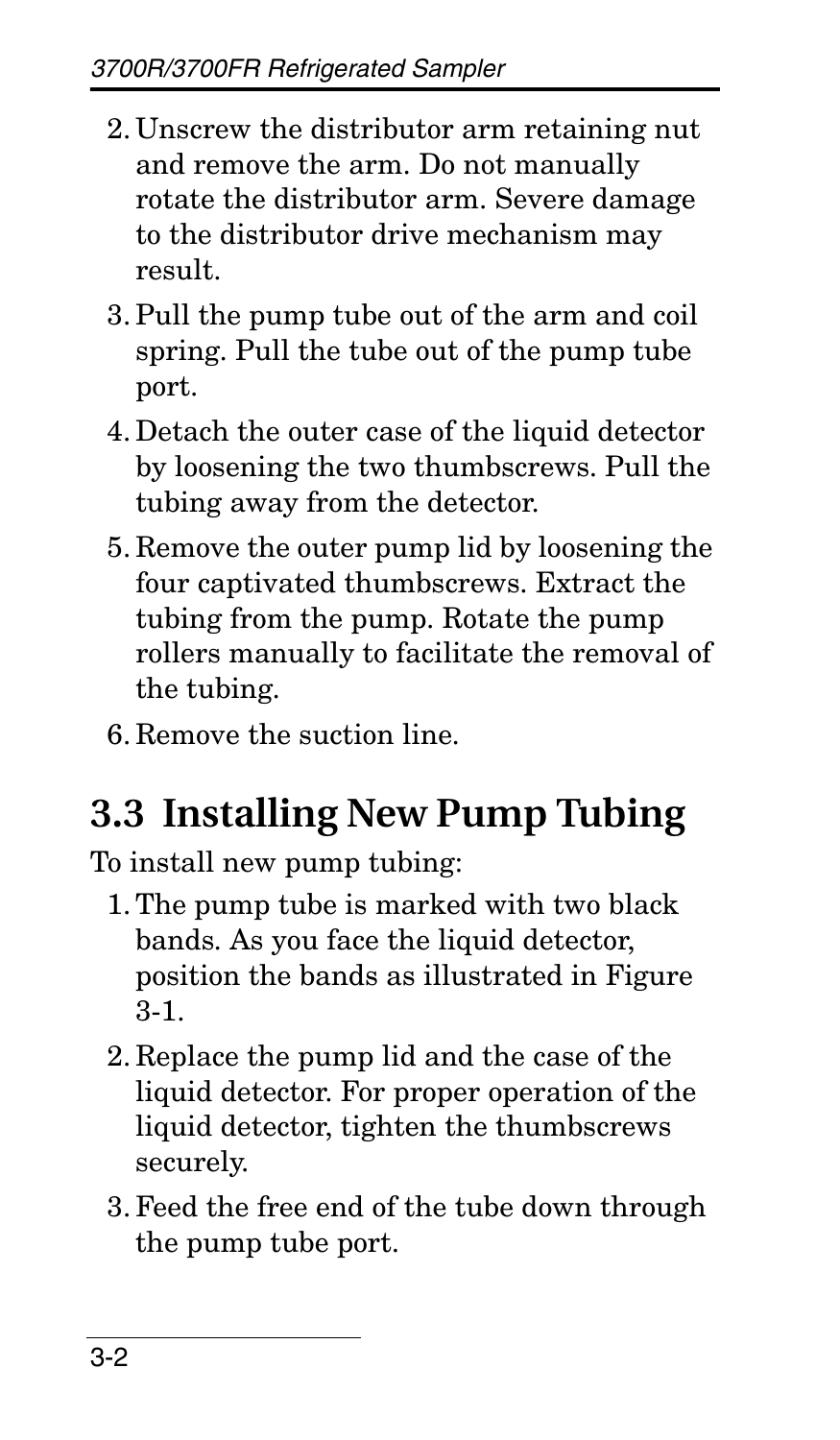- 4. Pull the tube through the coil spring, and carefully insert the tube into the body of the distributor arm so that the end of the tube is flush to  $\frac{1}{16}$  inch below the end of the arm.
- 5. Re-install the suction line and the distributor arm on the distributor shaft. Secure the distributor arm retaining nut.
- 6. Inspect the length of exposed tube inside the refrigerator. It should continuously slope downward to the point where it enters the distributor arm.
- 7. Reset the Pump Tube count in the Tubing Life configure option to zero.



INSIDE PUMP. MAINTAIN 18-1/2" TO 19" OF TUBING MEASURED FROM EDGE OF LIQUID DETECTOR BLOCK

<span id="page-44-0"></span>*Figure 3-1 Replacing the Pump Tubing*

# **3.4 Replacement of Suction Line**

The vinyl suction line is removed from the pump tubing by detaching the tube coupling. The Teflon suction line is removed by loosening the clamp securing the line to the pump tube and pulling the suction line out of the pump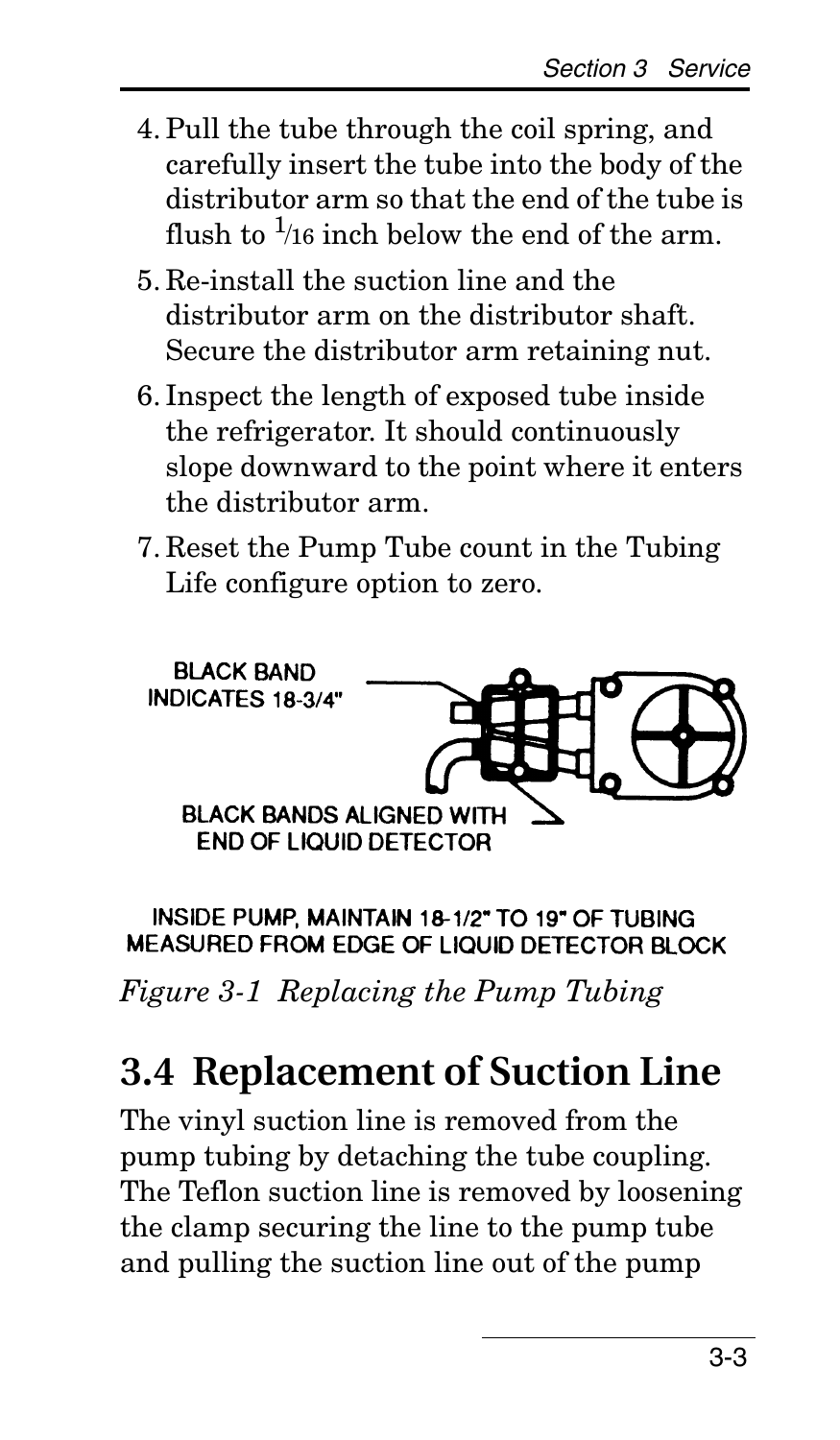tube. New line is attached by reversing this procedure.

# **3.5 Cleaning the Refrigerated Sampler**

The refrigerator's exterior may be periodically cleaned with soapy water using a sponge or non-metallic brush to keep it free from corrosive solutions, grease, oil, etc. After cleaning, it should be wiped dry. Automotive wax may be applied to the interior and exterior surfaces of the refrigerator to make them easier to clean. Do not direct a hose spray toward the underside or into the front grille of the refrigerator. The thermal-formed, high impact ABS interior may also be cleaned with soapy water as necessary.

# **WARNING**

## **Be sure to disconnect the refrigerator's power before performing any service activities.**

The condenser coil and surrounding areas should be cleaned annually; more frequently under severe operating conditions. To clean,

- 1. Remove the screws that hold the back panel on to the refrigerator and remove the panel.
- 2. Vacuum the fan, compressor, and surrounding areas.
- 3. Check the fan for freedom of movement. Oiling the fan motor is not necessary because the motor bearings are sealed. If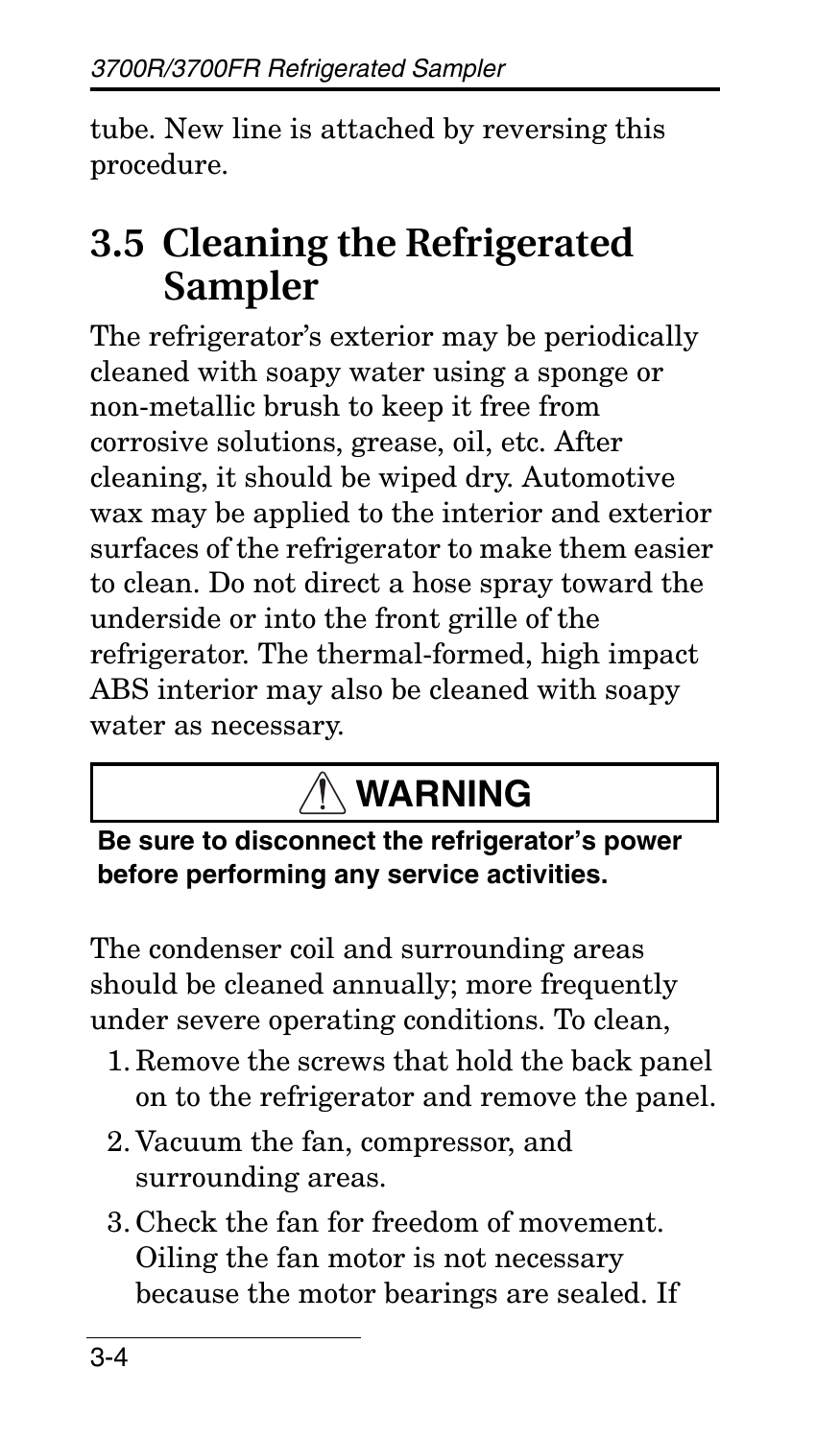the fan motor does not rotate freely, it should be replaced.

- 4. Replace the back panel.
- 5. Remove the front grille and filter. Vacuum the condenser coil and surrounding areas.
- 6. Replace the filter and grille.

# **3.6 Cleaning the Filter in the 3700FR**

In order to prevent damage due to overheated components, the filter should be cleaned every three months; more frequently under severe operating conditions. To clean:

- 1. Remove the thumbscrews holding on the refrigerator's grille.
- 2. Remove the grille and filter then steam clean or wash in hot soapy water. After washing, treat the filter with a standard filter coat.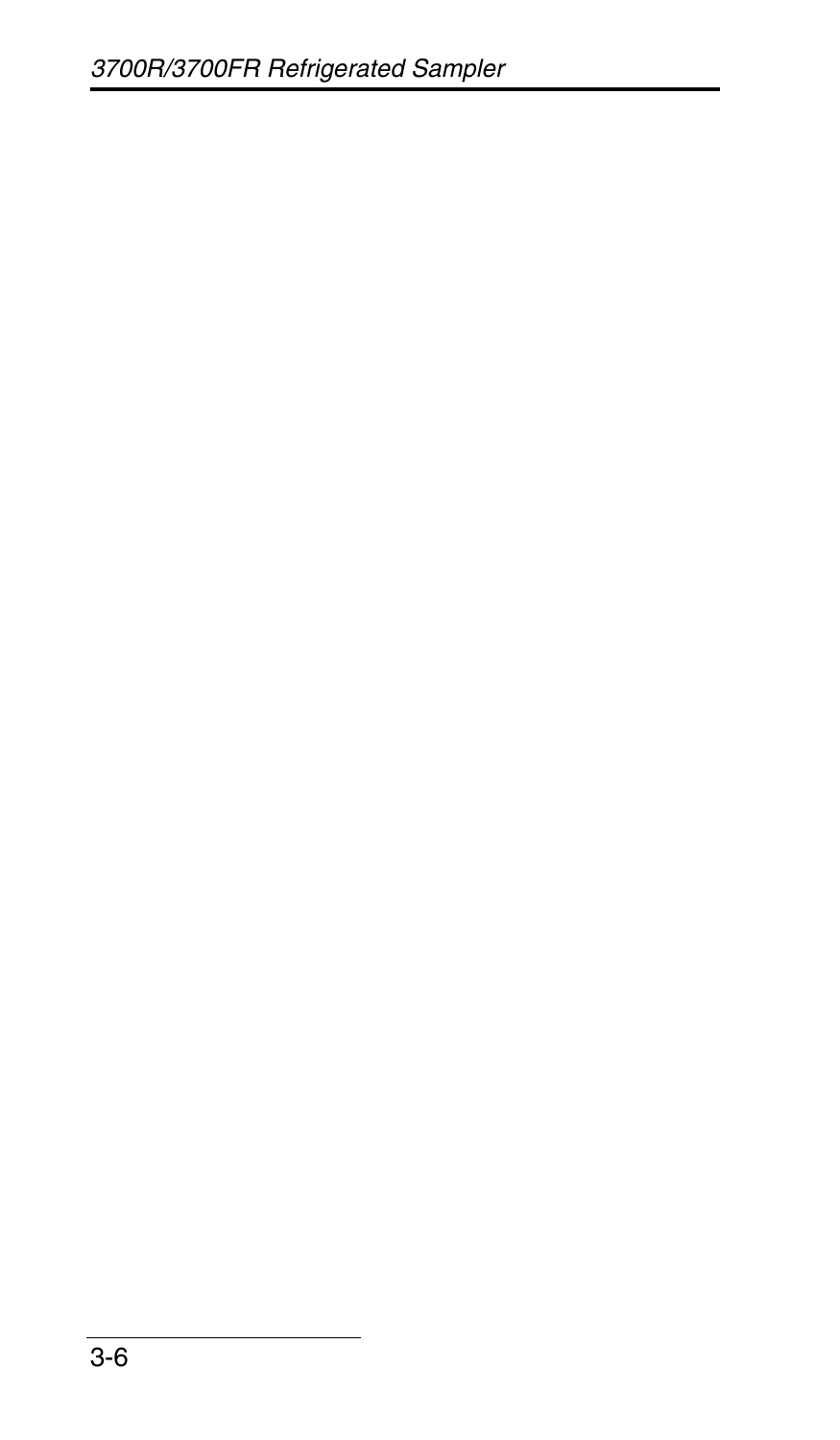# 3700R/3700FR Refrigerated Sampler

# *Appendix A Display Index*

# **A.1 Display Reference Index**

The following pages list each input display in numeric order. Each display is accompanied by a brief explanation.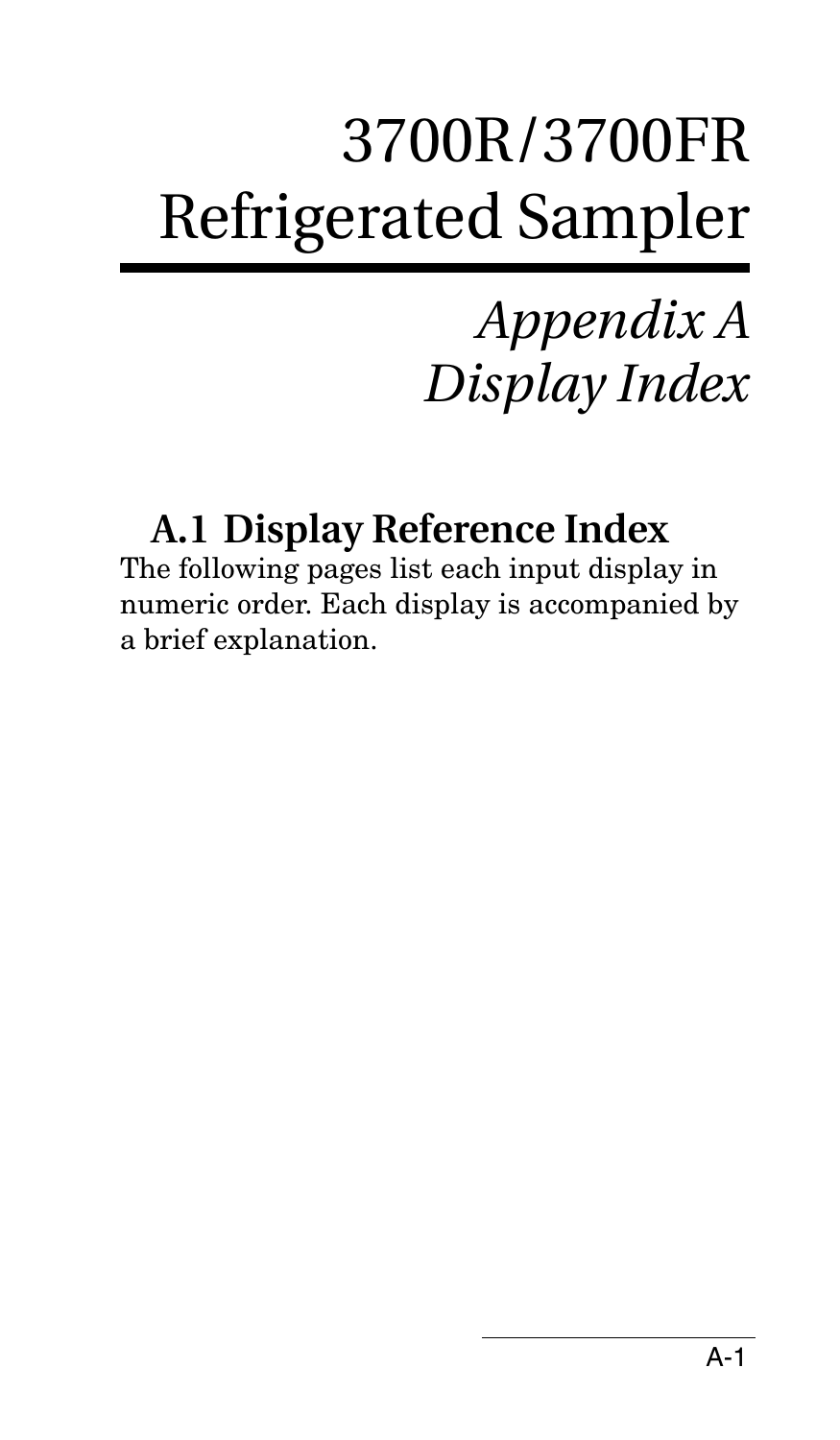#### 1 [PROGRAM, CONFIGURE] SAMPI FR

This display appears after you press the Enter/Program key while in standby. Select "PROGRAM" to access the program sequence. Select "CONFIGURE" to access the configure sequence.

#### 3 ----- COUNTS FORWARD

This display appears when you stop the pump with the Stop key after having pressed the Pump Forward key. It reports the number of pump counts detected while the pump was in operation. Exit with any key except Stop and On/Off.

### 3 ----- COUNTS REVERSE

This display appears when you stop the pump with the Stop key after having pressed the Pump Reverse key. It reports the number of pump counts detected while the pump was in operation. Exit with any key except Stop and On/Off.

#### 10 [TIME, FLOW] PACED SAMPLING

This display appears after you select "PROGRAM" in Display 1. Select "TIME" for time-paced sampling. Select "FLOW" to program the sampler for flow-paced sampling.

A-2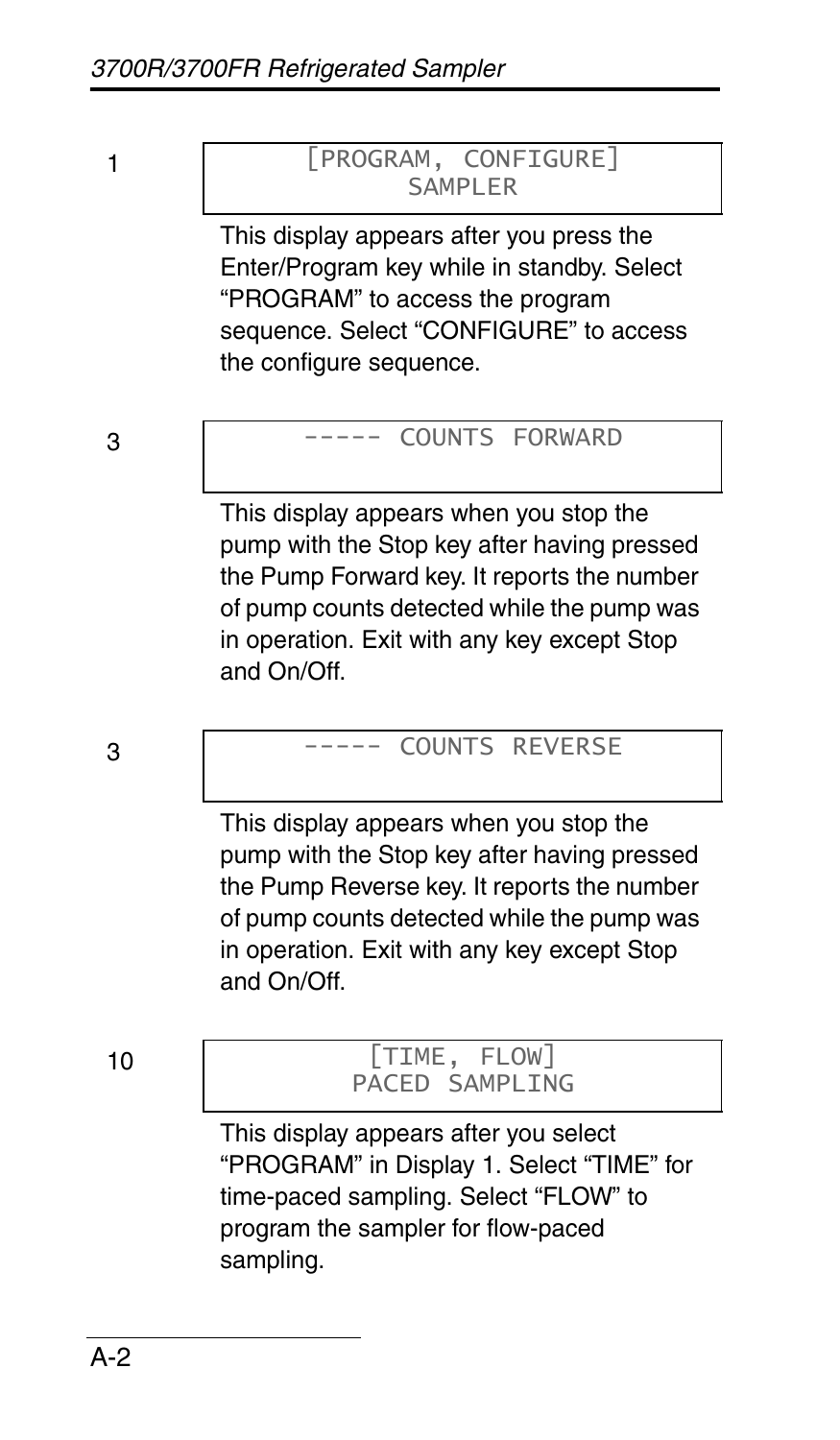#### 11 [UNIFORM, NONUNIFORM] TIME INTERVALS

This display appears only in the extended programming mode and follows Display 10 when you select "TIME." Select "UNIFORM" for uniform time intervals, "NONUNIFORM" for nonuniform intervals.

#### 12 [TIME, FLOW, STORM] PACED SAMPLING

This display appears only when the sampler is configured for the extended programming mode and for 2, 4, 8, 12, or 24 bottles. Select "TIME" for time-paced sampling. Select "FLOW" for flow-paced sampling, and "STORM" for storm sampling.

#### 14 [TIME, FLOW] SECOND BOTTLE GROUP

This display appears after you select "STORM" in Display 12. Use it to select time pacing or flow pacing for the second bottle group of a STORM routine.

15 -- MINUTE DELAY TO FIRST GROUP SAMPLE

> This display appears after you select "STORM" in Display 12. Enter the amount of time between the time the sampler is enabled and the first sample of the first bottle group.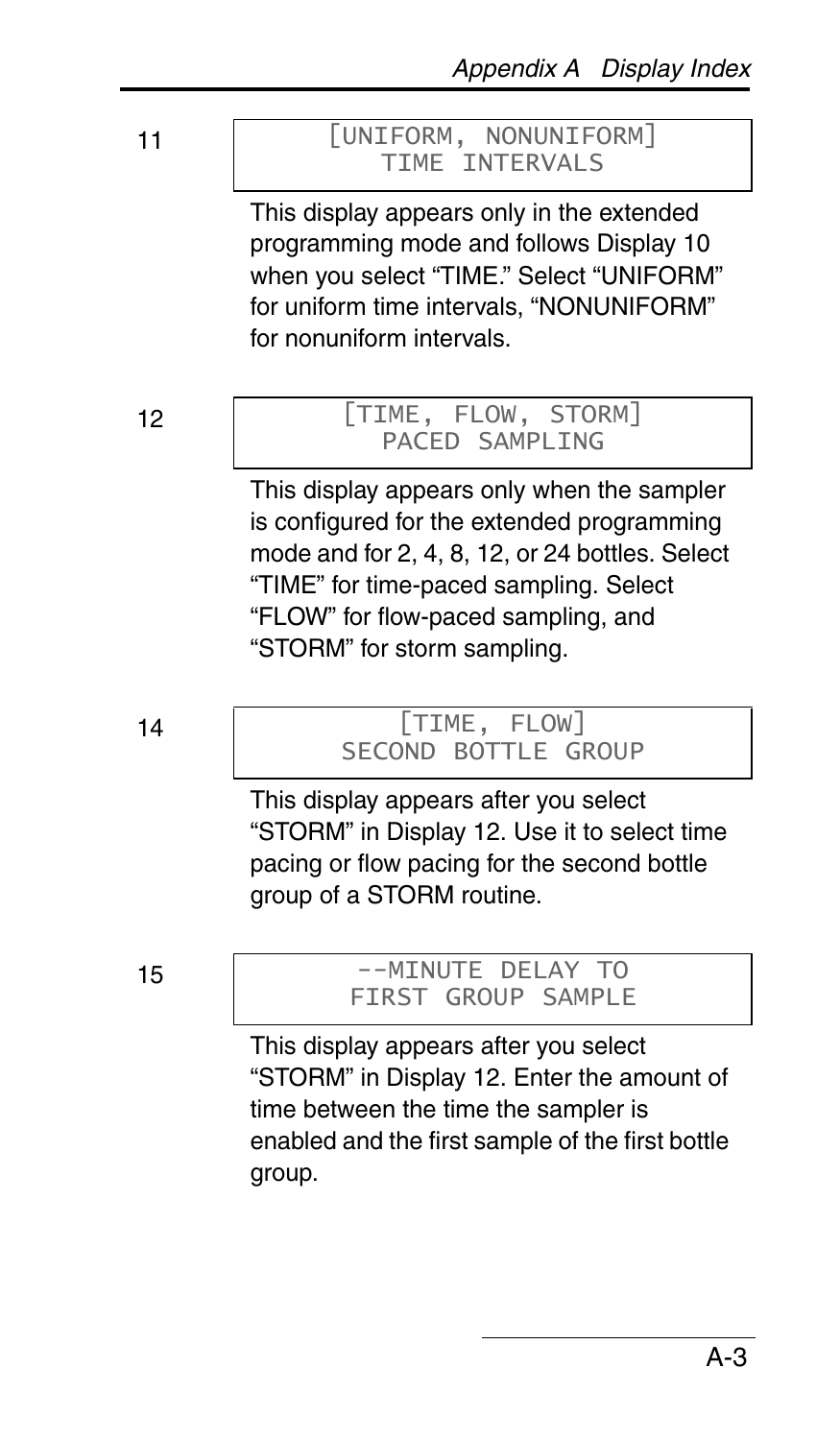#### 16 [DURING, AFTER] TIME MODE

This display appears when you select "FLOW" in Display 14. Select DURING to fill the first and second bottle groups concurrently. Select AFTER to fill the second bottle group after the first bottle group.

#### 17 | ---- MINUTE DELAY TO SECOND GROUP SAMPLE

This display appears after you select "STORM" in Display 12. Enter the amount of time between the time the sampler is enabled and the first sample event for the second bottle group.

#### 20 MODIFY SEQUENCE? [YES, NO]

This display follows Display 11 when you select "NONUNIFORM." Select "YES" to modify the existing nonuniform intervals. Select "NO" to leave the nonuniform intervals unchanged.

#### 21 SAMPLE EVERY --HOURS -- MINUTES

In the basic programming mode, this display appears after you select "TIME" in Display 10. In the extended mode, this display appears when you select "UNIFORM" in Display 11. Enter the uniform time interval.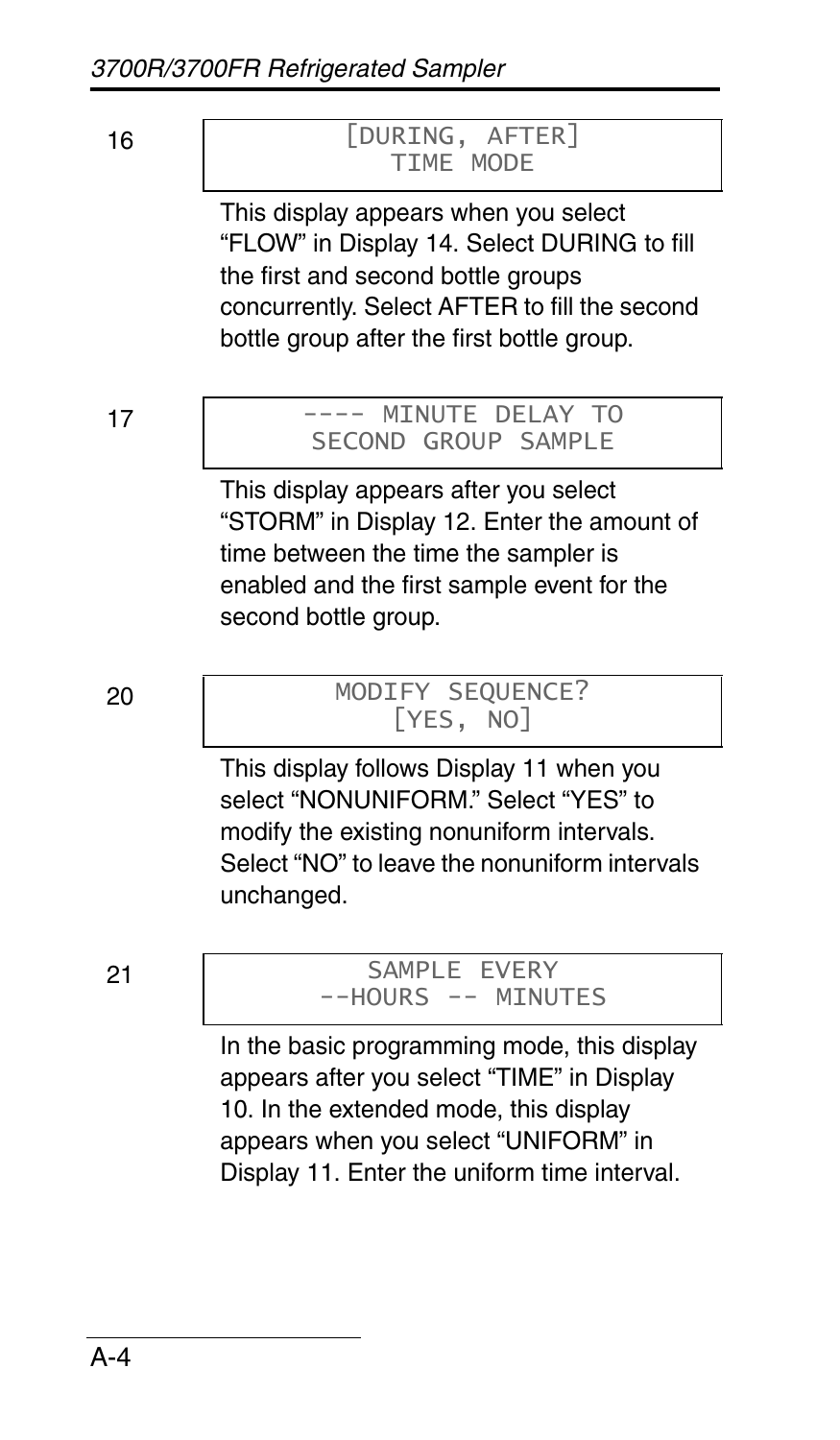22 SAMPLE EVERY PULSES (1 - 9999)

> This display follows Display 10 when you select "FLOW." Enter the flow pulse interval.

23 TAKE -- TIMED SAMPLE EVENTS (1 - MAX)

> This display follows Display 15. Use this display to enter the number of timed sample events in a storm program.

24 | SAMPLE INTERVALS OF --- MINUTES ( 1 - 999)

> This display follows Display 23. Enter the time interval between time-paced sample events in a storm program.

25 TAKE --- SAMPLES  $(1 - MAX)$ 

> This display follows Display 20 when you select "YES" to modify the nonuniform time sequence. Enter the number of sample events. MAX varies according to the bottle size entered in Display 223.

26 TAKE SAMPLES AT 1. HH:MM DD-MMM  $1.$  HH:MM

> This display follows Display 25. Enter the nonuniform clock times and dates for each sample event.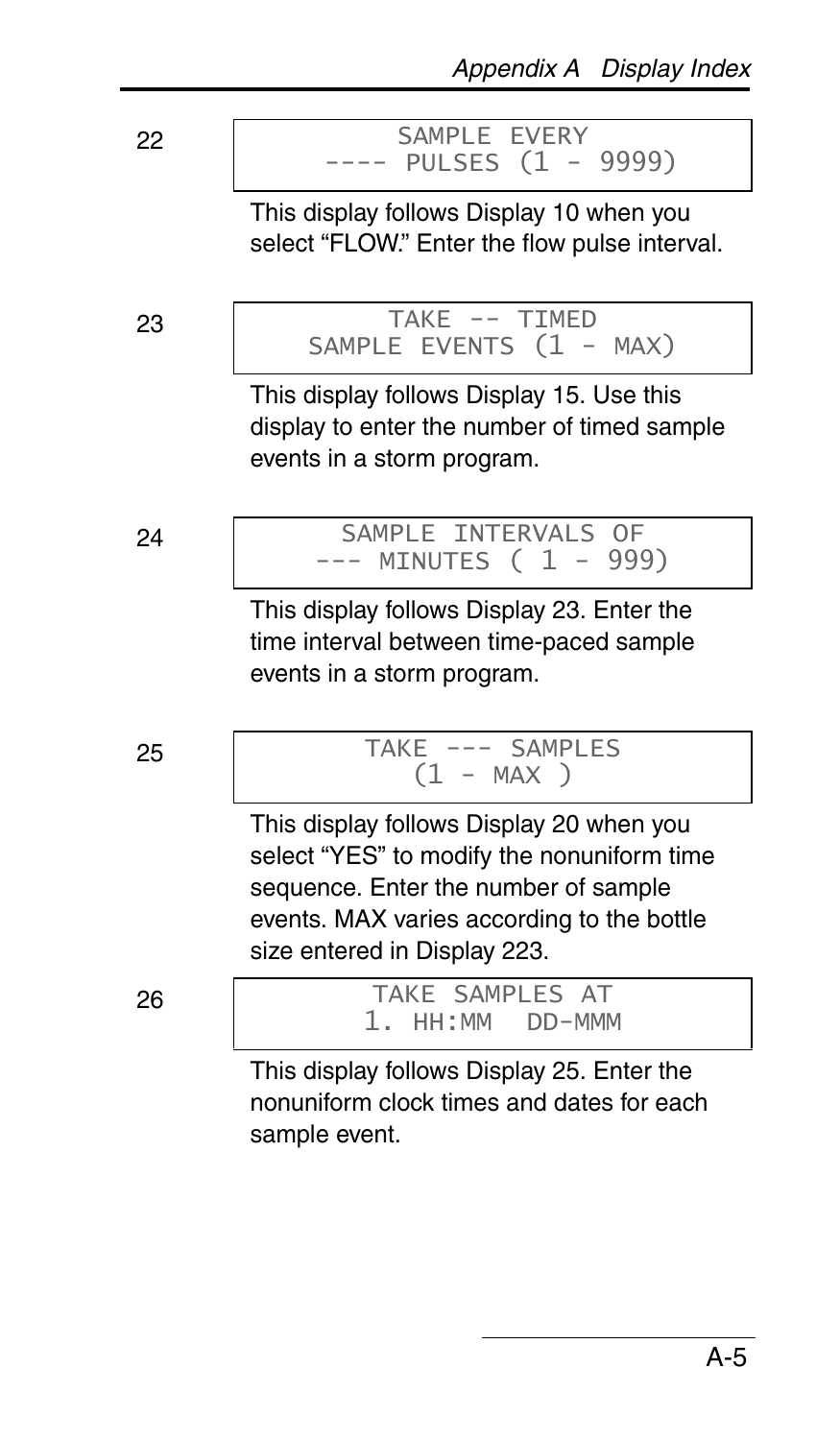#### 27 QUANTITY AT INTERVAL -- AT --- MINUTES

Enter the number of samples to be taken at each nonuniform time interval. The total quantity entered will be one less than the total number of samples because the first sample, taken at the start time, counts as one.

#### 30 -- BOTTLES PER SAMPLE EVENT  $(1 - MAX)$

This display appears for samplers configured for 24 bottles (Displays 221 or 222). Enter the number of bottles to receive a sample volume at each sample event.

#### 31 -- SAMPLES PER BOTTLE  $(1 - MAX)$

In the basic mode, this display appears when you select "SAMPLES PER BOTTLE" in Display 36. In the extended mode, it appears when the sampler is set up for one bottle set. Enter the number of samples to be deposited in each bottle.

### 35 MULTIPLEX SAMPLES? [YES, NO]

Select "YES" if you want the routine to perform bottles-per-sample or samples-per-bottle multiplexing. Select "NO" if you want the routine to perform sequential sampling.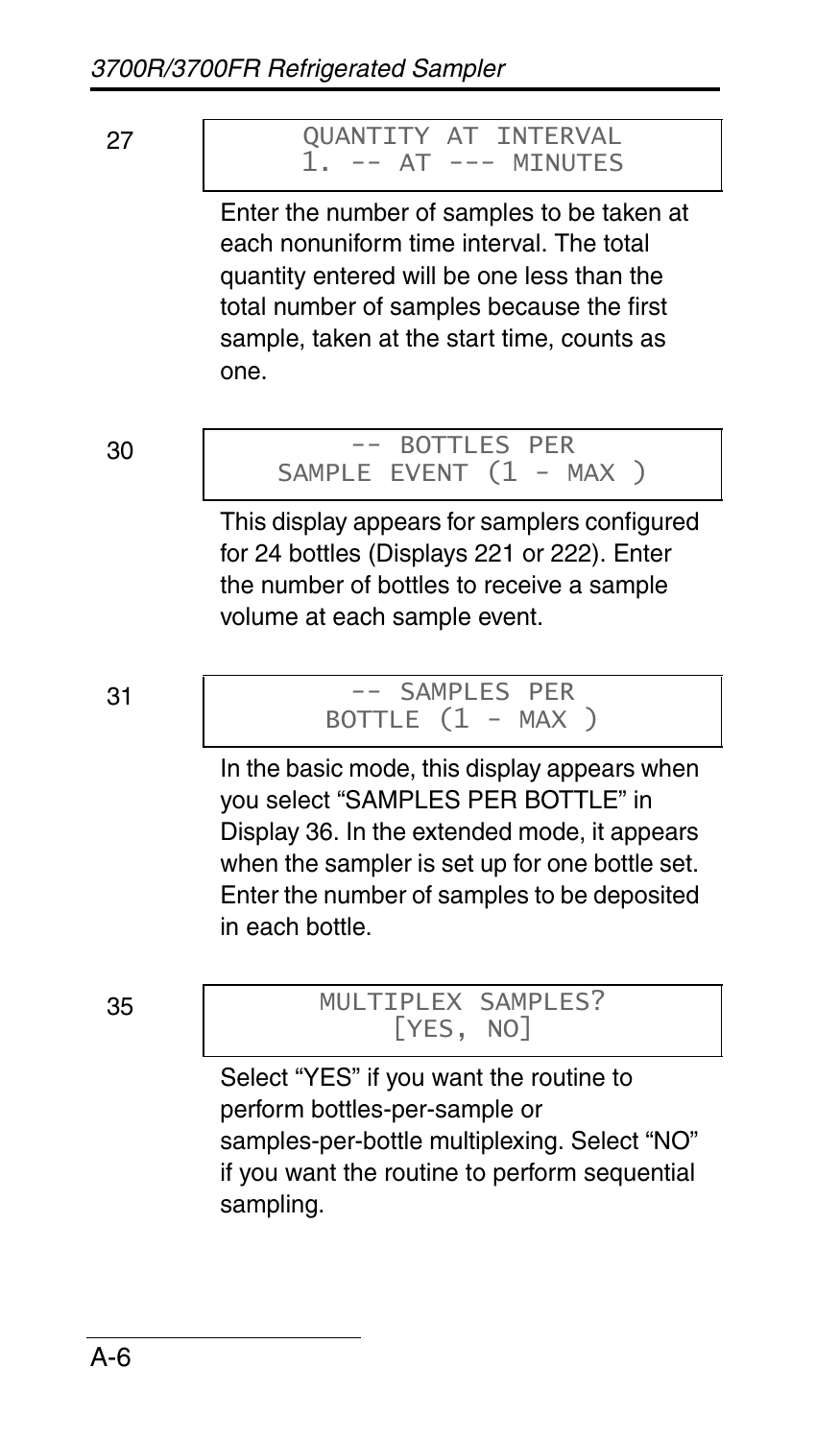#### 36 [BOTTLES PER SAMPLE, SAMPLES PER BOTTLE]

This display appears when you select "YES" in Display 35. Select "BOTTLES PER SAMPLE" for bottles-per-sample multiplexing. Select "SAMPLES PER BOTTLE" for samples-per-bottle multiplexing.

#### 40 CHANGE BOTTLES BASED ON [TIME, SAMPLES]

This display appears in the extended mode when the number of bottles per sample event is "1." Select "TIME" to switch bottles after a period of time. Select "SAMPLES" to switch bottles after a number of samples have been deposited.

41 CHANGE SETS BASED ON [TIME, SAMPLES/BTL]

> Select "TIME" to switch bottle sets after a specified period of time. Select "SAMPLES/BTL" to switch bottle sets after a specified number of samples have been placed in a set of bottles.

#### 42 CHANGE BOTTLES EVERY -- HOURS -- MINUTES

This display appears after you select "TIME" in Display 40. Enter the amount of time each bottle is to receive samples.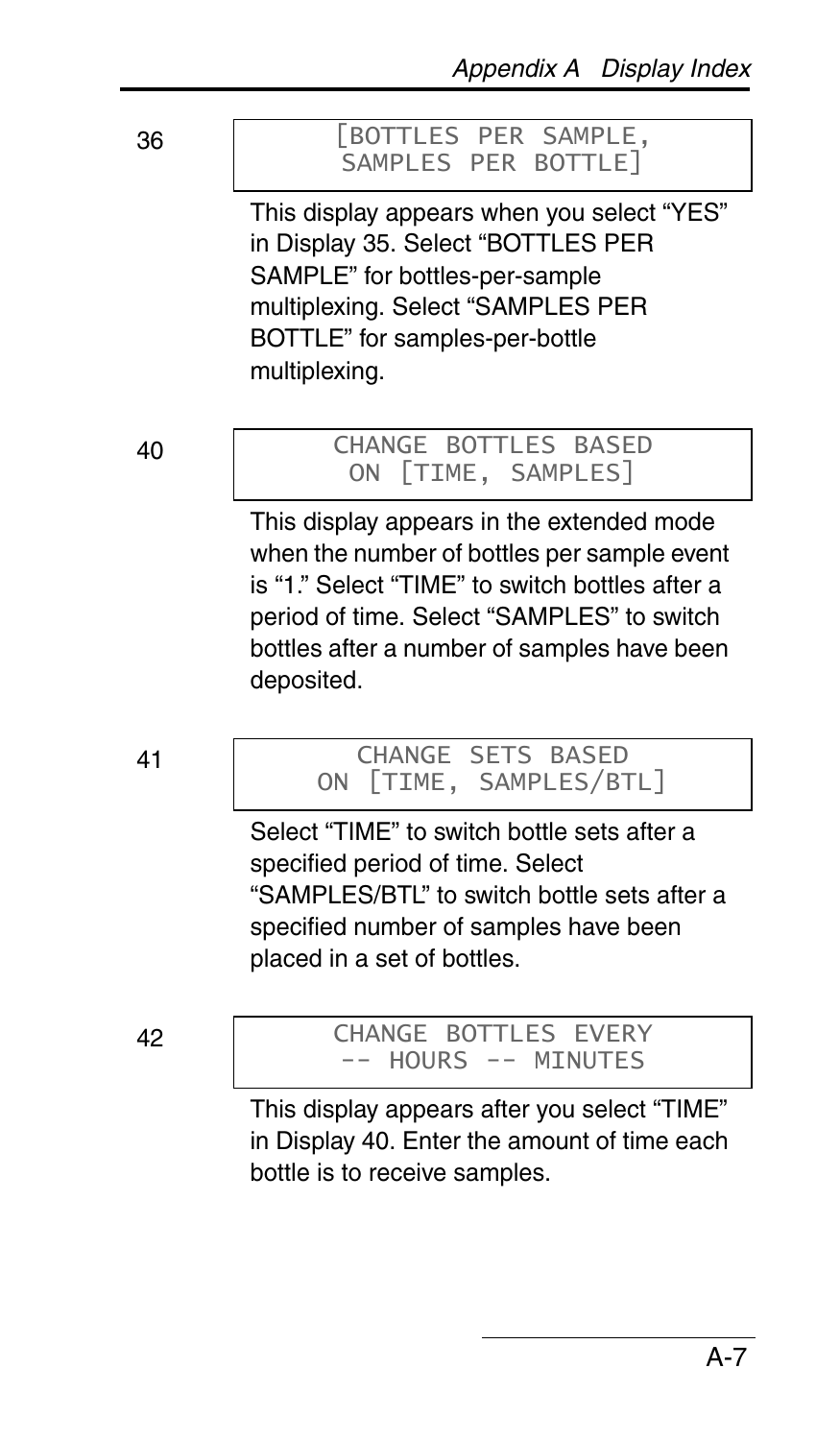#### 43 CHANGE SETS EVERY<br>-- HOURS -- MINUTE -- MINUTES

This display appears after you select "TIME" in Display 41. Enter the amount of time each bottle set is to receive samples.

#### 44 | CHANGE BOTTLES EVERY SAMPLES

This display appears after you select "SAMPLES" in Display 40. Enter the number of samples each bottle is to receive.

45 | CHANGE SETS EVERY -- SAMPLES

> This display appears after you select "SAMPLES/BTL" in Display 41. Enter the number of samples each bottle set is to receive.

46 FIRST BOTTLE CHANGE AT HH:MM DD-MMM

> This display appears when you select "YES" in Display 95. Enter the time of the first bottle switch. The remaining bottle changes will occur according to settings entered in Display 42.

47 **FIRST SET CHANGE AT** DD-MMM

> This display appears when you select "YES" in Display 95. Enter the time of the first bottle set switch. The remaining bottle set changes will occur according to settings entered in Display 43.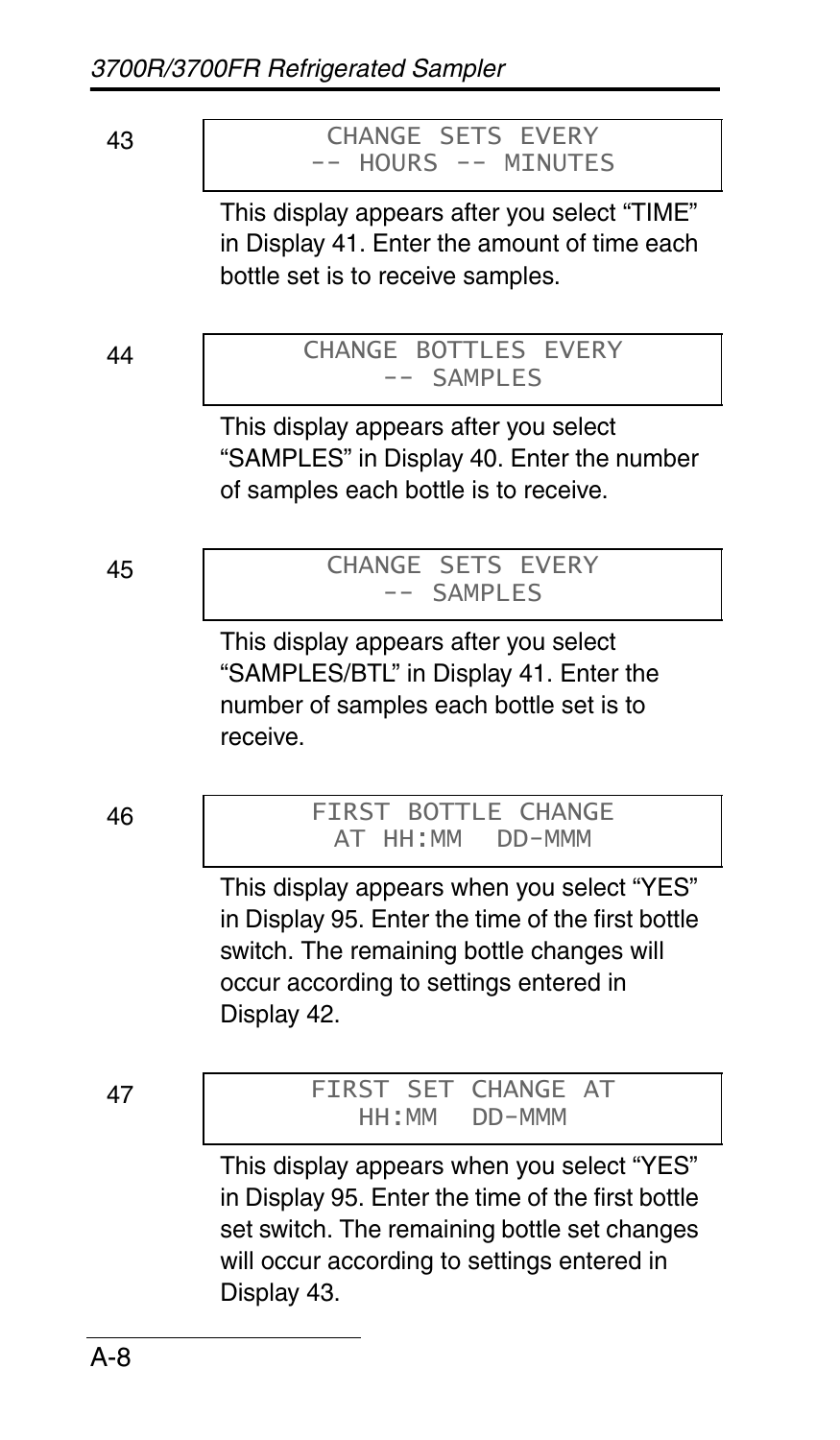### 48 **SAMPLE CONTINUOUSLY?** [YES, NO]

This display appears when the sampler is configured for 2, 4, 8, 12 or 24 bottles and when the sampler is programmed for time, nonuniform time, or flow pacing. Select "YES" to sample continuously. Select "NO" to stop the sampling routine after the sampler fills the last set of bottles.

#### 50 SAMPLE VOLUMES OF  $m$ ] EACH (10 - MAX )

Enter the size of the sample volume. MAX will vary according to the number of samples per bottle and bottle size but will never exceed 990 milliliters.

#### 60 --- COMPOSITE SAMPLES (0 - MAX )

This display appears when you configure the controller for composite sampling by selecting "1" in Displays 221 or 222. Enter the number of composite samples. Enter "0" to take samples until a float shut-off terminates the routine.

#### 70 SUCTION HEAD OF  $--$  FEET  $(1 - MAX)$

This display appears when you select "YES" in Display 242 or select "DISABLE" in Display 240. Enter the measured suction head. MAX will be the smaller of the suction line length or "20."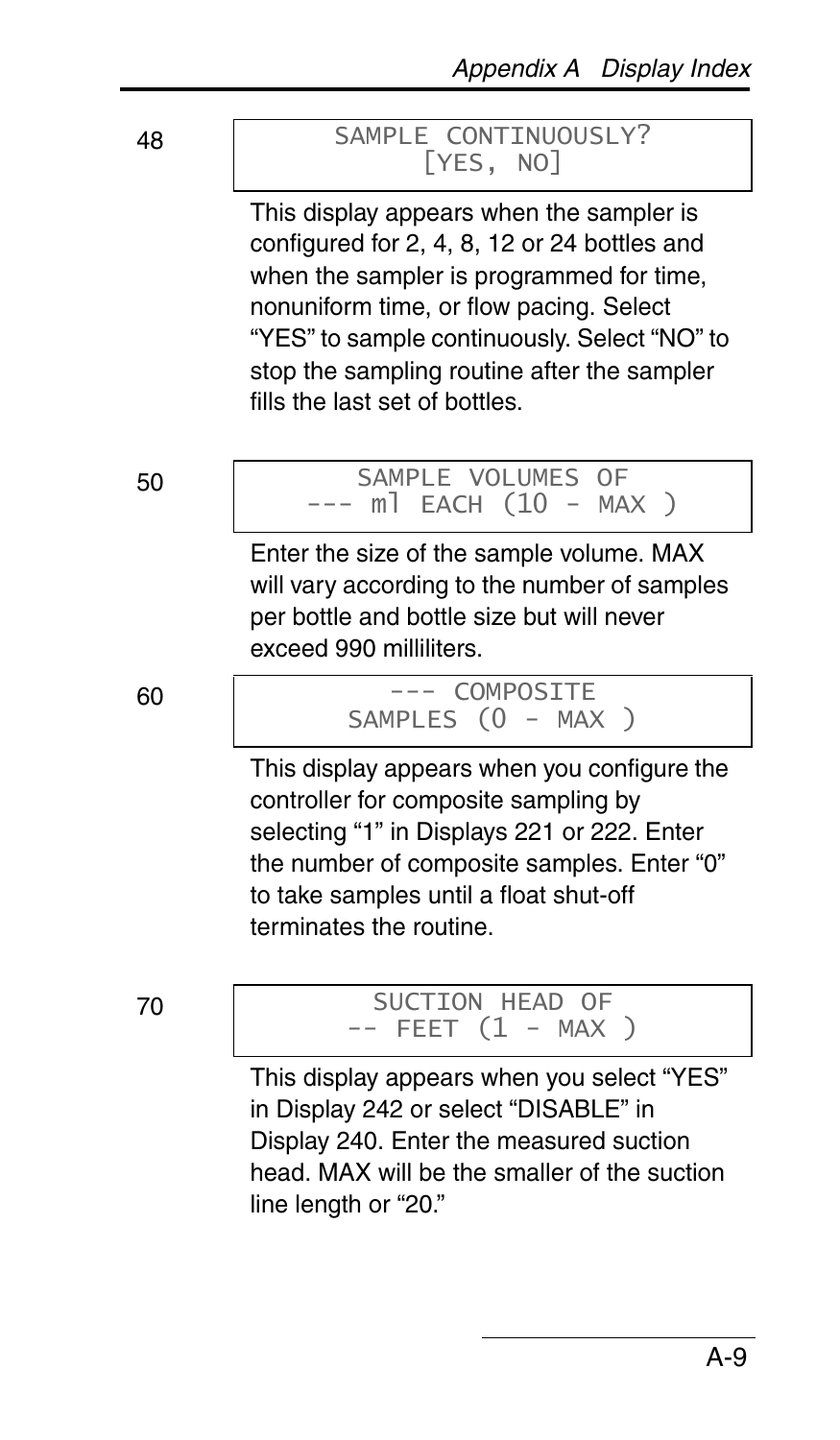#### 80 CALIBRATE SAMPLE<br>VOLUME? [YES. NO  $[YES, NO]$

This display appears in the program sequence when you select "ENABLE" in Display 290. Select "YES" to use the calibration sequence, "NO" to omit the calibration sequence.

#### 81 PRESS MANUAL SAMPLE KEY WHEN READY

This display is part of the calibration sequence. Press the manual sample key when a collection bottle is underneath the distributor and the suction line is in place.

#### 82 | The Second Columbus --- ml VOLUME DEL TVERED

This display is part of the calibration sequence. When it first appears, it reports the programmed sample volume. If the measured volume differs from the reported volume, enter the measured volume here.

### 83 ---ml! ARE YOU SURE? [YES, NO]

This display is part of the calibration sequence and appears if the measured volume and the programmed volume differ by a factor of two or more. Select "YES" to confirm the entry in Display 82. Select "NO" to return to Display 80.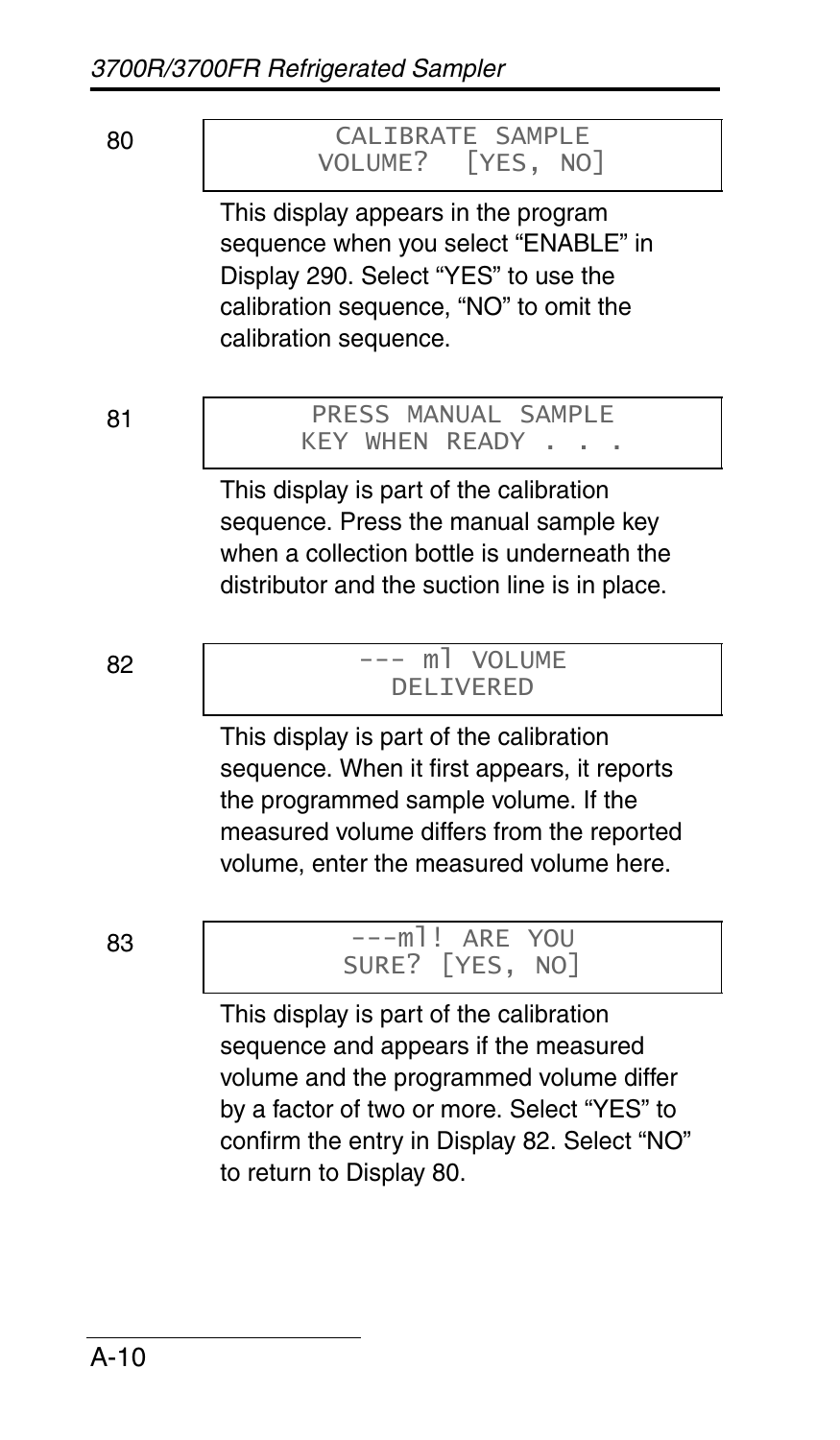#### 90 ENTER START TIME? [YES, NO]

Select "YES" to enter a start time. Select "NO" to begin the sampling routine according to the delay set in Display 310.

#### 91 | TAKE FIRST SAMPLE AT HH:MM DD-MMM

This display appears when you select "YES" in Display 90. Enter the start time and date for the first sample event. This display will appear if you start the routine after a programmed start time so you can reenter the start time.

#### 92 START FLOW COUNT AT HH:MM DD-MMM

This display appears when you select "YES" in Display 90. Enter the start time and date for the flow pulse countdown. This display appears if you start the routine after a programmed start time so you can reenter the start time.

93 STORM ENABLED AFTER HH:MM DD-MMM

> This display is the last display of the storm branch. It appears when you select "YES" in display 90. Enter the start time for the storm sampling routine. The sampler will disregard enable or disable signals from the flow meter until the start time you enter here.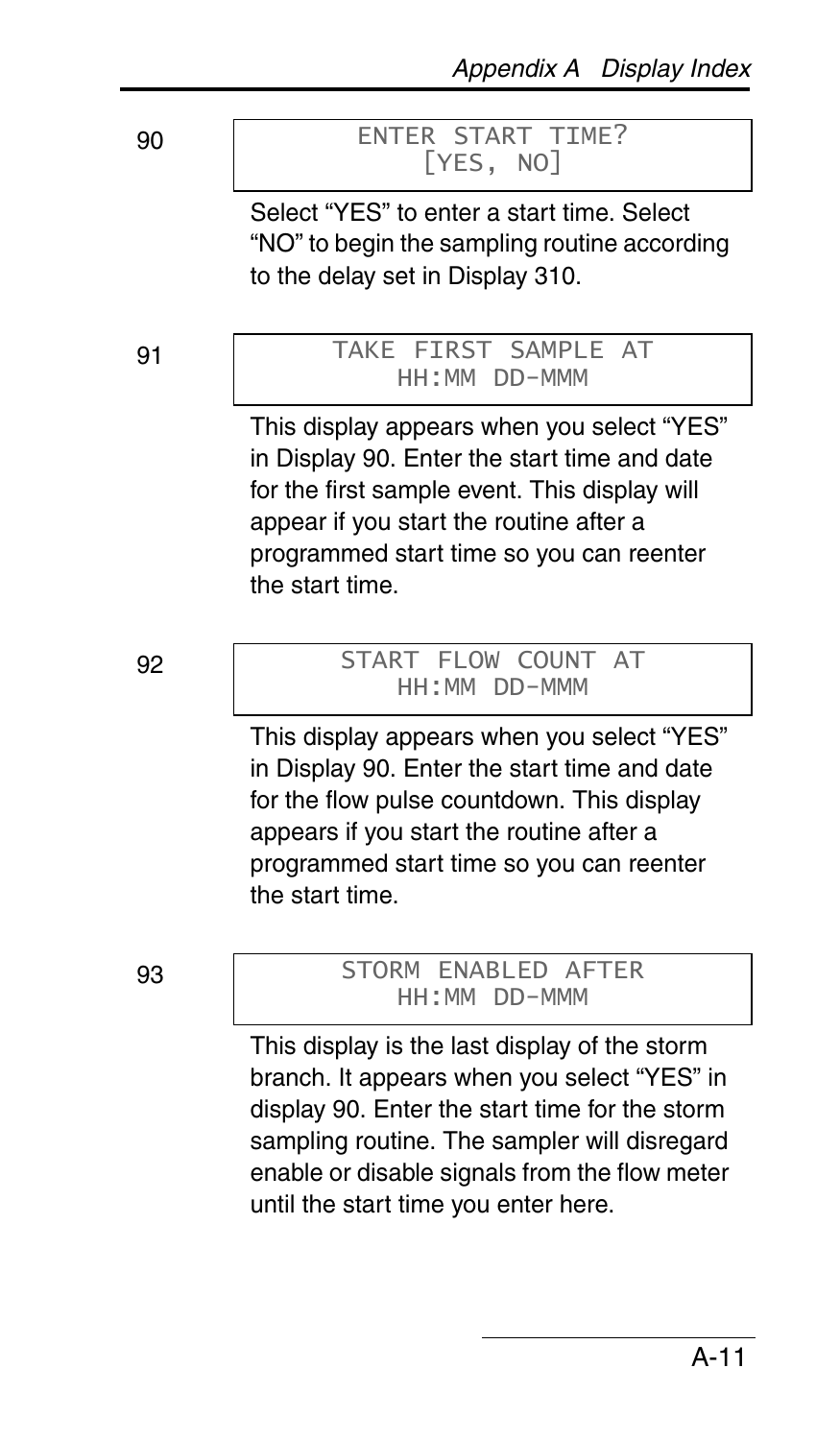| 95 | ENTER FIRST SWITCH |  |
|----|--------------------|--|
|    | TIME? [YES, NO]    |  |

This display appears when you select "TIME" in either Display 40 or 41. Select "YES" to specify a clock time for the first bottle or bottle set switch. Select "NO" to begin the switch interval at the routine's start time.

100 | -- STOP or RESUME TIMES (0 - 24)

> This display appears when you select "ENABLE" in Display 300. Enter the number of stop and resume times.

101 STOP SAMPLING AT 1.HH:MMDD-MMM

> This display appears when the setting in Display 100 is greater than zero. Enter the appropriate stop time.

102 RESUME SAMPLING AT 1.HH:MMDD-MMM

> This display appears when the setting in Display 100 is greater than one. It follows Display 101. Enter the appropriate resume time.

110 MAX FLOW INTERVAL OF?<br>-- HOURS, -- MINUTES -- HOURS.

> This display follows Display 22. Enter the maximum amount of time you want between flow-paced sample events in a storm program. If the time period is exceeded, the sampler will terminate the routine.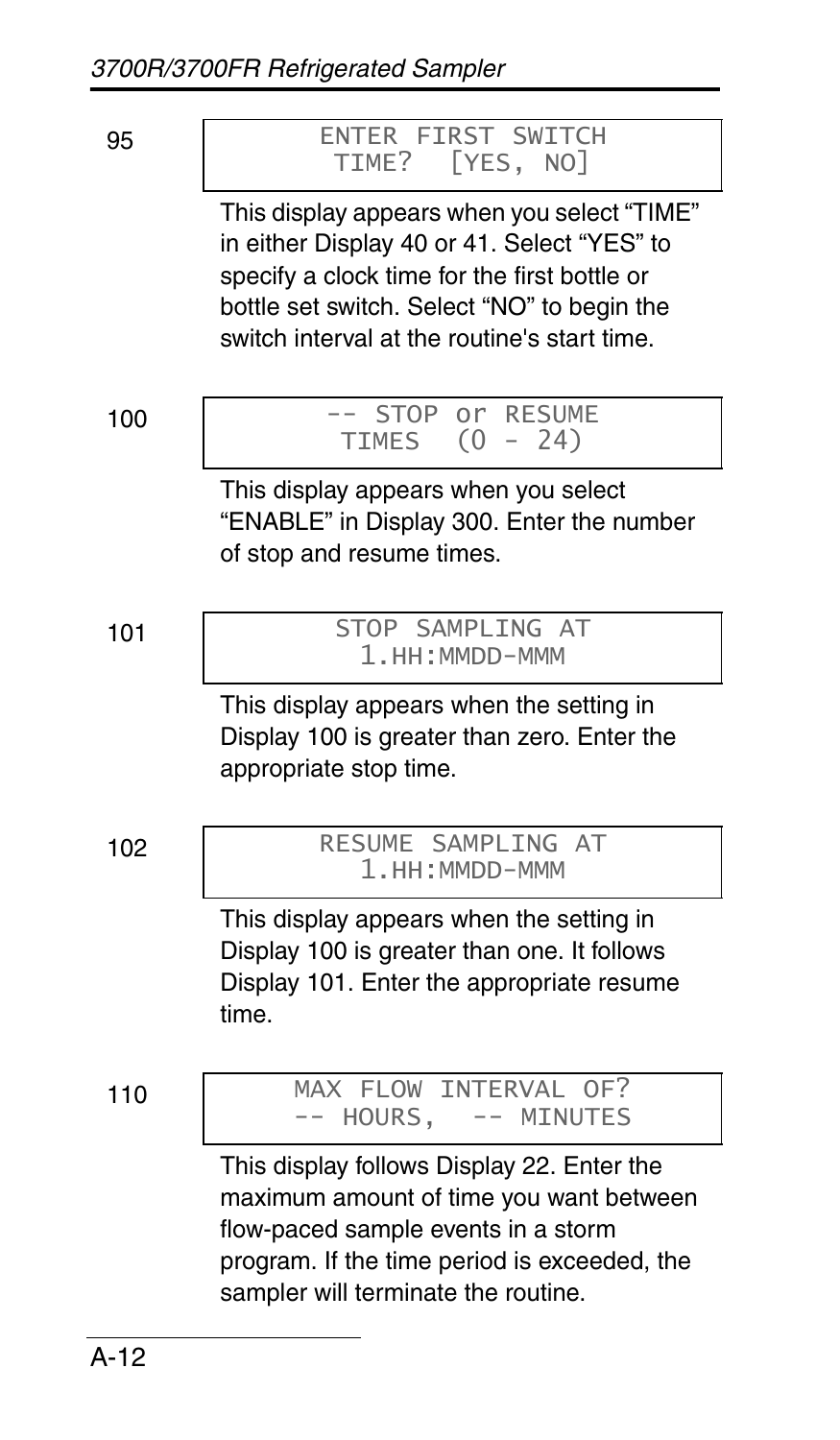#### 140 [START, RESUME] SAMPLING PROGRAM

This display appears when a routine is halted and you press the Start Sampling key. Select "START" to start the sampling program at the beginning, "RESUME" to continue the sampling program at the point at which it was halted.

#### 141 | START SAMPLING<br>AT BOTTLE -- (1 - MAX ) AT BOTTLE  $--$

This display appears after you start a routine and the sampler is configured for multiple bottles. Enter the starting bottle location for the sampling routine. MAX varies according to number of bottles and the number of bottles per sample event.

#### 142 | CHANGE START TIME? [YES, NO]

This display appears when you start a routine after the programmed start time. Select "YES" to enter a new start time. Select "NO" to start the routine immediately; some sample events may be missed or late.

#### 143 | CHANGE SWITCH TIME? [YES, NO]

This display appears when you start a routine after the programmed first switch time. Select "YES" to enter a new switch time. Select "NO" to switch one bottle set and start the routine immediately.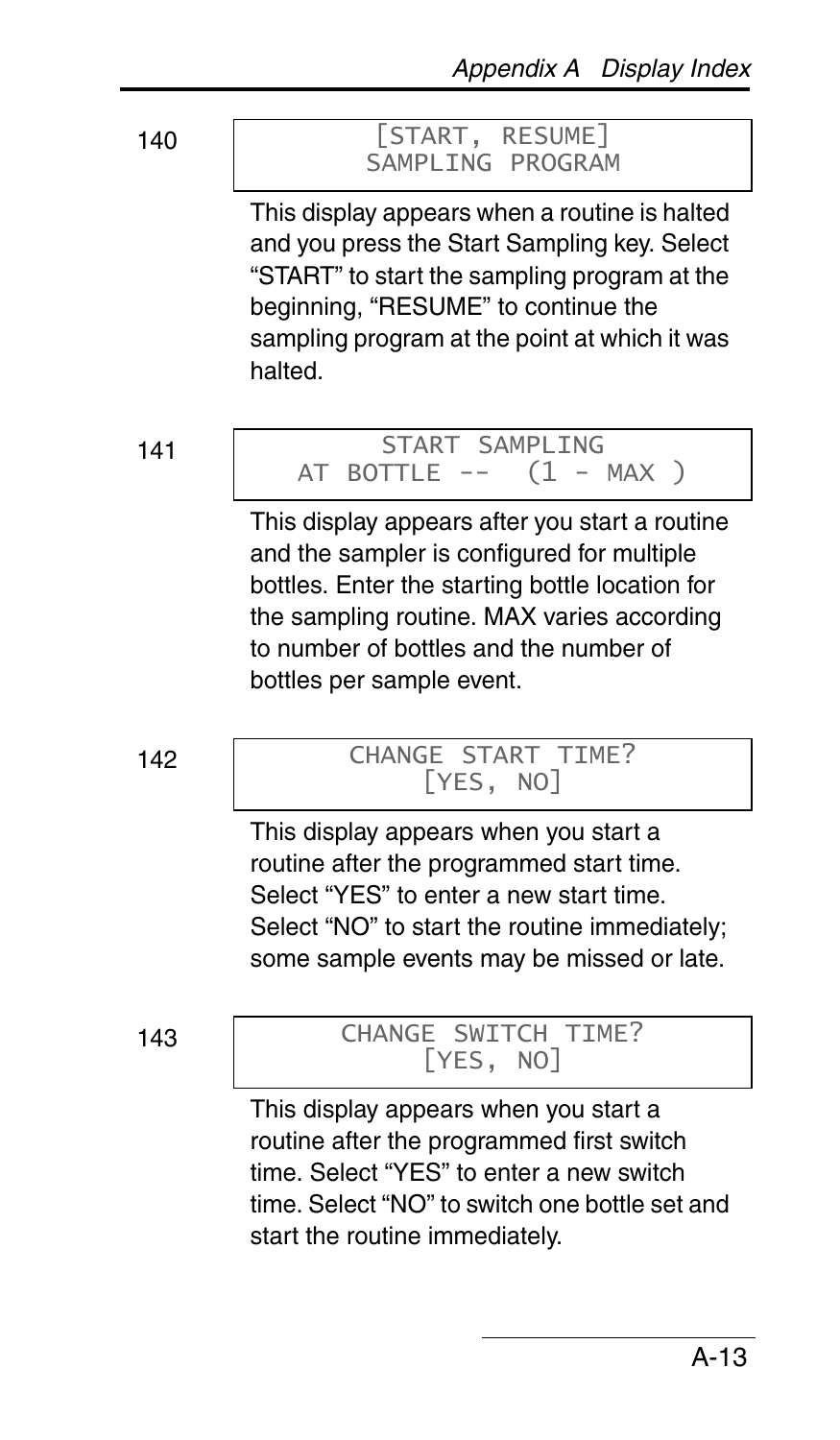#### 148 [REVIEW, PRINT] PROGRAM INFORMATION

Select "REVIEW" for summary of the current program settings and for sampling results. Select "PRINT" to send the current status, program settings, and sampling results to an Isco Field Printer.

#### 149 PRINT PROGRAM [NO, SETTINGS, RESULTS]

This display appear after you select "Print" in Display 148. Select "NO" to return to standby. Select "SETTINGS" to print the settings report. Select "RESULTS" to print the results report.

#### 150 REVIEW PROGRAM [NO, SETTINGS, RESULTS]

This display appears after you press display status. Select "NO" to return to the previous operating state. Select "SETTINGS" to view program settings. Select "RESULTS" to view the results completed when you pressed display status.

### 151 SETTINGS DISPLAYS

Display 151 is used to identify the displays used to summarize the current program settings which appear when you select "SETTINGS" in Display 150.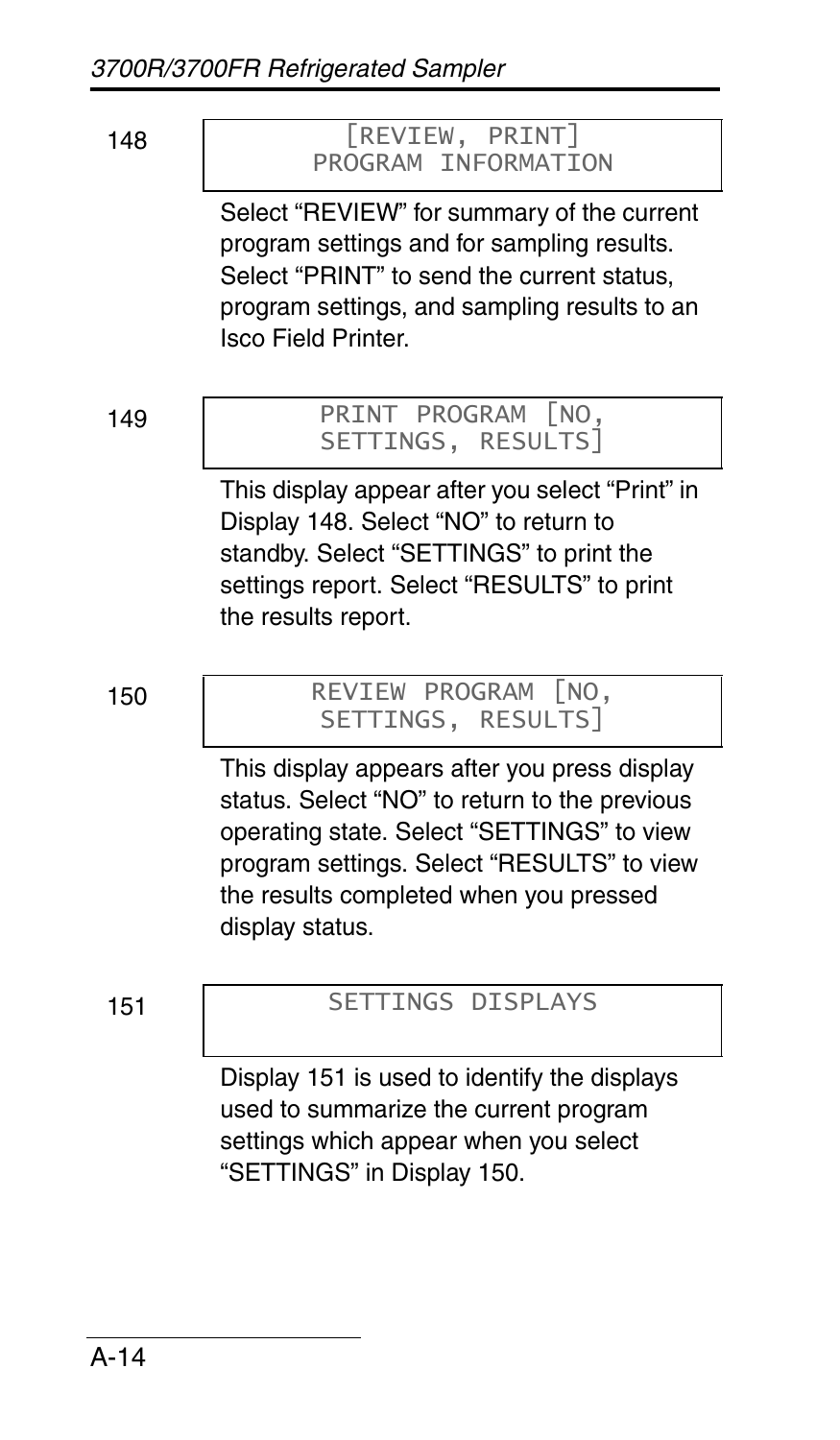152 RESULTS DISPLAYS

Display 152 is used to identify sampling results displays which appear when you select "RESULTS" in Display 150.

 $200$  SELECT OPTION  $(\leftarrow \rightarrow)$  name of configure option

Display 200 is used to identify the displays for each configure option. Press Enter/ Program to access the input displays. Use the Arrow keys to move through the options.

210 **HH:MM MM/DD/YY**<br>HH:MM MM/DD/YY MM/DD/YY

> Set Clock configure option. Enter the time and date to set the controller's clock. Use 24 hour time.

220 [PORTABLE, REFRIG.] SAMPI FR

> Bottles and Sizes configure option. Select "PORTABLE" when you are using a 3700 Portable Sampler. Select "REFRIG." when you are using a 3700 refrigerated sampler.

#### 221 [1, 2, 4, 8, 12, 24] BOTTLES

Bottles and Sizes configure option. This display appears after selecting "REFRIG." in Display 220. Select the number of bottles in the bottle base. Note the 12 bottle configuration is only available for 3700FR.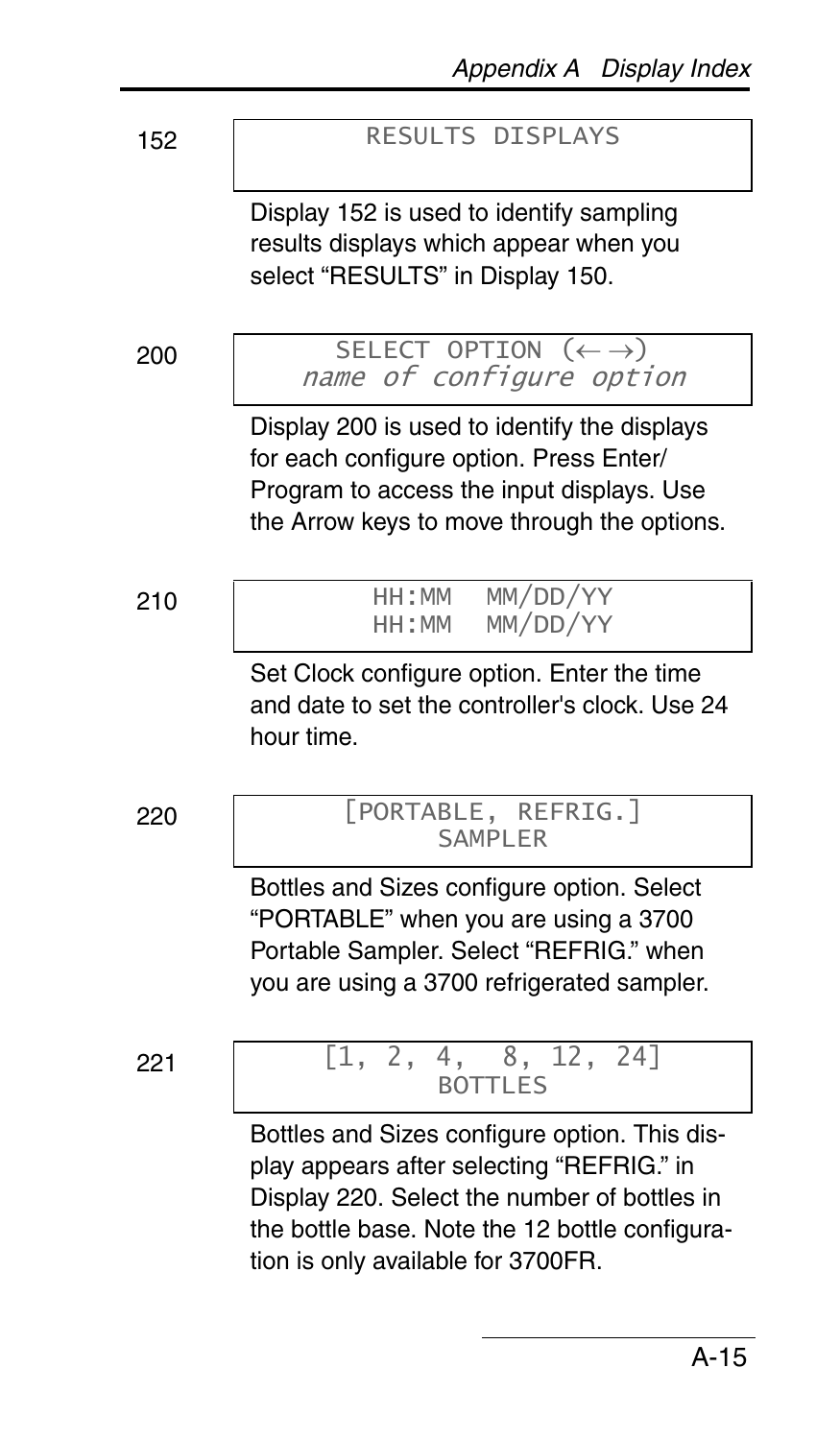222 [1, 4, 12, 24] BOTTLES

Bottles and Sizes configure option. This display appears when you select "PORTABLE" in Display 220. Select the number of bottles in the base.

223 BOTTLE VOLUME IS ----- ml

Bottles and Sizes configure option. Enter the volume in milliliters.

$$
^{224}
$$



Bottles and Sizes configure option. This display appears when you enter a bottle volume, in Display 223, that exceeds a standard Isco bottle size.

230 SUCTION LINE ID IS [1/4, 3/8] INCH

> Suction Line configure option. Select "1/4" if you are using  $^{1}\!$ /4 inch suction line, "3/8" if you are using  $3/8$  inch suction line.

### 231 SUCTION LINE IS [VINYL, TEFLON]

Suction Line configure option. This display appears when you select "1/4" in Display 230. Select "VINYL" if you are using vinyl suction line, "TEFLON" if you are using Teflon suction line.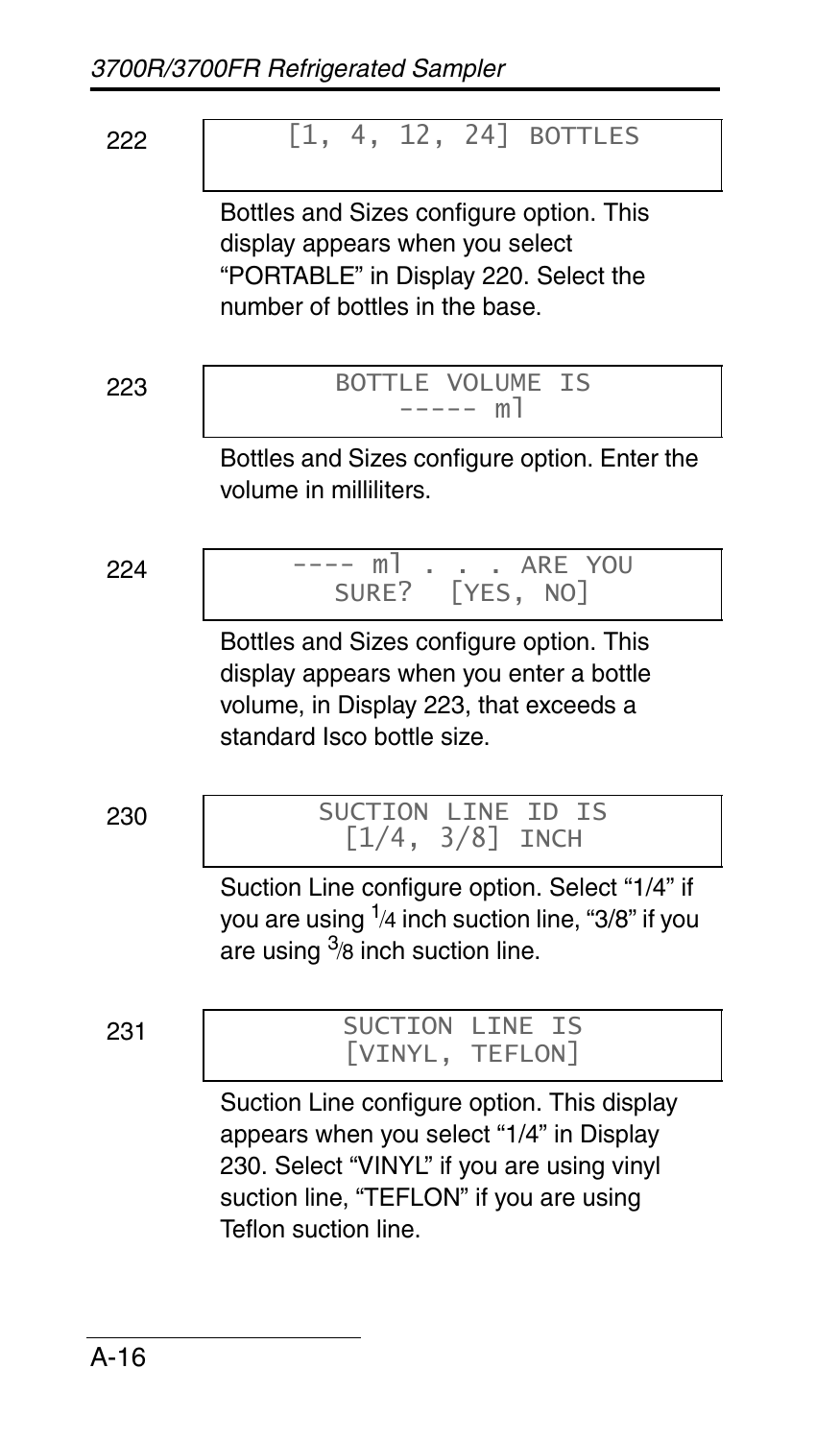#### 232 | SUCTION LINE LENGTH IS -- FEET (3 - 99)

Suction Line configure option. Enter the length of the suction line. The length should not include the tube coupling or the strainer.

#### 240 [ENABLE, DISABLE] LIQUID DETECTOR

Liquid Detector configure option. Select "ENABLE" to turn the Liquid Detector on, "DISABLE" to turn the Liquid Detector off. If you turn the detector off, you will be required to enter the suction head (Display 70) in the program sequence.

$$
241\\
$$

## RINSE CYCLES  $(0 - 3)$

Liquid Detector configure option. This display appears when you select "ENABLE" in Display 240. Enter the number of rinse cycles. Rinse cycles condition the suction line to reduce cross contamination.

242 | ENTER HEAD MANUALLY? [YES, NO]

> Liquid Detector configure option. This display appears when you select "ENABLE" in Display 240. Select "YES" to add the suction head setting (Display 70) to the program sequence. Select "NO" to omit the setting.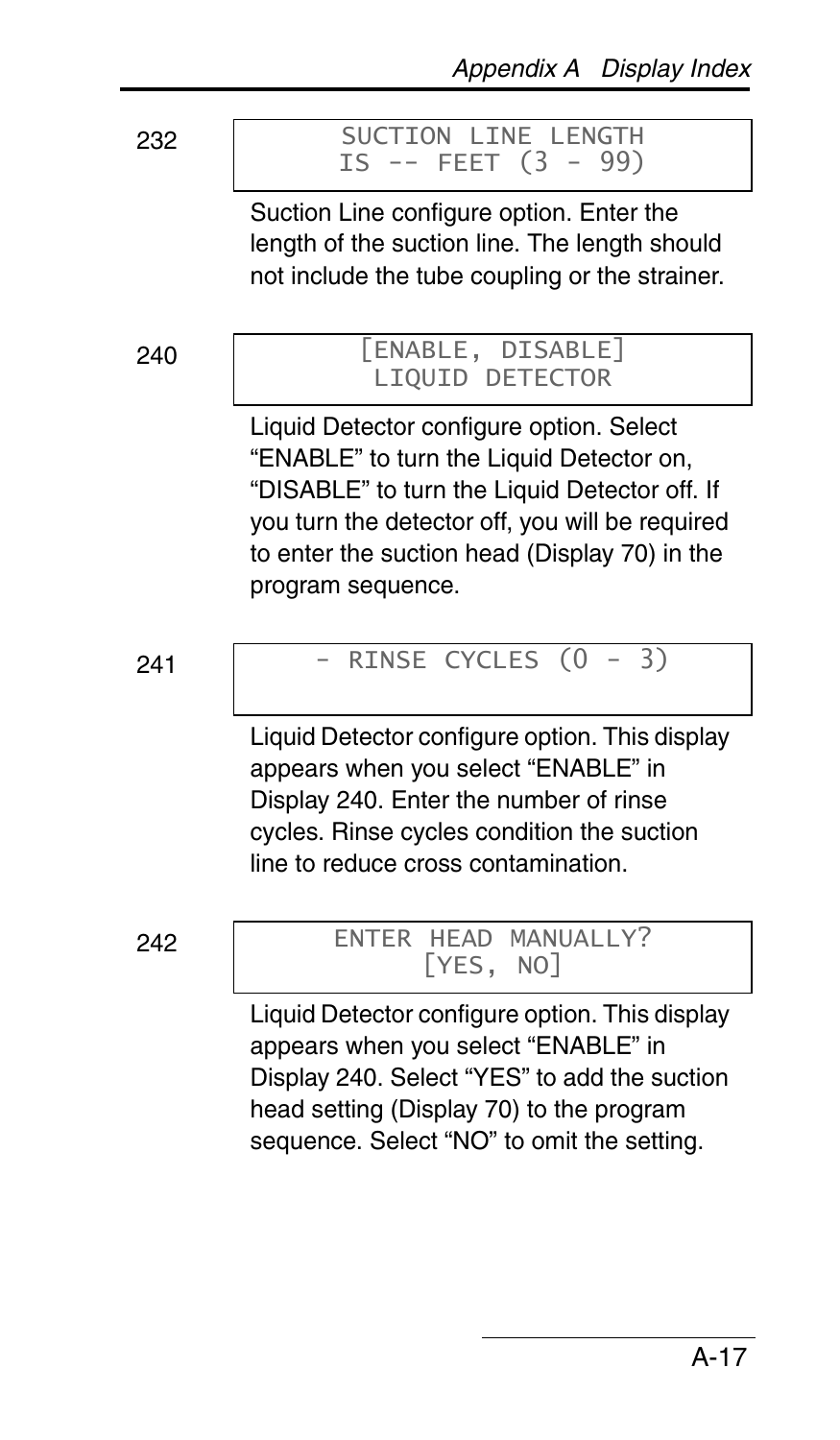#### 243 | RETRY UP TO - TIMES WHEN SAMPLING  $(0 - 3)$

Liquid Detector configure option. This display appears when you select "ENABLE" in Display 240. Enter the number of retries: the number of times the sampler will try to detect the presence of liquid for each sample event.

#### 250 [BASIC, EXTENDED] PROGRAMMING MODE

Programming Mode configure option. Select "BASIC" if you want to use the basic programming mode. Select "EXTENDED" if you want to use the extended programming mode.

255 LOAD PROGRAM [#1, #2, #3, NONE]

Load Stored Program configure option. Select the sampling program you want to use by selecting its number. Select "NONE" to exit the display without loading a program.

260 SAVE PROGRAM AS  $[#1, #2, #3, NONE]$ 

> Save Current Program configure option. Select the number you want to use to identify the current program with when saved. Select "NONE" to exit the display without saving a program.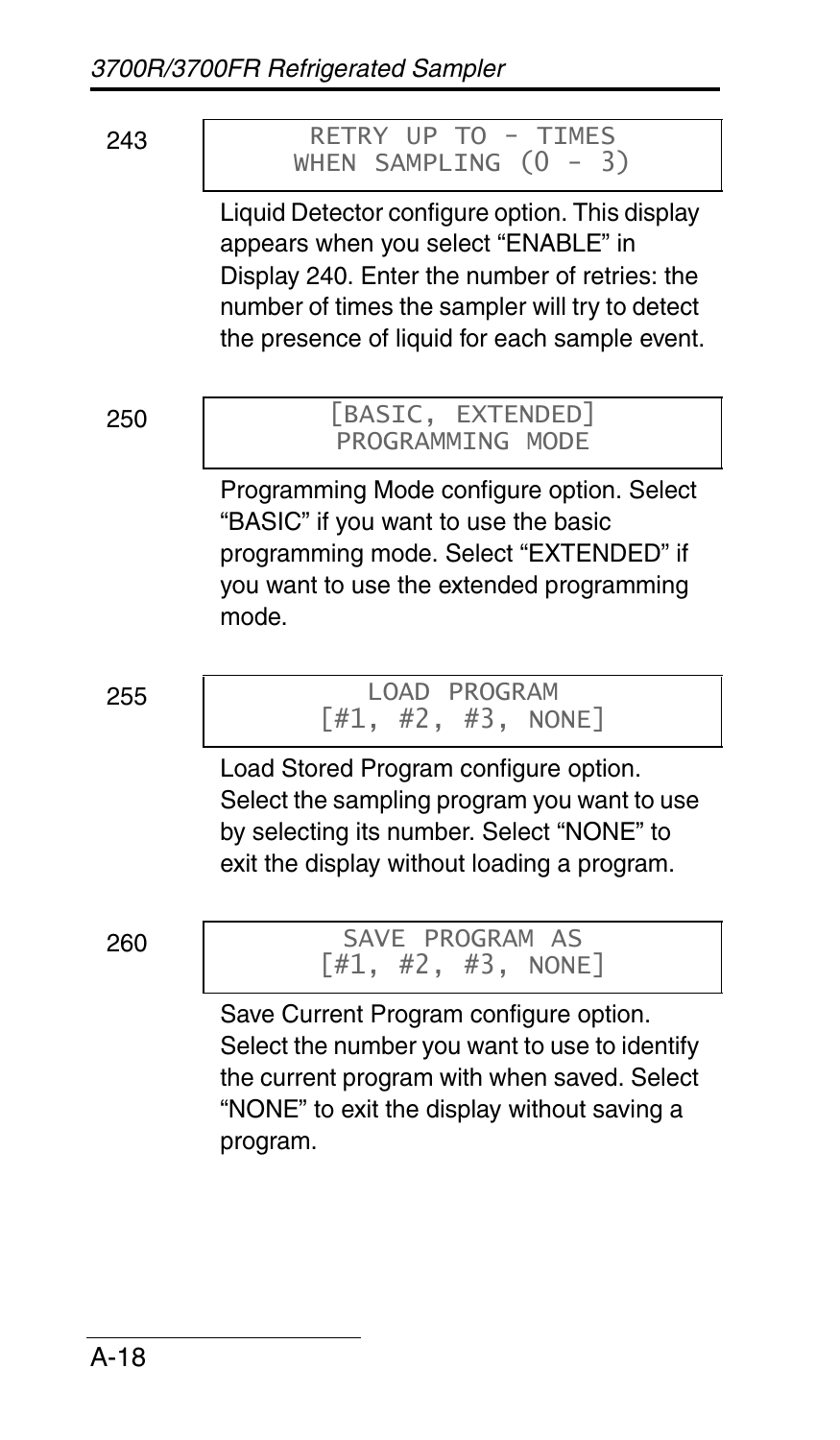#### 270 TAKE SAMPLE AT START TIME? [YES, NO]

Flow Mode Sampling configure option. This setting affects flow-paced sampling routines. Select "YES" to take the first sample at the start time, "NO" to take the first sample at the end of the first flow interval.

#### 271 TAKE SAMPLE AT TIME SWITCH? [YES, NO]

Flow Mode Sampling configure option. This setting affects flow-paced, time-switched sampling routines only. Select "YES" to take a sample at switch times. Select "NO" if no sample event is desired at the switch times.

280 ENTER INTERVALS IN [CLOCK TIME, MINUTES]

> Nonuniform Time configure option. Select "CLOCK TIME" to enter the nonuniform time intervals as clock times (Display 26). Select "MINUTES" to set the nonuniform intervals in minutes (Display 27).

290 [ENABLE, DISABLE] CALIBRATE SAMPLER

> Calibrate Sampler configure option. Select "ENABLE" to add the calibration sequence to the program sequence. Select "DISABLE" to omit the calibration sequence.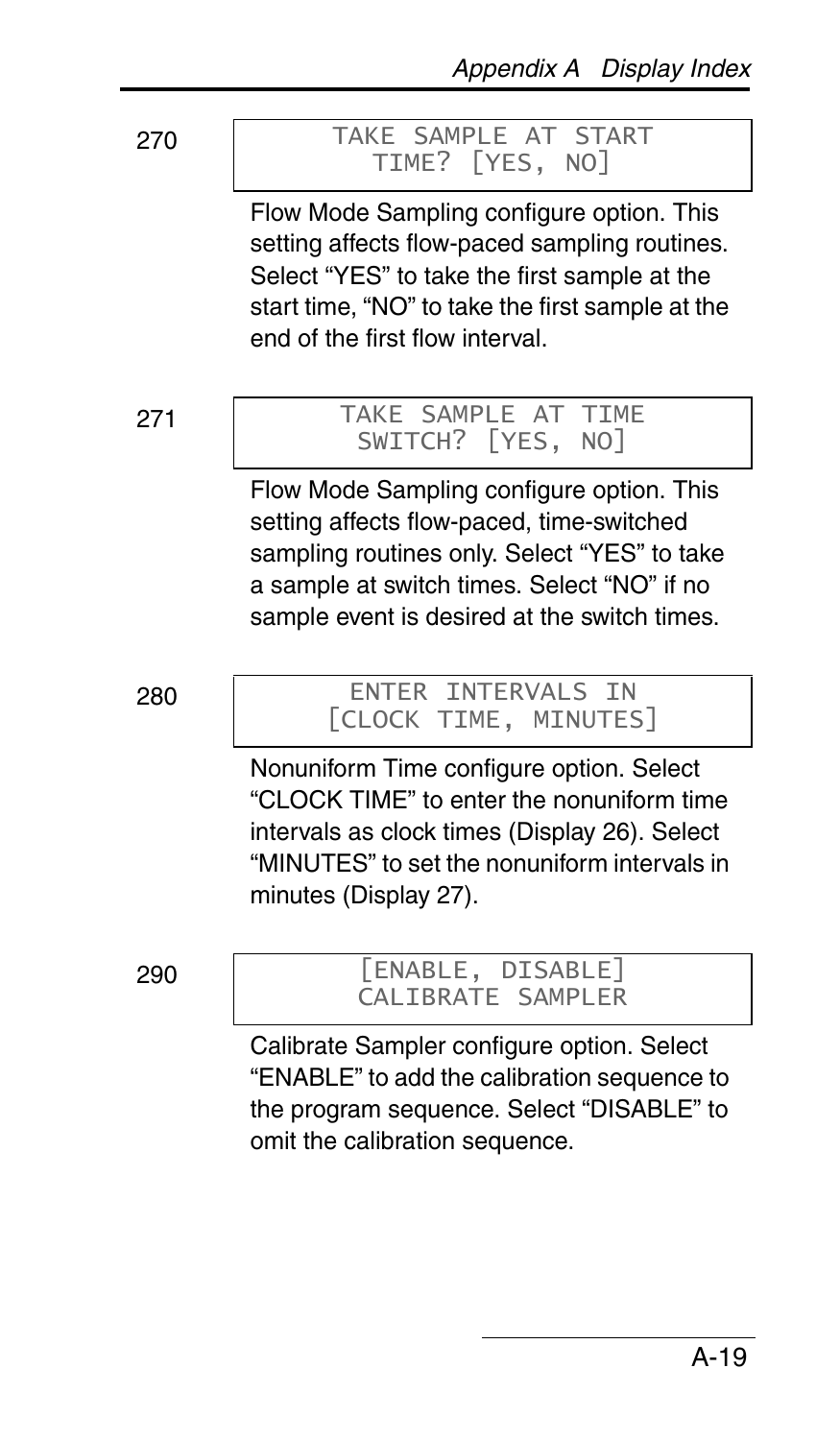300 [ENABLE, DISABLE] SAMPLING STOP/RESUME Sampling Stop/Resume configure option. Select "ENABLE" to add the Sampling Stop and Resume settings to the program sequence. Select "DISABLE" to omit the settings. 301 SAMPLE AT STOP? [YES, NO] Sampling Stop/Resume configure option. This display appears when you select "ENABLE" in Display 300. Select "YES" to take a sample at stop times. Select "NO" if no sample event is desired at the stop times. 302 SAMPLE AT RESUME? [YES, NO] Sampling Stop/Resume configure option. This display appears when you select "ENABLE" in Display 300. Select "YES" to take a sample at the resume times. Select "NO" if no sample event is desired at the resume times.

310 ---- MINUTES DELAY<br>TO START (0 - 9999  $(0 - 9999)$ 

> Start Time Delay configure option. Enter the amount of time, in minutes, you want to delay the start time. This entry affects programs that do not have a programmed start time.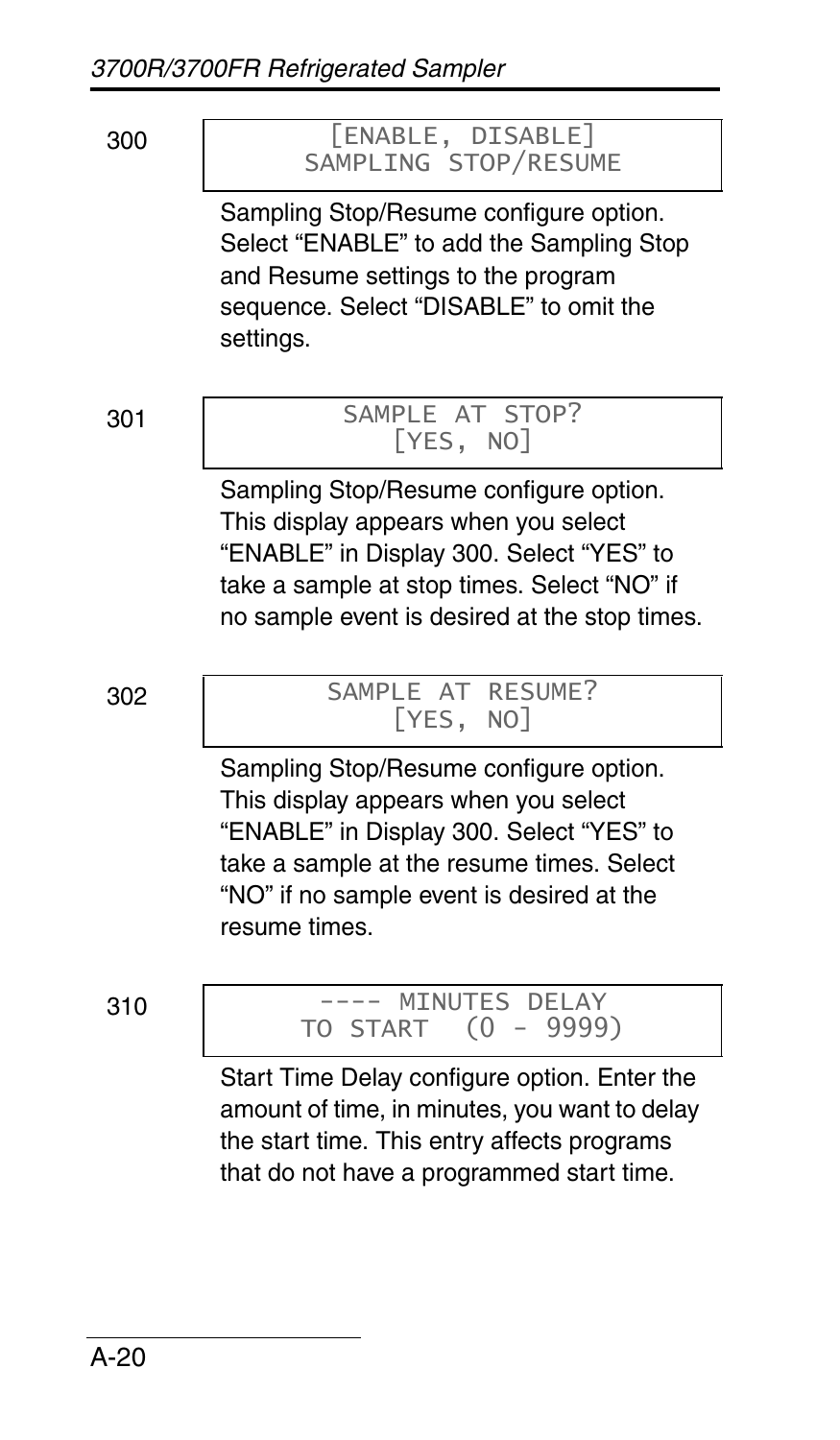#### 321 SAMPLE UPON DISABLE? [YES, NO]

Enable Pin configure option. Select "YES" to take a sample at the time the sampler becomes inhibited. Select "NO" if no sample event is desired when the sampler becomes inhibited.

#### 322 SAMPLE UPON ENABLE? [YES, NO]

Enable Pin configure option. Select "YES" to take a sample when the sampler becomes enabled. No sample will be taken if the signal initiates the start time delay countdown. Select "NO" if you do not want to sample upon enable.

#### 323 RESET SAMPLE INTERVAL? [YES, NO]

Enable Pin configure option. Select "YES" to restart the sample interval countdown at the time the sampler becomes enabled. If "NO" is selected, the interval countdown is determined by the setting in Display 324.

#### 324 INHIBIT COUNTDOWN? [YES, NO]

Enable Pin configure option. This display appears when "NO" was selected in Display 323. Select "YES" to halt the pacing interval when the sampler is disabled. Select "NO" to continue the countdown.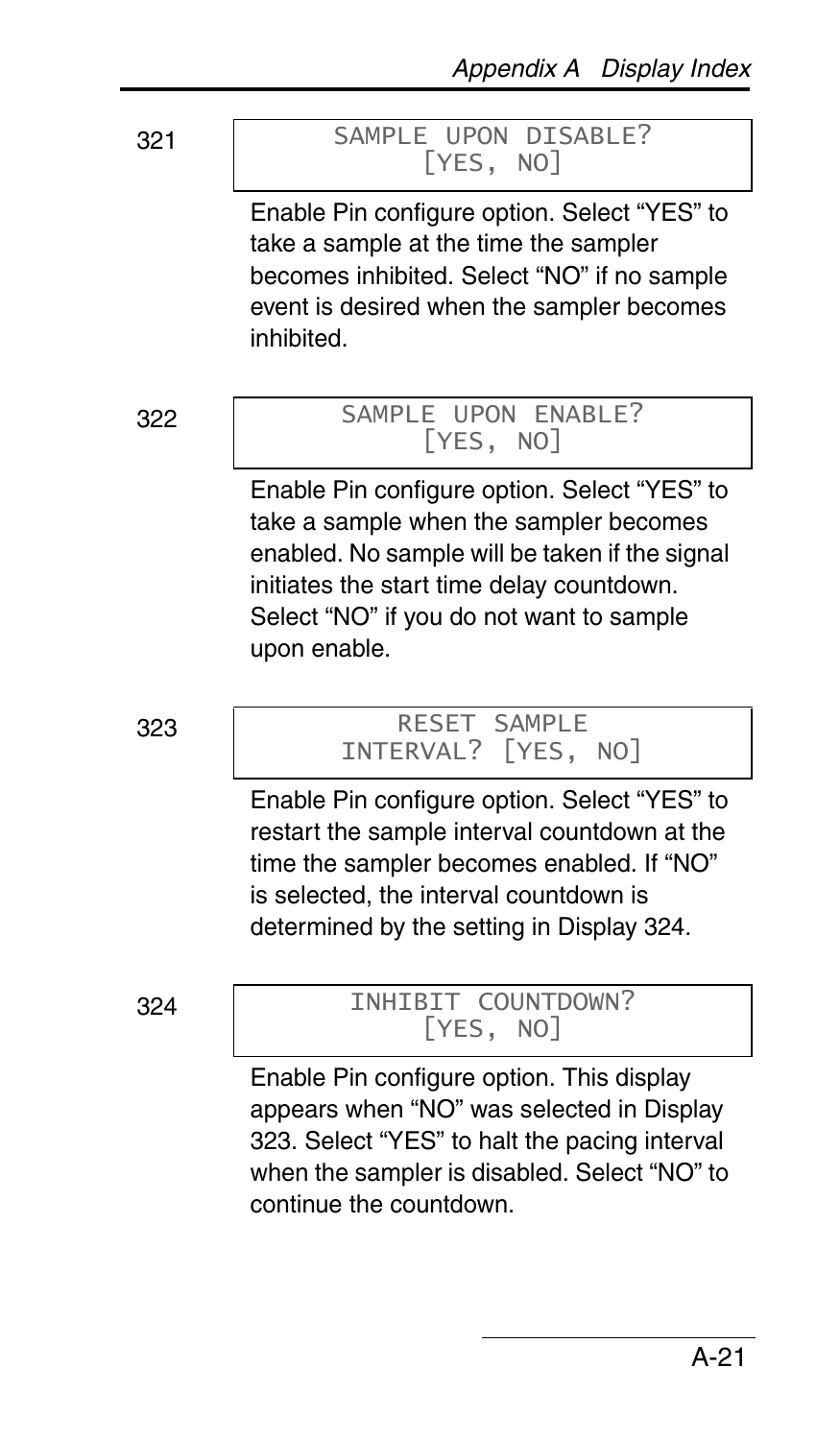

#### 330 [CONTINUOUS SIGNAL, PULSE]

Event Mark configure option. Select "CONTINUOUS SIGNAL" to send a variable duration event mark signal out pin E of the flow meter connector. Select "PULSE" to send a 3 second event mark signal.

#### 331 DURING [PUMP CYCLE, FWD PUMPING ONLY]

Event Mark configure option. Select "PUMP CYCLE" to send the signal continuously during the entire pump cycle. Select "FWD PUMPING ONLY" to send the signal while the pump is delivering a volume.

332 | AT THE BEGINNING OF [PURGE, FWD PUMPING]

> Event Mark configure option. Select "PURGE" to transmit an event mark pulse signal to a flow meter at the beginning of the presample purge. Select "FWD PUMPING" to transmit a pulse when the pump switches forward.

340 --- PRE-SAMPLE COUNTS (0 - 9999)

> Purge Counts configure option. Enter the number of pre-sample pump counts needed to purge the suction line. This value is set to 150 when the controller is re-initialized.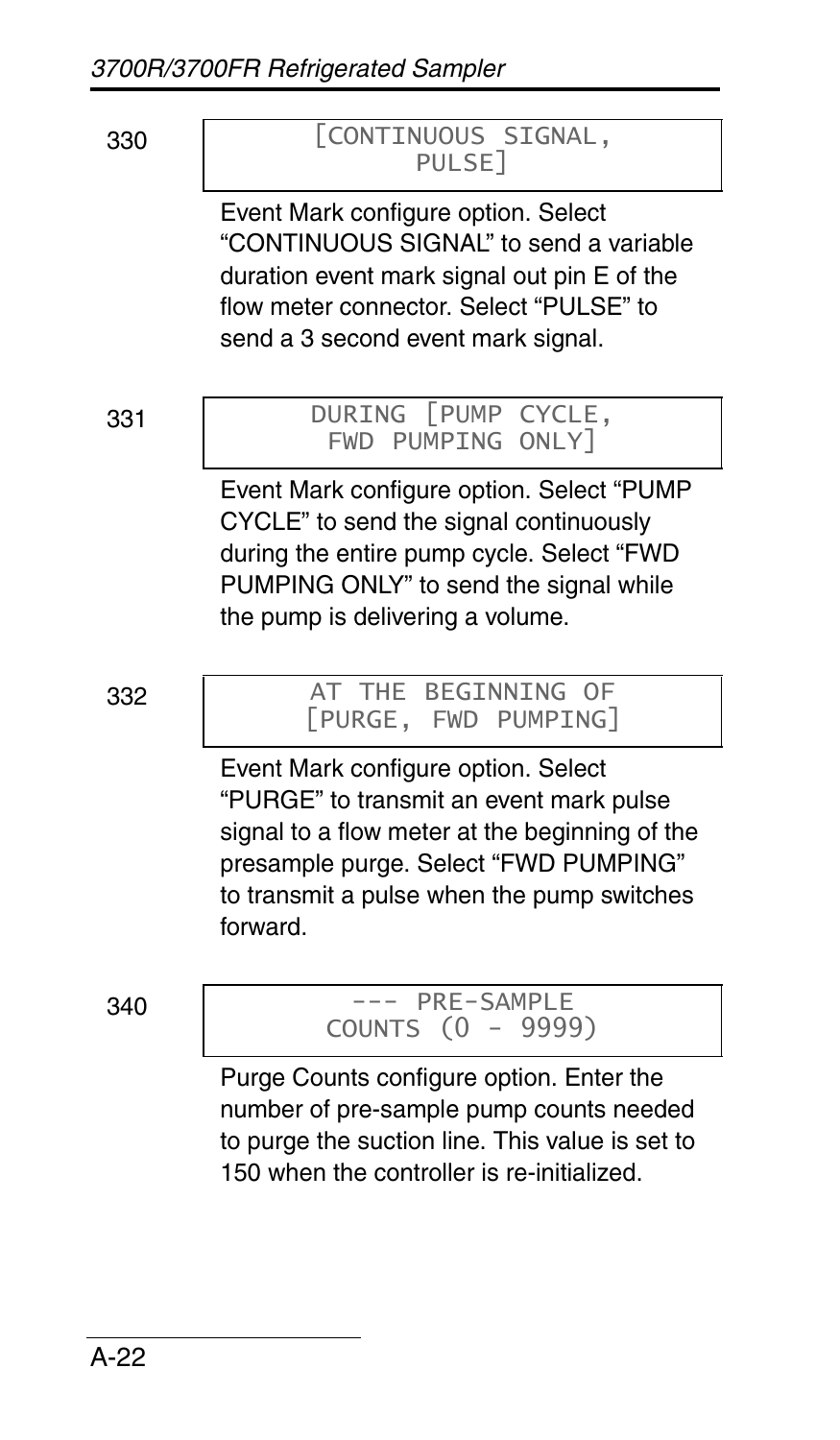#### 341 --- POST-SAMPLE COUNTS (0 - 9999)

Purge Counts configure option. Enter the number of post-sample pump counts needed to purge the suction line. The number that initially appears is derived from the suction line ID and length entered in Displays 230 and 232.

#### 350 ------ PUMP COUNTS, WARNING AT

Tubing Life configure option. This informational display reports the number of pump counts elapsed since the last reset and the number of counts required to trigger the Pump Tubing Warning. Exit this display by pressing any key.

#### 351 RESET PUMP COUNTER? [YES, NO]

Tubing Life configure option. After changing the pump tube, select "YES" to reset the pump counter to zero. Select "NO" to leave the counter unchanged.

 $352$   $----$  PUMP COUNTS TO WARNING

> Tubing Life configure option. Enter the number of pump counts needed to trigger the pump count warning if the factory setting is not suitable. This value is set to 500,000 when the sampler is re-initialized.